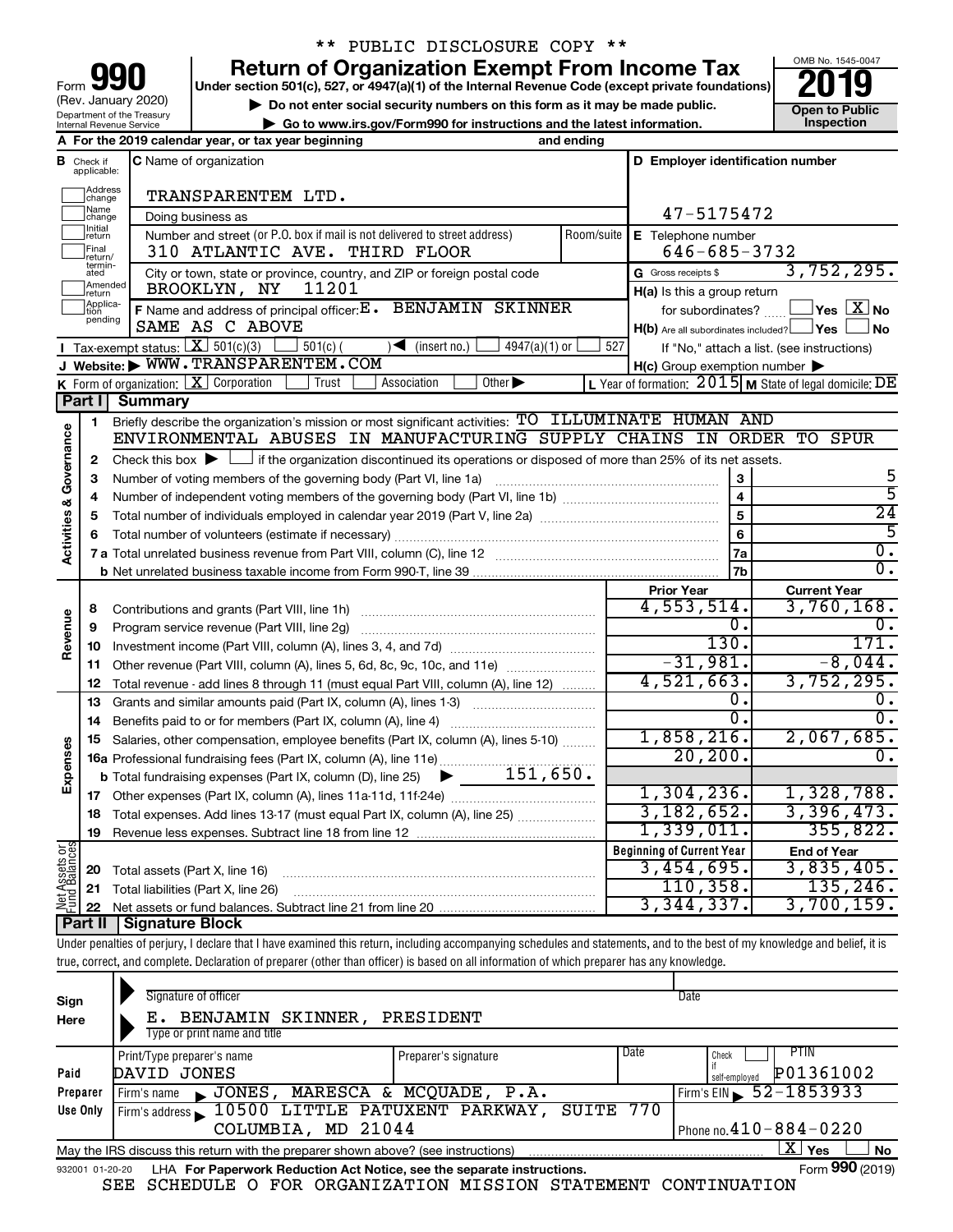|              | TRANSPARENTEM LTD.<br>Form 990 (2019)                                                                                                        | 47-5175472    | Page 2                                    |
|--------------|----------------------------------------------------------------------------------------------------------------------------------------------|---------------|-------------------------------------------|
|              | Part III   Statement of Program Service Accomplishments                                                                                      |               |                                           |
|              |                                                                                                                                              |               | $\boxed{\mathbf{X}}$                      |
| 1            | Briefly describe the organization's mission:                                                                                                 |               |                                           |
|              | TO SPUR TRANSPARENCY AND ACCELERATE ETHICAL BEHAVIOR IN IMPORTANT                                                                            |               |                                           |
|              | GLOBAL INDUSTRIES BY IDENTIFYING AND INVESTIGATING ENDEMIC HUMAN AND                                                                         |               |                                           |
|              | ENVIRONMENTAL ABUSES UPSTREAM IN MANUFACTURING SUPPLY CHAINS.                                                                                |               |                                           |
|              |                                                                                                                                              |               |                                           |
| $\mathbf{2}$ | Did the organization undertake any significant program services during the year which were not listed on the                                 |               |                                           |
|              | prior Form 990 or 990-EZ?                                                                                                                    |               | $\overline{\ }$ Yes $\overline{\rm X}$ No |
|              | If "Yes," describe these new services on Schedule O.                                                                                         |               | $\exists$ Yes $\boxed{\text{X}}$ No       |
| 3            | Did the organization cease conducting, or make significant changes in how it conducts, any program services?                                 |               |                                           |
|              | If "Yes," describe these changes on Schedule O.                                                                                              |               |                                           |
| 4            | Describe the organization's program service accomplishments for each of its three largest program services, as measured by expenses.         |               |                                           |
|              | Section 501(c)(3) and 501(c)(4) organizations are required to report the amount of grants and allocations to others, the total expenses, and |               |                                           |
|              | revenue, if any, for each program service reported.<br>2,933,417. including grants of \$<br>) (Expenses \$                                   | ) (Revenue \$ |                                           |
| 4a           | (Code:<br>SUPPLY CHAIN INVESTIGATIONS - TRANSPARENTEM IS A DISCREET, NON-PROFIT                                                              |               |                                           |
|              | UNIT THAT ILLUMINATES SUPPLY CHAINS AND SPURS ERADICATION OF HUMAN AND                                                                       |               |                                           |
|              | ENVIRONMENTAL ABUSES. WE USE FRONTLINE INVESTIGATIVE REPORTING AND                                                                           |               |                                           |
|              | FORENSIC METHODS IN COMPLIANCE WITH INTERNATIONAL ETHICAL STANDARDS.                                                                         |               |                                           |
|              | THE INITIAL RECIPIENTS OF TRANSPARENTEM'S INTELLIGENCE REPORTS ARE                                                                           |               |                                           |
|              | THOSE WHOSE PROCUREMENT STRATEGIES CAN RAPIDLY TRANSFORM MARKETS. WE                                                                         |               |                                           |
|              | COMMIT TO TELLING THOSE RECIPIENTS-PRINCIPALLY BRANDS AND                                                                                    |               |                                           |
|              | RETAILERS-WHAT THEY MAY NOT, BUT SHOULD, KNOW ABOUT THOSE WITH WHOM                                                                          |               |                                           |
|              | THEY DO BUSINESS. THIS INCLUDES THE ACTIVITIES OF THEIR DIRECT AND                                                                           |               |                                           |
|              | INDIRECT SUPPLIERS. AFTER PROVIDING SUCH RECIPIENTS GRACE PERIODS TO                                                                         |               |                                           |
|              | BEGIN REMEDIATION, WE DISCLOSE CONSOLIDATED AND UPDATED REPORTS TO                                                                           |               |                                           |
|              | STRATEGIC INTERMEDIARIES SUCH AS INVESTORS, REGULATORS, AND SELECT                                                                           |               |                                           |
| 4b           |                                                                                                                                              |               |                                           |
|              |                                                                                                                                              |               |                                           |
|              |                                                                                                                                              |               |                                           |
|              |                                                                                                                                              |               |                                           |
|              |                                                                                                                                              |               |                                           |
|              |                                                                                                                                              |               |                                           |
|              |                                                                                                                                              |               |                                           |
|              |                                                                                                                                              |               |                                           |
|              |                                                                                                                                              |               |                                           |
|              |                                                                                                                                              |               |                                           |
|              |                                                                                                                                              |               |                                           |
|              |                                                                                                                                              |               |                                           |
|              |                                                                                                                                              |               |                                           |
| 4c           | (Code:<br>(Expenses \$<br>including grants of \$                                                                                             | ) (Revenue \$ |                                           |
|              |                                                                                                                                              |               |                                           |
|              |                                                                                                                                              |               |                                           |
|              |                                                                                                                                              |               |                                           |
|              |                                                                                                                                              |               |                                           |
|              |                                                                                                                                              |               |                                           |
|              |                                                                                                                                              |               |                                           |
|              |                                                                                                                                              |               |                                           |
|              |                                                                                                                                              |               |                                           |
|              |                                                                                                                                              |               |                                           |
|              |                                                                                                                                              |               |                                           |
|              |                                                                                                                                              |               |                                           |
| 4d           | Other program services (Describe on Schedule O.)                                                                                             |               |                                           |
|              | (Expenses \$<br>including grants of \$<br>) (Revenue \$                                                                                      |               |                                           |
|              | 2,933,417.<br>4e Total program service expenses                                                                                              |               |                                           |
|              |                                                                                                                                              |               | Form 990 (2019)                           |
|              | SEE SCHEDULE O FOR CONTINUATION(S)<br>932002 01-20-20                                                                                        |               |                                           |
|              |                                                                                                                                              |               |                                           |
|              | 2019.05000 TRANSPARENTEM LTD.<br>17511110 793927 17590                                                                                       |               | $17590 - 1$                               |
|              |                                                                                                                                              |               |                                           |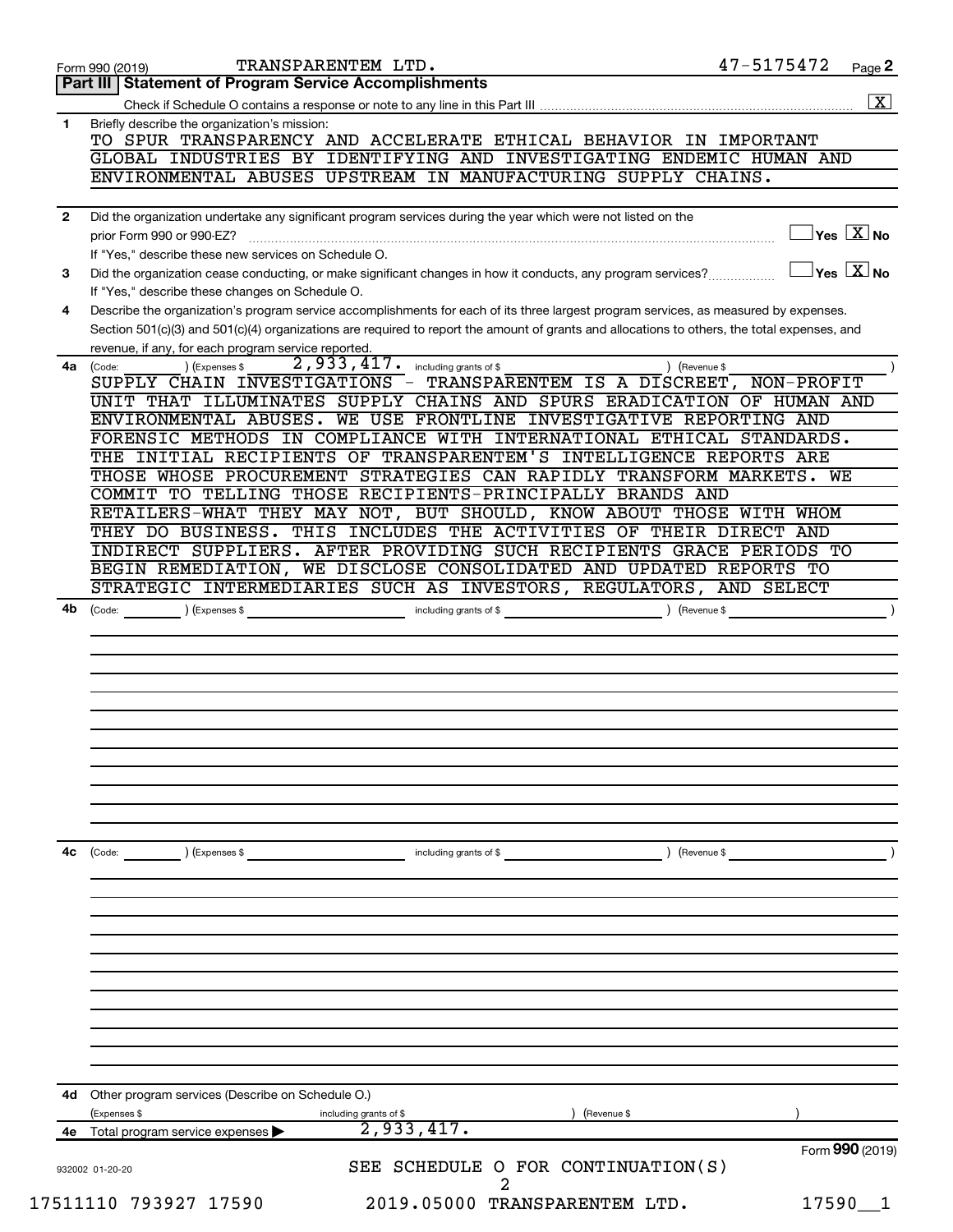**Part IV Checklist of Required Schedules**

|     |                                                                                                                                       |                          | Yes                     | No                      |
|-----|---------------------------------------------------------------------------------------------------------------------------------------|--------------------------|-------------------------|-------------------------|
| 1.  | Is the organization described in section 501(c)(3) or 4947(a)(1) (other than a private foundation)?                                   |                          |                         |                         |
|     |                                                                                                                                       | 1                        | X                       |                         |
| 2   |                                                                                                                                       | $\mathbf{2}$             | $\overline{\textbf{x}}$ |                         |
| 3   | Did the organization engage in direct or indirect political campaign activities on behalf of or in opposition to candidates for       |                          |                         |                         |
|     |                                                                                                                                       | 3                        |                         | x                       |
| 4   | Section 501(c)(3) organizations. Did the organization engage in lobbying activities, or have a section 501(h) election in effect      |                          |                         |                         |
|     |                                                                                                                                       | 4                        |                         | х                       |
| 5   | Is the organization a section 501(c)(4), 501(c)(5), or 501(c)(6) organization that receives membership dues, assessments, or          |                          |                         | х                       |
|     |                                                                                                                                       | 5                        |                         |                         |
| 6   | Did the organization maintain any donor advised funds or any similar funds or accounts for which donors have the right to             |                          |                         | х                       |
|     | provide advice on the distribution or investment of amounts in such funds or accounts? If "Yes," complete Schedule D, Part I          | 6                        |                         |                         |
| 7   | Did the organization receive or hold a conservation easement, including easements to preserve open space,                             |                          |                         | х                       |
|     |                                                                                                                                       | $\overline{\phantom{a}}$ |                         |                         |
| 8   | Did the organization maintain collections of works of art, historical treasures, or other similar assets? If "Yes," complete          |                          |                         | х                       |
|     |                                                                                                                                       | 8                        |                         |                         |
| 9   | Did the organization report an amount in Part X, line 21, for escrow or custodial account liability, serve as a custodian for         |                          |                         |                         |
|     | amounts not listed in Part X; or provide credit counseling, debt management, credit repair, or debt negotiation services?             |                          |                         | x                       |
|     |                                                                                                                                       | 9                        |                         |                         |
| 10  | Did the organization, directly or through a related organization, hold assets in donor-restricted endowments                          |                          |                         | x                       |
|     | If the organization's answer to any of the following questions is "Yes," then complete Schedule D, Parts VI, VII, VIII, IX, or X      | 10                       |                         |                         |
| 11  | as applicable.                                                                                                                        |                          |                         |                         |
|     | a Did the organization report an amount for land, buildings, and equipment in Part X, line 10? If "Yes," complete Schedule D,         |                          |                         |                         |
|     |                                                                                                                                       | 11a                      | X                       |                         |
|     | <b>b</b> Did the organization report an amount for investments - other securities in Part X, line 12, that is 5% or more of its total |                          |                         |                         |
|     |                                                                                                                                       | 11b                      |                         | х                       |
|     | c Did the organization report an amount for investments - program related in Part X, line 13, that is 5% or more of its total         |                          |                         |                         |
|     |                                                                                                                                       | 11c                      |                         | х                       |
|     | d Did the organization report an amount for other assets in Part X, line 15, that is 5% or more of its total assets reported in       |                          |                         |                         |
|     |                                                                                                                                       | 11d                      |                         | х                       |
|     |                                                                                                                                       | 11e                      |                         | $\overline{\text{x}}$   |
| f.  | Did the organization's separate or consolidated financial statements for the tax year include a footnote that addresses               |                          |                         |                         |
|     | the organization's liability for uncertain tax positions under FIN 48 (ASC 740)? If "Yes," complete Schedule D, Part X                | 11f                      | X                       |                         |
|     | 12a Did the organization obtain separate, independent audited financial statements for the tax year? If "Yes," complete               |                          |                         |                         |
|     |                                                                                                                                       | 12a                      | X                       |                         |
|     | <b>b</b> Was the organization included in consolidated, independent audited financial statements for the tax year?                    |                          |                         |                         |
|     | If "Yes," and if the organization answered "No" to line 12a, then completing Schedule D, Parts XI and XII is optional                 | 12 <sub>b</sub>          |                         | х                       |
| 13  |                                                                                                                                       | 13                       |                         | $\overline{\textbf{x}}$ |
| 14a |                                                                                                                                       | 14a                      |                         | x                       |
|     | <b>b</b> Did the organization have aggregate revenues or expenses of more than \$10,000 from grantmaking, fundraising, business,      |                          |                         |                         |
|     | investment, and program service activities outside the United States, or aggregate foreign investments valued at \$100,000            |                          |                         |                         |
|     |                                                                                                                                       | 14b                      | х                       |                         |
| 15  | Did the organization report on Part IX, column (A), line 3, more than \$5,000 of grants or other assistance to or for any             |                          |                         |                         |
|     |                                                                                                                                       | 15                       |                         | х                       |
| 16  | Did the organization report on Part IX, column (A), line 3, more than \$5,000 of aggregate grants or other assistance to              |                          |                         |                         |
|     |                                                                                                                                       | 16                       |                         | x                       |
| 17  | Did the organization report a total of more than \$15,000 of expenses for professional fundraising services on Part IX,               |                          |                         |                         |
|     |                                                                                                                                       | 17                       | х                       |                         |
| 18  | Did the organization report more than \$15,000 total of fundraising event gross income and contributions on Part VIII, lines          | 18                       |                         | х                       |
| 19  | Did the organization report more than \$15,000 of gross income from gaming activities on Part VIII, line 9a? If "Yes,"                |                          |                         |                         |
|     |                                                                                                                                       | 19                       |                         | х                       |
| 20a |                                                                                                                                       | 20a                      |                         | х                       |
|     |                                                                                                                                       | 20 <sub>b</sub>          |                         |                         |
| 21  | Did the organization report more than \$5,000 of grants or other assistance to any domestic organization or                           |                          |                         | x.                      |
|     | domestic government on Part IX, column (A), line 1? If "Yes," complete Schedule I, Parts I and II                                     | 21                       |                         | Form 990 (2019)         |
|     | 932003 01-20-20                                                                                                                       |                          |                         |                         |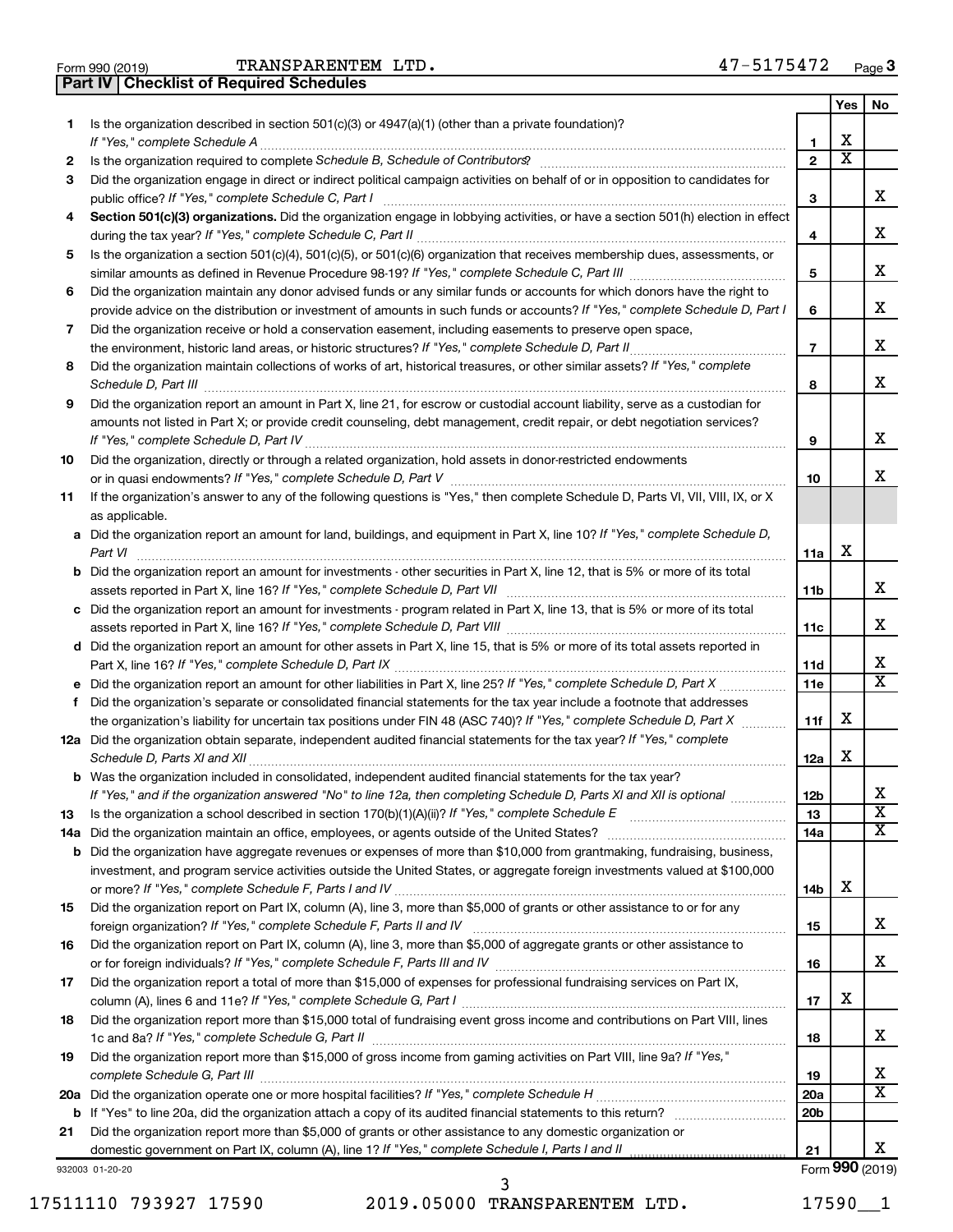|  | Form 990 (2019) |
|--|-----------------|

*(continued)* **Part IV Checklist of Required Schedules**

|               |                                                                                                                                                                                                                                              |                 | Yes | No                      |
|---------------|----------------------------------------------------------------------------------------------------------------------------------------------------------------------------------------------------------------------------------------------|-----------------|-----|-------------------------|
| 22            | Did the organization report more than \$5,000 of grants or other assistance to or for domestic individuals on                                                                                                                                |                 |     |                         |
|               |                                                                                                                                                                                                                                              | 22              |     | x                       |
| 23            | Did the organization answer "Yes" to Part VII, Section A, line 3, 4, or 5 about compensation of the organization's current<br>and former officers, directors, trustees, key employees, and highest compensated employees? If "Yes," complete |                 |     |                         |
|               | Schedule J                                                                                                                                                                                                                                   | 23              | х   |                         |
|               | 24a Did the organization have a tax-exempt bond issue with an outstanding principal amount of more than \$100,000 as of the                                                                                                                  |                 |     |                         |
|               | last day of the year, that was issued after December 31, 2002? If "Yes," answer lines 24b through 24d and complete                                                                                                                           |                 |     |                         |
|               | Schedule K. If "No," go to line 25a                                                                                                                                                                                                          | 24a             |     | x                       |
|               | <b>b</b> Did the organization invest any proceeds of tax-exempt bonds beyond a temporary period exception?                                                                                                                                   | 24b             |     |                         |
|               | c Did the organization maintain an escrow account other than a refunding escrow at any time during the year to defease                                                                                                                       |                 |     |                         |
|               | any tax-exempt bonds?                                                                                                                                                                                                                        | 24c             |     |                         |
|               | d Did the organization act as an "on behalf of" issuer for bonds outstanding at any time during the year?                                                                                                                                    | 24 <sub>d</sub> |     |                         |
|               | 25a Section 501(c)(3), 501(c)(4), and 501(c)(29) organizations. Did the organization engage in an excess benefit                                                                                                                             |                 |     |                         |
|               |                                                                                                                                                                                                                                              | 25a             |     | x                       |
|               | <b>b</b> Is the organization aware that it engaged in an excess benefit transaction with a disqualified person in a prior year, and                                                                                                          |                 |     |                         |
|               | that the transaction has not been reported on any of the organization's prior Forms 990 or 990-EZ? If "Yes," complete                                                                                                                        |                 |     |                         |
|               | Schedule L, Part I                                                                                                                                                                                                                           | 25b             |     | x                       |
| 26            | Did the organization report any amount on Part X, line 5 or 22, for receivables from or payables to any current                                                                                                                              |                 |     |                         |
|               | or former officer, director, trustee, key employee, creator or founder, substantial contributor, or 35%                                                                                                                                      |                 |     |                         |
|               | controlled entity or family member of any of these persons? If "Yes," complete Schedule L, Part II                                                                                                                                           | 26              |     | x                       |
| 27            | Did the organization provide a grant or other assistance to any current or former officer, director, trustee, key employee,                                                                                                                  |                 |     |                         |
|               | creator or founder, substantial contributor or employee thereof, a grant selection committee member, or to a 35% controlled                                                                                                                  |                 |     |                         |
|               | entity (including an employee thereof) or family member of any of these persons? If "Yes," complete Schedule L, Part III                                                                                                                     | 27              |     | x                       |
| 28            | Was the organization a party to a business transaction with one of the following parties (see Schedule L, Part IV                                                                                                                            |                 |     |                         |
|               | instructions, for applicable filing thresholds, conditions, and exceptions):                                                                                                                                                                 |                 |     |                         |
|               | a A current or former officer, director, trustee, key employee, creator or founder, or substantial contributor? If                                                                                                                           | 28a             |     | x                       |
|               |                                                                                                                                                                                                                                              | 28b             |     | $\overline{\mathtt{x}}$ |
|               | c A 35% controlled entity of one or more individuals and/or organizations described in lines 28a or 28b? <i>If</i>                                                                                                                           |                 |     |                         |
|               |                                                                                                                                                                                                                                              | 28c             |     | х                       |
| 29            |                                                                                                                                                                                                                                              | 29              |     | $\overline{\mathtt{x}}$ |
| 30            | Did the organization receive contributions of art, historical treasures, or other similar assets, or qualified conservation                                                                                                                  |                 |     |                         |
|               |                                                                                                                                                                                                                                              | 30              |     | х                       |
| 31            | Did the organization liquidate, terminate, or dissolve and cease operations? If "Yes," complete Schedule N, Part I                                                                                                                           | 31              |     | $\overline{\mathtt{x}}$ |
| 32            | Did the organization sell, exchange, dispose of, or transfer more than 25% of its net assets? If "Yes," complete                                                                                                                             |                 |     |                         |
|               | Schedule N, Part II                                                                                                                                                                                                                          | 32              |     | X                       |
| 33            | Did the organization own 100% of an entity disregarded as separate from the organization under Regulations                                                                                                                                   |                 |     |                         |
|               |                                                                                                                                                                                                                                              | 33              | х   |                         |
| 34            | Was the organization related to any tax-exempt or taxable entity? If "Yes," complete Schedule R, Part II, III, or IV, and                                                                                                                    |                 |     |                         |
|               | Part V, line 1                                                                                                                                                                                                                               | 34              |     | x                       |
|               |                                                                                                                                                                                                                                              | 35a             |     | $\overline{\mathtt{x}}$ |
|               | b If "Yes" to line 35a, did the organization receive any payment from or engage in any transaction with a controlled entity                                                                                                                  |                 |     |                         |
|               |                                                                                                                                                                                                                                              | 35b             |     |                         |
| 36            | Section 501(c)(3) organizations. Did the organization make any transfers to an exempt non-charitable related organization?                                                                                                                   |                 |     |                         |
|               |                                                                                                                                                                                                                                              | 36              |     | x                       |
| 37            | Did the organization conduct more than 5% of its activities through an entity that is not a related organization                                                                                                                             |                 |     | x                       |
|               | and that is treated as a partnership for federal income tax purposes? If "Yes," complete Schedule R, Part VI                                                                                                                                 | 37              |     |                         |
| 38            | Did the organization complete Schedule O and provide explanations in Schedule O for Part VI, lines 11b and 19?                                                                                                                               | 38              | х   |                         |
| <b>Part V</b> | <b>Statements Regarding Other IRS Filings and Tax Compliance</b>                                                                                                                                                                             |                 |     |                         |
|               | Check if Schedule O contains a response or note to any line in this Part V [11] [12] Check if Schedule O contains a response or note to any line in this Part V                                                                              |                 |     |                         |
|               |                                                                                                                                                                                                                                              |                 | Yes | No                      |
|               | 21<br>1a                                                                                                                                                                                                                                     |                 |     |                         |
|               | $\Omega$<br><b>b</b> Enter the number of Forms W-2G included in line 1a. Enter -0- if not applicable <i>manumerane in</i> the setting<br>1 <sub>b</sub>                                                                                      |                 |     |                         |
|               | c Did the organization comply with backup withholding rules for reportable payments to vendors and reportable gaming                                                                                                                         |                 |     |                         |
|               |                                                                                                                                                                                                                                              | 1c              | х   |                         |
|               | 932004 01-20-20                                                                                                                                                                                                                              |                 |     | Form 990 (2019)         |
|               | 4                                                                                                                                                                                                                                            |                 |     |                         |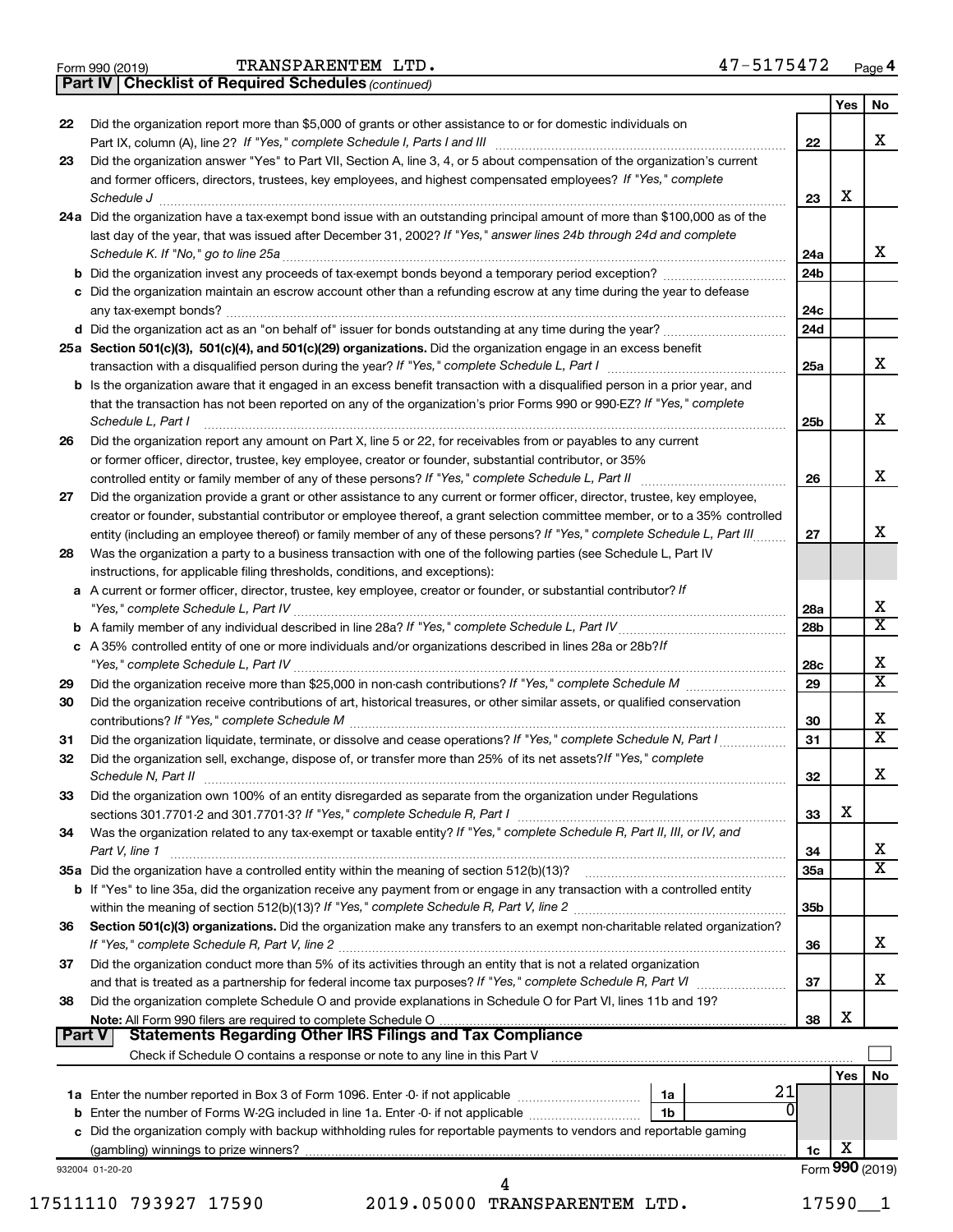| TRANSPARENTEM LTD. | 47-5175472 |
|--------------------|------------|
|--------------------|------------|

| Part V | Statements Regarding Other IRS Filings and Tax Compliance (continued)                                                                                      |                |     |                         |
|--------|------------------------------------------------------------------------------------------------------------------------------------------------------------|----------------|-----|-------------------------|
|        |                                                                                                                                                            |                | Yes | No                      |
|        | 2a Enter the number of employees reported on Form W-3, Transmittal of Wage and Tax Statements,                                                             |                |     |                         |
|        | 24<br>filed for the calendar year ending with or within the year covered by this return<br>2a                                                              |                |     |                         |
|        | <b>b</b> If at least one is reported on line 2a, did the organization file all required federal employment tax returns?                                    | 2 <sub>b</sub> | X   |                         |
|        |                                                                                                                                                            |                |     |                         |
|        | 3a Did the organization have unrelated business gross income of \$1,000 or more during the year?                                                           | За             |     | х                       |
|        |                                                                                                                                                            | 3b             |     |                         |
|        | 4a At any time during the calendar year, did the organization have an interest in, or a signature or other authority over, a                               |                |     |                         |
|        | financial account in a foreign country (such as a bank account, securities account, or other financial account)?                                           | 4a             |     | х                       |
|        | <b>b</b> If "Yes," enter the name of the foreign country $\blacktriangleright$                                                                             |                |     |                         |
|        | See instructions for filing requirements for FinCEN Form 114, Report of Foreign Bank and Financial Accounts (FBAR).                                        |                |     |                         |
| 5a     |                                                                                                                                                            | 5a             |     | x                       |
| b      |                                                                                                                                                            | 5b             |     | $\overline{\textbf{x}}$ |
|        |                                                                                                                                                            | 5с             |     |                         |
|        | 6a Does the organization have annual gross receipts that are normally greater than \$100,000, and did the organization solicit                             |                |     |                         |
|        |                                                                                                                                                            | 6a             |     | х                       |
|        | b If "Yes," did the organization include with every solicitation an express statement that such contributions or gifts                                     |                |     |                         |
|        | were not tax deductible?                                                                                                                                   | 6b             |     |                         |
| 7      | Organizations that may receive deductible contributions under section 170(c).                                                                              |                |     |                         |
| a      | Did the organization receive a payment in excess of \$75 made partly as a contribution and partly for goods and services provided to the payor?            | 7a             |     | х                       |
| b      |                                                                                                                                                            | 7b             |     |                         |
| c      | Did the organization sell, exchange, or otherwise dispose of tangible personal property for which it was required                                          |                |     |                         |
|        |                                                                                                                                                            | 7c             |     | х                       |
| d      | 7d                                                                                                                                                         |                |     |                         |
|        | Did the organization receive any funds, directly or indirectly, to pay premiums on a personal benefit contract?                                            | 7e             |     | х                       |
| f      |                                                                                                                                                            | 7f             |     | $\overline{\mathbf{X}}$ |
| g      | If the organization received a contribution of qualified intellectual property, did the organization file Form 8899 as required?                           | 7g             |     |                         |
| h      | If the organization received a contribution of cars, boats, airplanes, or other vehicles, did the organization file a Form 1098-C?                         | 7h             |     |                         |
| 8      | Sponsoring organizations maintaining donor advised funds. Did a donor advised fund maintained by the                                                       |                |     |                         |
|        |                                                                                                                                                            | 8              |     |                         |
| 9      | Sponsoring organizations maintaining donor advised funds.                                                                                                  |                |     |                         |
| а      | Did the sponsoring organization make any taxable distributions under section 4966?                                                                         | 9а             |     |                         |
| b      |                                                                                                                                                            | 9b             |     |                         |
| 10     | Section 501(c)(7) organizations. Enter:                                                                                                                    |                |     |                         |
| а      | 10a                                                                                                                                                        |                |     |                         |
|        | <b>b</b> Gross receipts, included on Form 990, Part VIII, line 12, for public use of club facilities <i>manument</i><br>10b                                |                |     |                         |
| 11     | Section 501(c)(12) organizations. Enter:                                                                                                                   |                |     |                         |
|        | 11a                                                                                                                                                        |                |     |                         |
|        | Gross income from other sources (Do not net amounts due or paid to other sources against                                                                   |                |     |                         |
|        | amounts due or received from them.)<br>11b                                                                                                                 |                |     |                         |
|        | 12a Section 4947(a)(1) non-exempt charitable trusts. Is the organization filing Form 990 in lieu of Form 1041?<br>12b                                      | 12a            |     |                         |
|        | <b>b</b> If "Yes," enter the amount of tax-exempt interest received or accrued during the year                                                             |                |     |                         |
| 13     | Section 501(c)(29) qualified nonprofit health insurance issuers.<br>a Is the organization licensed to issue qualified health plans in more than one state? | 13a            |     |                         |
|        | Note: See the instructions for additional information the organization must report on Schedule O.                                                          |                |     |                         |
|        | <b>b</b> Enter the amount of reserves the organization is required to maintain by the states in which the                                                  |                |     |                         |
|        | 13b                                                                                                                                                        |                |     |                         |
| c      | 13c                                                                                                                                                        |                |     |                         |
|        | 14a Did the organization receive any payments for indoor tanning services during the tax year?                                                             | 14a            |     | x                       |
|        | <b>b</b> If "Yes," has it filed a Form 720 to report these payments? If "No," provide an explanation on Schedule O                                         | 14b            |     |                         |
| 15     | Is the organization subject to the section 4960 tax on payment(s) of more than \$1,000,000 in remuneration or                                              |                |     |                         |
|        | excess parachute payment(s) during the year?                                                                                                               | 15             |     | х                       |
|        | If "Yes," see instructions and file Form 4720, Schedule N.                                                                                                 |                |     |                         |
| 16     | Is the organization an educational institution subject to the section 4968 excise tax on net investment income?                                            | 16             |     | x                       |
|        | If "Yes," complete Form 4720, Schedule O.                                                                                                                  |                |     |                         |

Form (2019) **990**

932005 01-20-20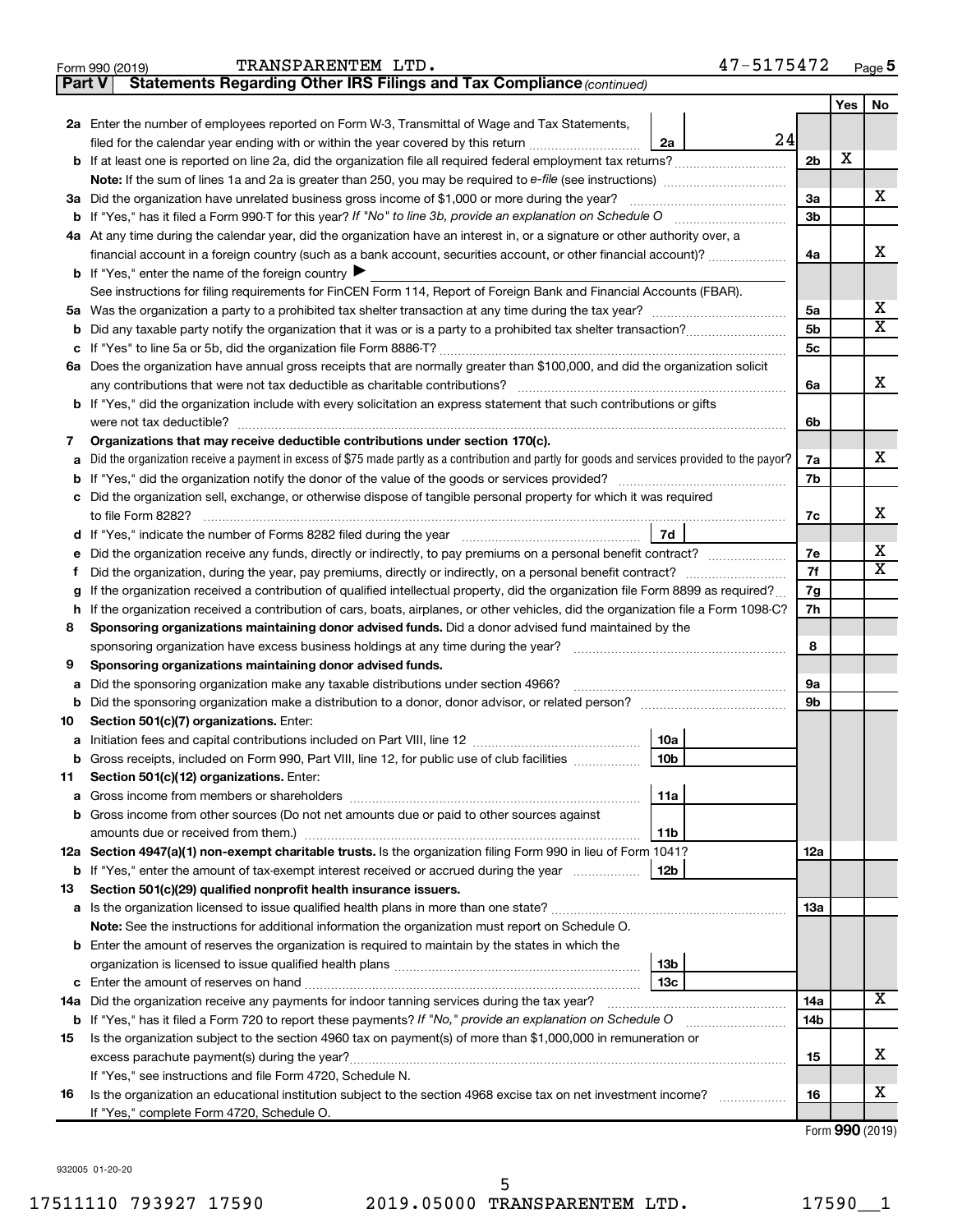| Form 990 (2019) |  |
|-----------------|--|
|-----------------|--|

Form 990 (2019) Page TRANSPARENTEM LTD. 47-5175472

**Part VI** Governance, Management, and Disclosure For each "Yes" response to lines 2 through 7b below, and for a "No" response *to line 8a, 8b, or 10b below, describe the circumstances, processes, or changes on Schedule O. See instructions.*

|     | Check if Schedule O contains a response or note to any line in this Part VI [1] [1] [1] [1] [1] [1] [1] [1] [1                                                                      |    |                 |                         | $\mathbf{X}$ |
|-----|-------------------------------------------------------------------------------------------------------------------------------------------------------------------------------------|----|-----------------|-------------------------|--------------|
|     | <b>Section A. Governing Body and Management</b>                                                                                                                                     |    |                 |                         |              |
|     |                                                                                                                                                                                     |    |                 | Yes $ $                 | No           |
|     | 1a Enter the number of voting members of the governing body at the end of the tax year <i>manumum</i>                                                                               | 1a | 51              |                         |              |
|     | If there are material differences in voting rights among members of the governing body, or if the governing                                                                         |    |                 |                         |              |
|     | body delegated broad authority to an executive committee or similar committee, explain on Schedule O.                                                                               |    |                 |                         |              |
| b   | Enter the number of voting members included on line 1a, above, who are independent                                                                                                  | 1b | 51              |                         |              |
| 2   | Did any officer, director, trustee, or key employee have a family relationship or a business relationship with any other                                                            |    |                 |                         |              |
|     | officer, director, trustee, or key employee?                                                                                                                                        |    | $\mathbf{2}$    |                         |              |
| 3   | Did the organization delegate control over management duties customarily performed by or under the direct supervision                                                               |    |                 |                         |              |
|     |                                                                                                                                                                                     |    | 3               |                         |              |
| 4   | Did the organization make any significant changes to its governing documents since the prior Form 990 was filed?                                                                    |    | 4               |                         |              |
| 5   |                                                                                                                                                                                     |    | 5               |                         |              |
| 6   |                                                                                                                                                                                     |    | 6               |                         |              |
| 7a  | Did the organization have members, stockholders, or other persons who had the power to elect or appoint one or                                                                      |    |                 |                         |              |
|     |                                                                                                                                                                                     |    | 7а              |                         |              |
|     | Are any governance decisions of the organization reserved to (or subject to approval by) members, stockholders, or                                                                  |    |                 |                         |              |
| b   |                                                                                                                                                                                     |    |                 |                         |              |
|     |                                                                                                                                                                                     |    | 7b              |                         |              |
| 8   | Did the organization contemporaneously document the meetings held or written actions undertaken during the year by the following:                                                   |    |                 |                         |              |
| а   |                                                                                                                                                                                     |    | 8а              | х                       |              |
| b   |                                                                                                                                                                                     |    | 8b              | $\overline{\textbf{x}}$ |              |
| 9   | Is there any officer, director, trustee, or key employee listed in Part VII, Section A, who cannot be reached at the                                                                |    |                 |                         |              |
|     |                                                                                                                                                                                     |    | 9               |                         |              |
|     | <b>Section B. Policies</b> (This Section B requests information about policies not required by the Internal Revenue Code.)                                                          |    |                 |                         |              |
|     |                                                                                                                                                                                     |    |                 | Yes                     |              |
|     |                                                                                                                                                                                     |    | 10a             |                         |              |
|     | b If "Yes," did the organization have written policies and procedures governing the activities of such chapters, affiliates,                                                        |    |                 |                         |              |
|     |                                                                                                                                                                                     |    | 10 <sub>b</sub> |                         |              |
|     | 11a Has the organization provided a complete copy of this Form 990 to all members of its governing body before filing the form?                                                     |    | 11a             | х                       |              |
|     | <b>b</b> Describe in Schedule O the process, if any, used by the organization to review this Form 990.                                                                              |    |                 |                         |              |
| 12a |                                                                                                                                                                                     |    | 12a             | X                       |              |
| b   | Were officers, directors, or trustees, and key employees required to disclose annually interests that could give rise to conflicts?                                                 |    | 12 <sub>b</sub> | $\overline{\textbf{x}}$ |              |
| с   | Did the organization regularly and consistently monitor and enforce compliance with the policy? If "Yes," describe                                                                  |    |                 |                         |              |
|     |                                                                                                                                                                                     |    | 12c             | х                       |              |
| 13  |                                                                                                                                                                                     |    | 13              | $\overline{\mathbf{x}}$ |              |
| 14  | Did the organization have a written document retention and destruction policy? [11] manufaction model of the organization have a written document retention and destruction policy? |    | 14              | $\overline{\mathbf{x}}$ |              |
| 15  | Did the process for determining compensation of the following persons include a review and approval by independent                                                                  |    |                 |                         |              |
|     | persons, comparability data, and contemporaneous substantiation of the deliberation and decision?                                                                                   |    |                 |                         |              |
|     |                                                                                                                                                                                     |    |                 | X                       |              |
| а   |                                                                                                                                                                                     |    | <b>15a</b>      | х                       |              |
|     |                                                                                                                                                                                     |    | 15 <sub>b</sub> |                         |              |
|     | If "Yes" to line 15a or 15b, describe the process in Schedule O (see instructions).                                                                                                 |    |                 |                         |              |
|     | 16a Did the organization invest in, contribute assets to, or participate in a joint venture or similar arrangement with a                                                           |    |                 |                         |              |
|     | taxable entity during the year?                                                                                                                                                     |    | 16a             |                         |              |
|     | b If "Yes," did the organization follow a written policy or procedure requiring the organization to evaluate its participation                                                      |    |                 |                         |              |
|     | in joint venture arrangements under applicable federal tax law, and take steps to safeguard the organization's                                                                      |    |                 |                         |              |
|     | exempt status with respect to such arrangements?                                                                                                                                    |    | 16 <sub>b</sub> |                         |              |
|     | <b>Section C. Disclosure</b>                                                                                                                                                        |    |                 |                         |              |
| 17  | List the states with which a copy of this Form 990 is required to be filed $\blacktriangleright\text{NY}$                                                                           |    |                 |                         |              |
| 18  | Section 6104 requires an organization to make its Forms 1023 (1024 or 1024-A, if applicable), 990, and 990-T (Section 501(c)(3)s only) available                                    |    |                 |                         |              |
|     | for public inspection. Indicate how you made these available. Check all that apply.                                                                                                 |    |                 |                         |              |
|     | $\lfloor x \rfloor$ Upon request<br>Other (explain on Schedule O)<br>Own website<br>Another's website                                                                               |    |                 |                         |              |
| 19  | Describe on Schedule O whether (and if so, how) the organization made its governing documents, conflict of interest policy, and financial                                           |    |                 |                         |              |
|     | statements available to the public during the tax year.                                                                                                                             |    |                 |                         |              |
| 20  | State the name, address, and telephone number of the person who possesses the organization's books and records                                                                      |    |                 |                         |              |
|     | THE ORGANIZATION - 646-685-3732                                                                                                                                                     |    |                 |                         |              |
|     | 11201<br>310 ATLANTIC AVE. THIRD FLOOR, BROOKLYN,<br>ΝY                                                                                                                             |    |                 |                         |              |
|     | 932006 01-20-20                                                                                                                                                                     |    |                 | Form 990 (2019)         |              |
|     | 6                                                                                                                                                                                   |    |                 |                         |              |
|     | 2019.05000 TRANSPARENTEM LTD.<br>17511110 793927 17590                                                                                                                              |    |                 | $17590 - 1$             |              |
|     |                                                                                                                                                                                     |    |                 |                         |              |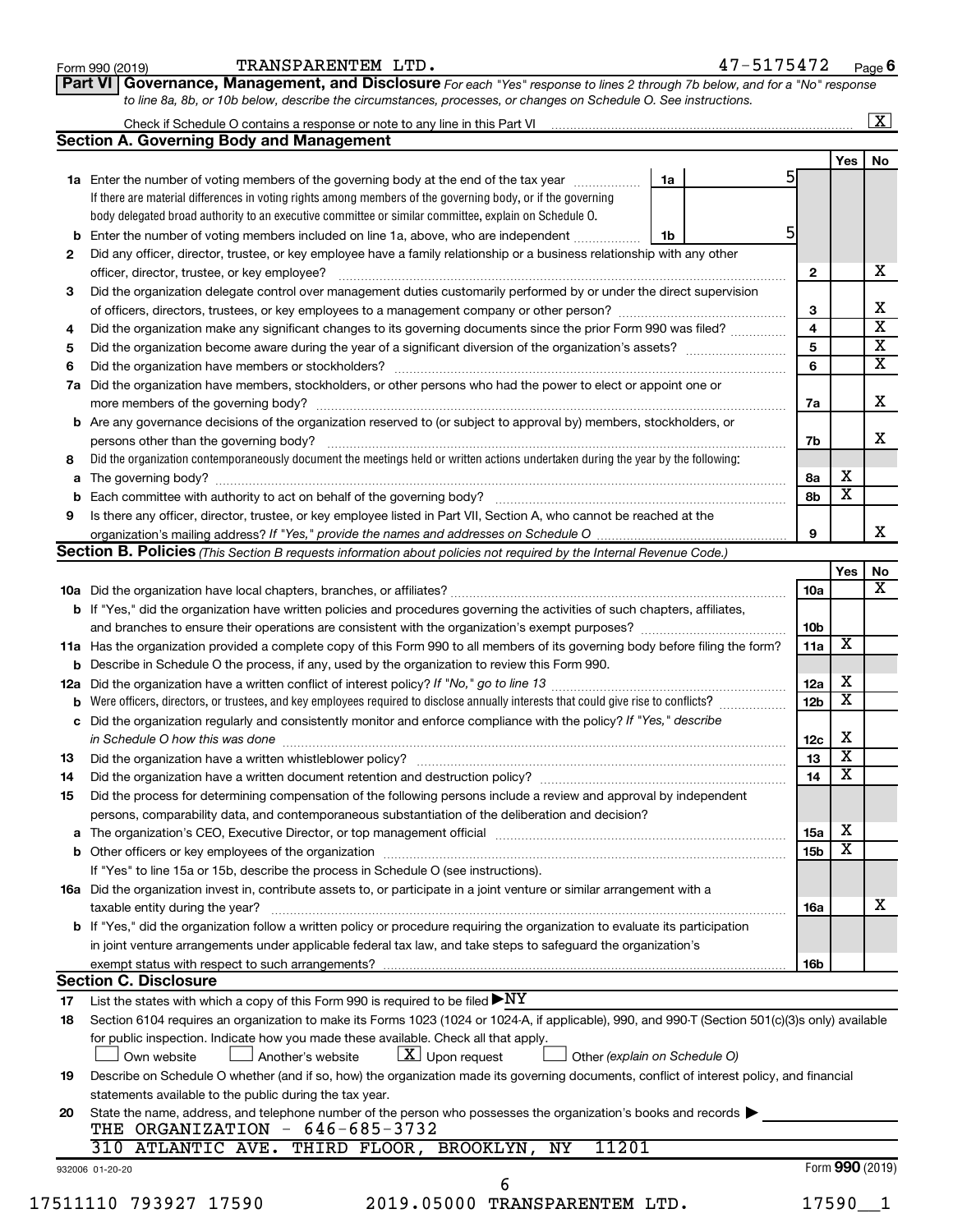| TRANSPARENTEM LTD.<br>Form 990 (2019)                                                             | 47-5175472 | Page |
|---------------------------------------------------------------------------------------------------|------------|------|
| <b>Part VII</b> Compensation of Officers, Directors, Trustees, Key Employees, Highest Compensated |            |      |
| <b>Employees, and Independent Contractors</b>                                                     |            |      |
| Check if Schedule O contains a response or note to any line in this Part VII                      |            |      |
|                                                                                                   |            |      |

**Section A. Officers, Directors, Trustees, Key Employees, and Highest Compensated Employees**

**1a**  Complete this table for all persons required to be listed. Report compensation for the calendar year ending with or within the organization's tax year.  $\bullet$  List all of the organization's current officers, directors, trustees (whether individuals or organizations), regardless of amount of compensation.

Enter -0- in columns (D), (E), and (F) if no compensation was paid.

**•** List all of the organization's current key employees, if any. See instructions for definition of "key employee."

• List the organization's five *current* highest compensated employees (other than an officer, director, trustee, or key employee) who received reportable compensation (Box 5 of Form W-2 and/or Box 7 of Form 1099-MISC) of more than \$100,000 from the organization and any related organizations.

 $\bullet$  List all of the organization's former officers, key employees, and highest compensated employees who received more than \$100,000 of reportable compensation from the organization and any related organizations.

**•** List all of the organization's former directors or trustees that received, in the capacity as a former director or trustee of the organization, more than \$10,000 of reportable compensation from the organization and any related organizations.

See instructions for the order in which to list the persons above.

Check this box if neither the organization nor any related organization compensated any current officer, director, or trustee.  $\Box$ 

| (A)                               |                        | (B)<br>(C)                     |                                                                  |             |              |                                 |            | (D)                 | (E)                              | (F)                      |  |  |  |
|-----------------------------------|------------------------|--------------------------------|------------------------------------------------------------------|-------------|--------------|---------------------------------|------------|---------------------|----------------------------------|--------------------------|--|--|--|
| Name and title                    | Average                | (do not check more than one    |                                                                  | Position    |              |                                 | Reportable | Reportable          | Estimated                        |                          |  |  |  |
|                                   | hours per              |                                | box, unless person is both an<br>officer and a director/trustee) |             |              |                                 |            | compensation        | compensation                     | amount of                |  |  |  |
|                                   | week                   |                                |                                                                  |             |              |                                 |            | from                | from related                     | other                    |  |  |  |
|                                   | (list any<br>hours for |                                |                                                                  |             |              |                                 |            | the<br>organization | organizations<br>(W-2/1099-MISC) | compensation<br>from the |  |  |  |
|                                   | related                |                                |                                                                  |             |              |                                 |            | (W-2/1099-MISC)     |                                  | organization             |  |  |  |
|                                   | organizations          |                                |                                                                  |             |              |                                 |            |                     |                                  | and related              |  |  |  |
|                                   | below                  | Individual trustee or director | Institutional trustee                                            |             | Key employee |                                 |            |                     |                                  | organizations            |  |  |  |
|                                   | line)                  |                                |                                                                  | Officer     |              | Highest compensated<br>employee | Former     |                     |                                  |                          |  |  |  |
| (1)<br>TIMOTHY ISGITT             | 1.00                   |                                |                                                                  |             |              |                                 |            |                     |                                  |                          |  |  |  |
| CHAIR UNTIL JULY                  |                        | X                              |                                                                  | X           |              |                                 |            | 0.                  | $\mathbf 0$ .                    | $0$ .                    |  |  |  |
| (2)<br>AMOL MEHRA, DIRECTOR, THEN | 1.00                   |                                |                                                                  |             |              |                                 |            |                     |                                  |                          |  |  |  |
| CHAIR AS OF AUGUST                |                        | X                              |                                                                  | $\mathbf X$ |              |                                 |            | $\mathbf 0$         | 0.                               | 0.                       |  |  |  |
| M. KYLE WRIGHT<br>(3)             | 1.00                   |                                |                                                                  |             |              |                                 |            |                     |                                  |                          |  |  |  |
| TREASURER AND DIRECTOR            |                        | X                              |                                                                  | $\mathbf X$ |              |                                 |            | $\mathbf 0$         | $\mathbf 0$ .                    | $0\cdot$                 |  |  |  |
| (4)<br>EMILY MARTINEZ             | 1.00                   |                                |                                                                  |             |              |                                 |            |                     |                                  |                          |  |  |  |
| <b>DIRECTOR</b>                   |                        | $\mathbf X$                    |                                                                  |             |              |                                 |            | 0.                  | $\mathbf 0$ .                    | 0.                       |  |  |  |
| (5)<br>HISHAM MUNDOL              | 1.00                   |                                |                                                                  |             |              |                                 |            |                     |                                  |                          |  |  |  |
| <b>DIRECTOR</b>                   |                        | $\mathbf X$                    |                                                                  |             |              |                                 |            | $\mathbf 0$         | $\mathbf 0$ .                    | $\mathbf 0$ .            |  |  |  |
| DAN VIEDERMAN<br>(6)              | 1.00                   |                                |                                                                  |             |              |                                 |            |                     |                                  |                          |  |  |  |
| DIRECTOR AS OF SEPTEMBER          |                        | $\mathbf X$                    |                                                                  |             |              |                                 |            | $\mathbf 0$         | $\mathbf 0$ .                    | 0.                       |  |  |  |
| MONIQUE VILLA<br>(7)              | 1.00                   |                                |                                                                  |             |              |                                 |            |                     |                                  |                          |  |  |  |
| DIRECTOR UNTIL MARCH              |                        | $\mathbf X$                    |                                                                  |             |              |                                 |            | $\mathbf 0$ .       | $\mathbf 0$ .                    | 0.                       |  |  |  |
| (8)<br>E. BENJAMIN SKINNER        | 50.00                  |                                |                                                                  |             |              |                                 |            |                     |                                  |                          |  |  |  |
| PRESIDENT                         |                        |                                |                                                                  | $\mathbf X$ |              |                                 |            | 205,975.            | $\mathbf 0$ .                    | 9,161.                   |  |  |  |
| (9) RACHEL G. JACKSON             | 50.00                  |                                |                                                                  |             |              |                                 |            |                     |                                  |                          |  |  |  |
| VICE-PRESIDENT AND SECRETA        |                        |                                |                                                                  | $\mathbf X$ |              |                                 |            | 117,661.            | 0.                               | 16,206.                  |  |  |  |
| (10) TIMOTHY R. SANDLER           | 50.00                  |                                |                                                                  |             |              |                                 |            |                     |                                  |                          |  |  |  |
| VP OF INVESTIGATIONS              |                        |                                |                                                                  |             | X            |                                 |            | 249,293.            | $\mathbf 0$ .                    | 31, 239.                 |  |  |  |
| (11) SHEELA AHLUWALIA             | 50.00                  |                                |                                                                  |             |              |                                 |            |                     |                                  |                          |  |  |  |
| SENIOR LABOR ANALYST              |                        |                                |                                                                  |             |              | X                               |            | 111,667.            | 0.                               | 4,466.                   |  |  |  |
| (12) ANDREW KORFHAGE              | 50.00                  |                                |                                                                  |             |              |                                 |            |                     |                                  |                          |  |  |  |
| STRAT. ENG. RESEARCH MANAGER      |                        |                                |                                                                  |             |              | X                               |            | 108,544.            | 0.                               | 14,294.                  |  |  |  |
| (13) JOHN MEAD                    | 50.00                  |                                |                                                                  |             |              |                                 |            |                     |                                  |                          |  |  |  |
| SR. ENVIRON. ANALYST              |                        |                                |                                                                  |             |              | X                               |            | 105,447.            | 0.                               | 15,669.                  |  |  |  |
| (14) ARAM SCHVEY                  | 50.00                  |                                |                                                                  |             |              |                                 |            |                     |                                  |                          |  |  |  |
| DEPUTY VP OF INVESTIGATIONS       |                        |                                |                                                                  |             |              | X                               |            | 121,583.            | 0.                               | 4,867.                   |  |  |  |
|                                   |                        |                                |                                                                  |             |              |                                 |            |                     |                                  |                          |  |  |  |
|                                   |                        |                                |                                                                  |             |              |                                 |            |                     |                                  |                          |  |  |  |
|                                   |                        |                                |                                                                  |             |              |                                 |            |                     |                                  |                          |  |  |  |
|                                   |                        |                                |                                                                  |             |              |                                 |            |                     |                                  |                          |  |  |  |
|                                   |                        |                                |                                                                  |             |              |                                 |            |                     |                                  |                          |  |  |  |
|                                   |                        |                                |                                                                  |             |              |                                 |            |                     |                                  |                          |  |  |  |

932007 01-20-20

**7**

 $\Box$ 

7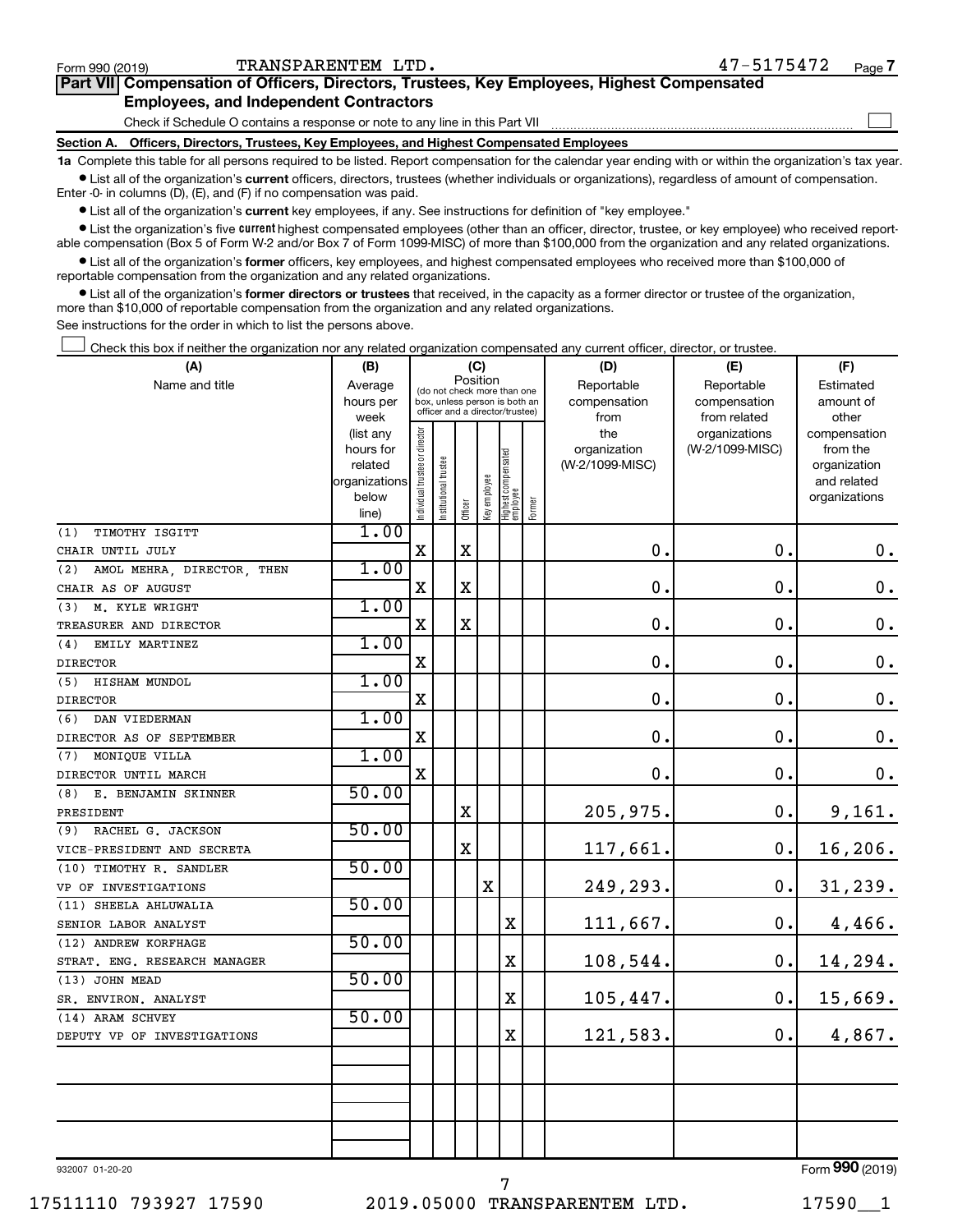|   | 47-5175472<br>TRANSPARENTEM LTD.<br>Page 8<br>Form 990 (2019)                                                                                                                                                                                          |                                                                       |                                                                                                 |                       |         |              |                                   |        |                                           |                                                   |          |                 |                                                                          |                  |
|---|--------------------------------------------------------------------------------------------------------------------------------------------------------------------------------------------------------------------------------------------------------|-----------------------------------------------------------------------|-------------------------------------------------------------------------------------------------|-----------------------|---------|--------------|-----------------------------------|--------|-------------------------------------------|---------------------------------------------------|----------|-----------------|--------------------------------------------------------------------------|------------------|
|   | Part VII Section A. Officers, Directors, Trustees, Key Employees, and Highest Compensated Employees (continued)                                                                                                                                        |                                                                       |                                                                                                 |                       | (C)     |              |                                   |        |                                           |                                                   |          |                 |                                                                          |                  |
|   | (A)<br>Name and title                                                                                                                                                                                                                                  | (B)<br>Average<br>hours per<br>week                                   | (do not check more than one<br>box, unless person is both an<br>officer and a director/trustee) |                       |         |              |                                   |        | (D)<br>Reportable<br>compensation<br>from | (E)<br>Reportable<br>compensation<br>from related |          |                 | (F)<br>Estimated<br>amount of<br>other                                   |                  |
|   |                                                                                                                                                                                                                                                        | (list any<br>hours for<br>related<br> organizations<br>below<br>line) | Individual trustee or director                                                                  | Institutional trustee | Officer | key employee | Highest compensated<br>  employee | Former | the<br>organization<br>(W-2/1099-MISC)    | organizations<br>(W-2/1099-MISC)                  |          |                 | compensation<br>from the<br>organization<br>and related<br>organizations |                  |
|   |                                                                                                                                                                                                                                                        |                                                                       |                                                                                                 |                       |         |              |                                   |        |                                           |                                                   |          |                 |                                                                          |                  |
|   |                                                                                                                                                                                                                                                        |                                                                       |                                                                                                 |                       |         |              |                                   |        |                                           |                                                   |          |                 |                                                                          |                  |
|   |                                                                                                                                                                                                                                                        |                                                                       |                                                                                                 |                       |         |              |                                   |        |                                           |                                                   |          |                 |                                                                          |                  |
|   |                                                                                                                                                                                                                                                        |                                                                       |                                                                                                 |                       |         |              |                                   |        |                                           |                                                   |          |                 |                                                                          |                  |
|   |                                                                                                                                                                                                                                                        |                                                                       |                                                                                                 |                       |         |              |                                   |        |                                           |                                                   |          |                 |                                                                          |                  |
|   |                                                                                                                                                                                                                                                        |                                                                       |                                                                                                 |                       |         |              |                                   |        |                                           |                                                   |          |                 |                                                                          |                  |
|   |                                                                                                                                                                                                                                                        |                                                                       |                                                                                                 |                       |         |              |                                   |        | 1,020,170.                                |                                                   | о.       |                 | 95,902.                                                                  |                  |
|   | c Total from continuation sheets to Part VII, Section A manufactured by                                                                                                                                                                                |                                                                       |                                                                                                 |                       |         |              |                                   |        | 0.<br>1,020,170.                          |                                                   | σ.<br>σ. |                 | 95,902.                                                                  | $\overline{0}$ . |
| 2 | Total number of individuals (including but not limited to those listed above) who received more than \$100,000 of reportable<br>compensation from the organization $\blacktriangleright$                                                               |                                                                       |                                                                                                 |                       |         |              |                                   |        |                                           |                                                   |          |                 |                                                                          |                  |
| з | Did the organization list any former officer, director, trustee, key employee, or highest compensated employee on                                                                                                                                      |                                                                       |                                                                                                 |                       |         |              |                                   |        |                                           |                                                   |          |                 | Yes                                                                      | No.              |
| 4 | line 1a? If "Yes," complete Schedule J for such individual<br>For any individual listed on line 1a, is the sum of reportable compensation and other compensation from the organization                                                                 |                                                                       |                                                                                                 |                       |         |              |                                   |        |                                           |                                                   |          | 3               |                                                                          | х                |
| 5 | Did any person listed on line 1a receive or accrue compensation from any unrelated organization or individual for services                                                                                                                             |                                                                       |                                                                                                 |                       |         |              |                                   |        |                                           |                                                   |          | 4               | х                                                                        |                  |
|   | <b>Section B. Independent Contractors</b>                                                                                                                                                                                                              |                                                                       |                                                                                                 |                       |         |              |                                   |        |                                           |                                                   |          | 5               |                                                                          | X                |
| 1 | Complete this table for your five highest compensated independent contractors that received more than \$100,000 of compensation from<br>the organization. Report compensation for the calendar year ending with or within the organization's tax year. |                                                                       |                                                                                                 |                       |         |              |                                   |        |                                           |                                                   |          |                 |                                                                          |                  |
|   | (A)<br>Name and business address                                                                                                                                                                                                                       |                                                                       |                                                                                                 |                       |         |              |                                   |        | (B)<br>Description of services            |                                                   |          | (C)             | Compensation                                                             |                  |
|   | CHATILLON WEISS PLLC, 118 N. BEDFORD RD,<br>STE. 100, MOUNT KISCO, NY 10549                                                                                                                                                                            |                                                                       |                                                                                                 |                       |         |              |                                   |        | LEGAL<br>SERVICES                         |                                                   |          |                 | 135,320.                                                                 |                  |
|   |                                                                                                                                                                                                                                                        |                                                                       |                                                                                                 |                       |         |              |                                   |        |                                           |                                                   |          |                 |                                                                          |                  |
|   |                                                                                                                                                                                                                                                        |                                                                       |                                                                                                 |                       |         |              |                                   |        |                                           |                                                   |          |                 |                                                                          |                  |
|   |                                                                                                                                                                                                                                                        |                                                                       |                                                                                                 |                       |         |              |                                   |        |                                           |                                                   |          |                 |                                                                          |                  |
| 2 | Total number of independent contractors (including but not limited to those listed above) who received more than<br>\$100,000 of compensation from the organization                                                                                    |                                                                       |                                                                                                 |                       |         | ı            |                                   |        |                                           |                                                   |          |                 |                                                                          |                  |
|   |                                                                                                                                                                                                                                                        |                                                                       |                                                                                                 |                       |         |              |                                   |        |                                           |                                                   |          | Form 990 (2019) |                                                                          |                  |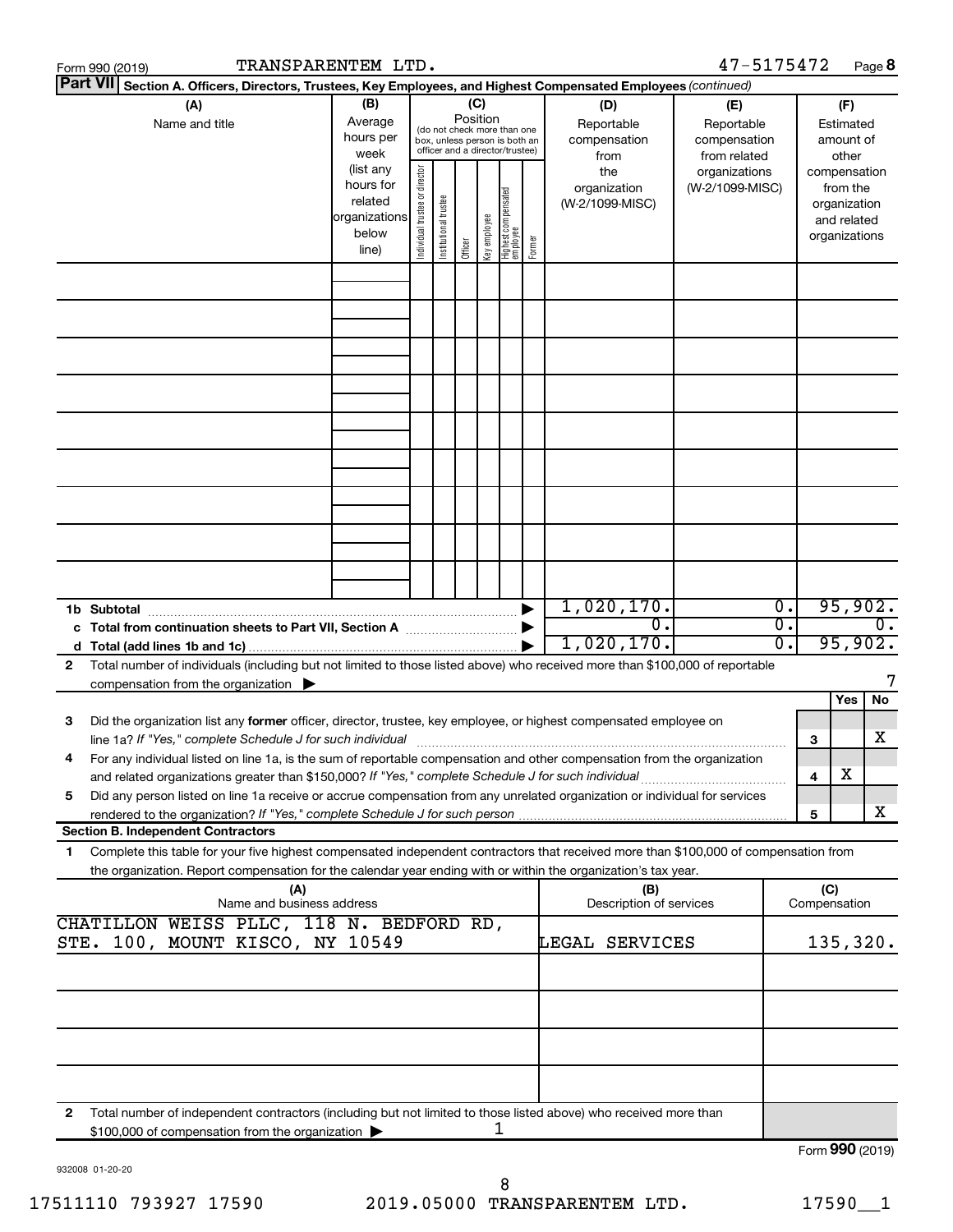|                                                                                         | <b>Part VIII</b>                            | <b>Statement of Revenue</b>                                                                                                                                                                                                                                                                                                                                                                                                                                                                                                                                                                                                                                                                                               |                                     |                                                        |           |                                                                 |
|-----------------------------------------------------------------------------------------|---------------------------------------------|---------------------------------------------------------------------------------------------------------------------------------------------------------------------------------------------------------------------------------------------------------------------------------------------------------------------------------------------------------------------------------------------------------------------------------------------------------------------------------------------------------------------------------------------------------------------------------------------------------------------------------------------------------------------------------------------------------------------------|-------------------------------------|--------------------------------------------------------|-----------|-----------------------------------------------------------------|
|                                                                                         |                                             |                                                                                                                                                                                                                                                                                                                                                                                                                                                                                                                                                                                                                                                                                                                           |                                     |                                                        |           |                                                                 |
|                                                                                         |                                             |                                                                                                                                                                                                                                                                                                                                                                                                                                                                                                                                                                                                                                                                                                                           | Total revenue                       | Related or exempt<br>function revenue business revenue | Unrelated | (D)<br>Revenue excluded<br>from tax under<br>sections 512 - 514 |
| Contributions, Gifts, Grants<br>and Other Similar Amounts<br>Program Service<br>Revenue | b<br>с<br>d<br>f<br>h.<br>2a<br>b<br>с<br>d | 1 a Federated campaigns<br>1a<br>1 <sub>b</sub><br>Membership dues<br>$\ldots \ldots \ldots \ldots \ldots$<br>1 <sub>c</sub><br>Fundraising events<br>1 <sub>d</sub><br>Related organizations<br>Government grants (contributions)<br>1e<br>All other contributions, gifts, grants, and<br>3,760,168.<br>similar amounts not included above<br>1f<br>1g  \$<br>Noncash contributions included in lines 1a-1f<br><b>Business Code</b><br>the control of the control of the control of the control of the control of<br>the control of the control of the control of the control of the control of<br>the control of the control of the control of the control of the control of<br><u> 1989 - Johann Barbara, martin a</u> | $\overline{\phantom{1}}$ 3,760,168. |                                                        |           |                                                                 |
|                                                                                         |                                             |                                                                                                                                                                                                                                                                                                                                                                                                                                                                                                                                                                                                                                                                                                                           |                                     |                                                        |           |                                                                 |
|                                                                                         | f                                           |                                                                                                                                                                                                                                                                                                                                                                                                                                                                                                                                                                                                                                                                                                                           |                                     |                                                        |           |                                                                 |
|                                                                                         | 3<br>4                                      | Investment income (including dividends, interest, and<br>Income from investment of tax-exempt bond proceeds                                                                                                                                                                                                                                                                                                                                                                                                                                                                                                                                                                                                               | ▶<br>171.                           |                                                        |           | 171.                                                            |
|                                                                                         | 5<br>6а<br>b                                | (i) Real<br>(ii) Personal<br>Gross rents<br>  6a<br>.<br>6b<br>Less: rental expenses                                                                                                                                                                                                                                                                                                                                                                                                                                                                                                                                                                                                                                      |                                     |                                                        |           |                                                                 |
|                                                                                         | d                                           | 6с<br>Rental income or (loss)<br>Net rental income or (loss)<br>(i) Securities<br>(ii) Other<br>7 a Gross amount from sales of<br>assets other than inventory<br>7a                                                                                                                                                                                                                                                                                                                                                                                                                                                                                                                                                       |                                     |                                                        |           |                                                                 |
| Revenue                                                                                 |                                             | <b>b</b> Less: cost or other basis<br>and sales expenses<br>7b<br> 7c <br>c Gain or (loss)                                                                                                                                                                                                                                                                                                                                                                                                                                                                                                                                                                                                                                |                                     |                                                        |           |                                                                 |
| ৯<br>Ĕ                                                                                  |                                             | 8 a Gross income from fundraising events (not<br>including \$<br>of<br>contributions reported on line 1c). See                                                                                                                                                                                                                                                                                                                                                                                                                                                                                                                                                                                                            |                                     |                                                        |           |                                                                 |
|                                                                                         |                                             | l 8a<br>8b<br>c Net income or (loss) from fundraising events<br>.<br>9 a Gross income from gaming activities. See                                                                                                                                                                                                                                                                                                                                                                                                                                                                                                                                                                                                         |                                     |                                                        |           |                                                                 |
|                                                                                         |                                             | 9a<br>9 <sub>b</sub><br><b>b</b> Less: direct expenses <b>manually</b><br>c Net income or (loss) from gaming activities                                                                                                                                                                                                                                                                                                                                                                                                                                                                                                                                                                                                   |                                     |                                                        |           |                                                                 |
|                                                                                         |                                             | 10 a Gross sales of inventory, less returns<br> 10a<br>10bl<br><b>b</b> Less: cost of goods sold                                                                                                                                                                                                                                                                                                                                                                                                                                                                                                                                                                                                                          |                                     |                                                        |           |                                                                 |
|                                                                                         |                                             | c Net income or (loss) from sales of inventory<br><b>Business Code</b>                                                                                                                                                                                                                                                                                                                                                                                                                                                                                                                                                                                                                                                    |                                     |                                                        |           |                                                                 |
| Miscellaneous<br>Revenue                                                                | 11a<br>b                                    | 900099<br>LOSS ON FOREIGN CURREN<br><u> 1989 - Johann Barn, mars ann an t-Amhain an t-Amhain an t-Amhain an t-Amhain an t-Amhain an t-Amhain an t-A</u>                                                                                                                                                                                                                                                                                                                                                                                                                                                                                                                                                                   | $-8,044.$                           |                                                        |           | $-8,044.$                                                       |
|                                                                                         | c                                           |                                                                                                                                                                                                                                                                                                                                                                                                                                                                                                                                                                                                                                                                                                                           |                                     |                                                        |           |                                                                 |
|                                                                                         |                                             |                                                                                                                                                                                                                                                                                                                                                                                                                                                                                                                                                                                                                                                                                                                           | $-8,044.$                           |                                                        |           |                                                                 |
|                                                                                         | 12                                          |                                                                                                                                                                                                                                                                                                                                                                                                                                                                                                                                                                                                                                                                                                                           | 3,752,295.                          | $\overline{\mathfrak{0}}$ .                            | 0.        | $-7,873.$                                                       |
|                                                                                         | 932009 01-20-20                             |                                                                                                                                                                                                                                                                                                                                                                                                                                                                                                                                                                                                                                                                                                                           |                                     |                                                        |           | Form 990 (2019)                                                 |

17511110 793927 17590 2019.05000 TRANSPARENTEM LTD. 17590\_\_1 9

Form 990 (2019) Page TRANSPARENTEM LTD. 47-5175472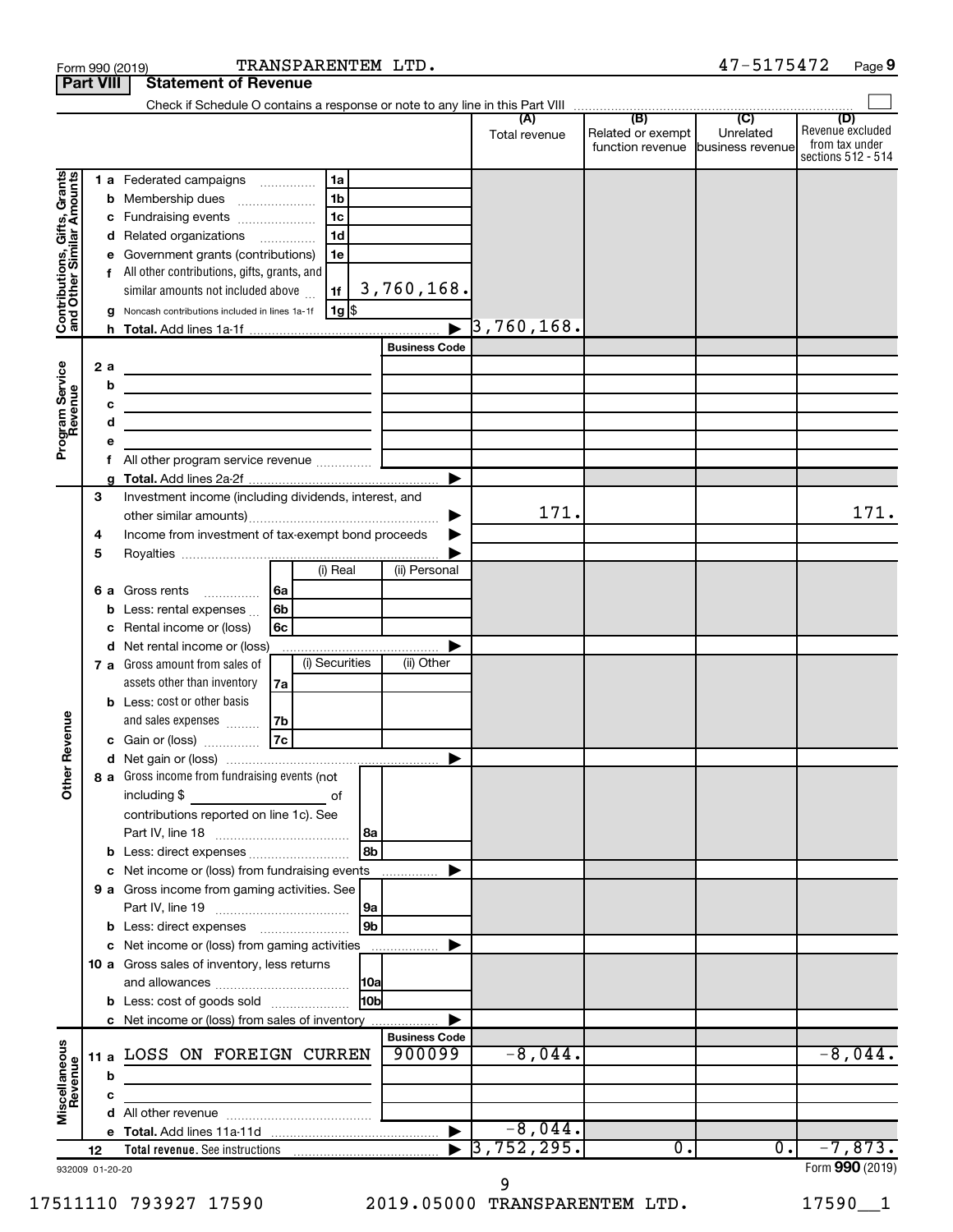Form 990 (2019) Page TRANSPARENTEM LTD. 47-5175472

**Part IX Statement of Functional Expenses**

|              | Section 501(c)(3) and 501(c)(4) organizations must complete all columns. All other organizations must complete column (A). |                            |                                    |                                           |                                |  |  |  |  |  |  |
|--------------|----------------------------------------------------------------------------------------------------------------------------|----------------------------|------------------------------------|-------------------------------------------|--------------------------------|--|--|--|--|--|--|
|              | $\vert$ X $\vert$<br>Check if Schedule O contains a response or note to any line in this Part IX.                          |                            |                                    |                                           |                                |  |  |  |  |  |  |
|              | Do not include amounts reported on lines 6b,<br>7b, 8b, 9b, and 10b of Part VIII.                                          | (A)<br>Total expenses      | (B)<br>Program service<br>expenses | (C)<br>Management and<br>general expenses | (D)<br>Fundraising<br>expenses |  |  |  |  |  |  |
| 1.           | Grants and other assistance to domestic organizations                                                                      |                            |                                    |                                           |                                |  |  |  |  |  |  |
|              | and domestic governments. See Part IV, line 21                                                                             |                            |                                    |                                           |                                |  |  |  |  |  |  |
| $\mathbf{2}$ | Grants and other assistance to domestic                                                                                    |                            |                                    |                                           |                                |  |  |  |  |  |  |
|              | individuals. See Part IV, line 22                                                                                          |                            |                                    |                                           |                                |  |  |  |  |  |  |
| 3            | Grants and other assistance to foreign                                                                                     |                            |                                    |                                           |                                |  |  |  |  |  |  |
|              | organizations, foreign governments, and foreign                                                                            |                            |                                    |                                           |                                |  |  |  |  |  |  |
|              | individuals. See Part IV, lines 15 and 16                                                                                  |                            |                                    |                                           |                                |  |  |  |  |  |  |
| 4            | Benefits paid to or for members                                                                                            |                            |                                    |                                           |                                |  |  |  |  |  |  |
| 5            | Compensation of current officers, directors,                                                                               |                            |                                    |                                           |                                |  |  |  |  |  |  |
|              | trustees, and key employees                                                                                                | 629,534.                   | 535,104.                           | 62,953.                                   | 31,477.                        |  |  |  |  |  |  |
| 6            | Compensation not included above to disqualified                                                                            |                            |                                    |                                           |                                |  |  |  |  |  |  |
|              | persons (as defined under section 4958(f)(1)) and                                                                          |                            |                                    |                                           |                                |  |  |  |  |  |  |
|              | persons described in section 4958(c)(3)(B)                                                                                 |                            |                                    |                                           |                                |  |  |  |  |  |  |
| 7            | Other salaries and wages                                                                                                   | 1,147,269.                 | 975, 179.                          | 114, 727.                                 | 57, 363.                       |  |  |  |  |  |  |
| 8            | Pension plan accruals and contributions (include                                                                           |                            |                                    |                                           |                                |  |  |  |  |  |  |
|              | section 401(k) and 403(b) employer contributions)                                                                          | 44,718.                    | $\frac{38,010}{98,631}$            | $\frac{4,472}{11,604}$                    | $\frac{2,236}{5,802}$          |  |  |  |  |  |  |
| 9            |                                                                                                                            | 116,037.                   |                                    |                                           |                                |  |  |  |  |  |  |
| 10           |                                                                                                                            | 130,127.                   | 110,608.                           | 13,013.                                   | 6,506.                         |  |  |  |  |  |  |
| 11           | Fees for services (nonemployees):                                                                                          |                            |                                    |                                           |                                |  |  |  |  |  |  |
|              |                                                                                                                            |                            |                                    |                                           |                                |  |  |  |  |  |  |
|              |                                                                                                                            | $\frac{147,039.}{36,332.}$ | 147,039.                           |                                           |                                |  |  |  |  |  |  |
|              |                                                                                                                            |                            |                                    | 36, 332.                                  |                                |  |  |  |  |  |  |
|              |                                                                                                                            |                            |                                    |                                           |                                |  |  |  |  |  |  |
| е            | Professional fundraising services. See Part IV, line 17                                                                    |                            |                                    |                                           |                                |  |  |  |  |  |  |
|              | Investment management fees                                                                                                 |                            |                                    |                                           |                                |  |  |  |  |  |  |
| g            | Other. (If line 11g amount exceeds 10% of line 25,                                                                         |                            |                                    |                                           |                                |  |  |  |  |  |  |
|              | column (A) amount, list line 11g expenses on Sch O.)                                                                       | 634,448.                   | 595,226.                           | 7,805.                                    | 31,417.                        |  |  |  |  |  |  |
| 12           |                                                                                                                            |                            |                                    |                                           |                                |  |  |  |  |  |  |
| 13           |                                                                                                                            | 44,620.                    | 23,940.                            | 19,652.                                   | 1,028.                         |  |  |  |  |  |  |
| 14           |                                                                                                                            | 548.                       | 228.                               | 320.                                      |                                |  |  |  |  |  |  |
| 15           |                                                                                                                            |                            |                                    |                                           |                                |  |  |  |  |  |  |
| 16           |                                                                                                                            | 127,425.<br>216, 198.      | 108, 312.<br>205,995.              | 12,742.<br>6,173.                         | 6,371.<br>4,030.               |  |  |  |  |  |  |
| 17           |                                                                                                                            |                            |                                    |                                           |                                |  |  |  |  |  |  |
| 18           | Payments of travel or entertainment expenses                                                                               |                            |                                    |                                           |                                |  |  |  |  |  |  |
|              | for any federal, state, or local public officials                                                                          | 11,988.                    | 9,085.                             | 2,903.                                    |                                |  |  |  |  |  |  |
| 19           | Conferences, conventions, and meetings                                                                                     |                            |                                    |                                           |                                |  |  |  |  |  |  |
| 20           | Interest                                                                                                                   |                            |                                    |                                           |                                |  |  |  |  |  |  |
| 21           | Depreciation, depletion, and amortization                                                                                  | 18,954.                    | 16, 111.                           | 1,895.                                    | 948.                           |  |  |  |  |  |  |
| 22           |                                                                                                                            | 38, 299.                   | 32,554.                            | 3,830.                                    | 1,915.                         |  |  |  |  |  |  |
| 23<br>24     | Insurance<br>Other expenses. Itemize expenses not covered                                                                  |                            |                                    |                                           |                                |  |  |  |  |  |  |
|              | above (List miscellaneous expenses on line 24e. If                                                                         |                            |                                    |                                           |                                |  |  |  |  |  |  |
|              | line 24e amount exceeds 10% of line 25, column (A)<br>amount, list line 24e expenses on Schedule O.)                       |                            |                                    |                                           |                                |  |  |  |  |  |  |
| a            | DUES AND SUBSCRIPTIONS                                                                                                     | 46,085.                    | 33, 254.                           | 10, 274.                                  | 2,557.                         |  |  |  |  |  |  |
|              | <b>RECRUITMENT</b>                                                                                                         | 5,753.                     | 4,141.                             | 1,612.                                    |                                |  |  |  |  |  |  |
|              | LICENSES AND REGISTRATI                                                                                                    | 574.                       |                                    | 574.                                      |                                |  |  |  |  |  |  |
|              | STAFF DEVELOPMENT                                                                                                          | 525.                       |                                    | 525.                                      |                                |  |  |  |  |  |  |
|              | e All other expenses                                                                                                       |                            |                                    |                                           |                                |  |  |  |  |  |  |
| 25           | Total functional expenses. Add lines 1 through 24e                                                                         | 3,396,473.                 | 2,933,417.                         | 311,406.                                  | 151,650.                       |  |  |  |  |  |  |
| 26           | Joint costs. Complete this line only if the organization                                                                   |                            |                                    |                                           |                                |  |  |  |  |  |  |
|              | reported in column (B) joint costs from a combined                                                                         |                            |                                    |                                           |                                |  |  |  |  |  |  |
|              | educational campaign and fundraising solicitation.                                                                         |                            |                                    |                                           |                                |  |  |  |  |  |  |
|              | Check here $\blacktriangleright$<br>if following SOP 98-2 (ASC 958-720)                                                    |                            |                                    |                                           |                                |  |  |  |  |  |  |

932010 01-20-20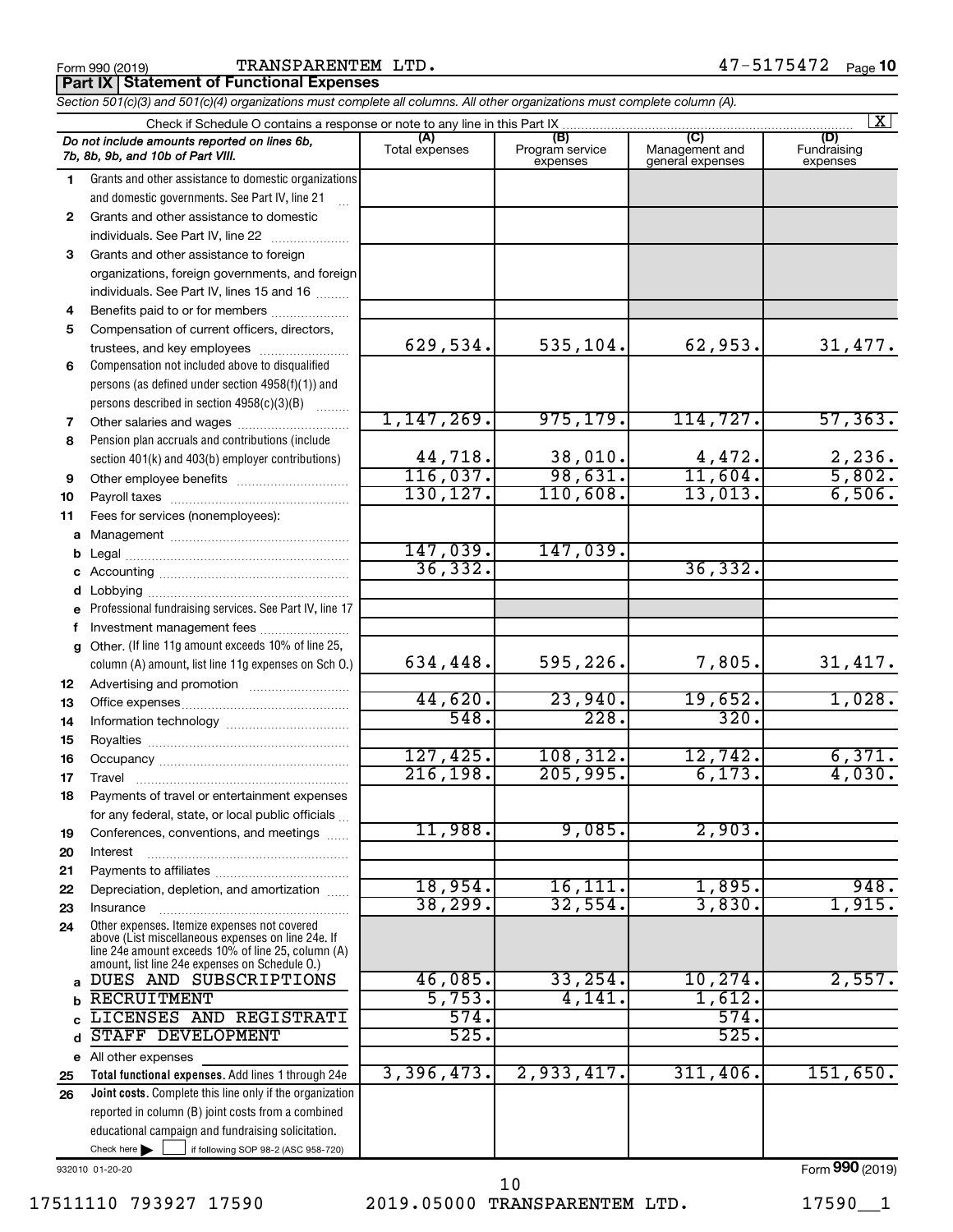TRANSPARENTEM LTD.

Form 990 (2019) Page **11** Check if Schedule O contains a response or note to any line in this Part X

 $\perp$ 

|                             |    |                                                                                                                                                                                                                                |  |         | (A)<br>Beginning of year |                 | (B)<br>End of year |
|-----------------------------|----|--------------------------------------------------------------------------------------------------------------------------------------------------------------------------------------------------------------------------------|--|---------|--------------------------|-----------------|--------------------|
|                             | 1  |                                                                                                                                                                                                                                |  |         | 505,983.                 | $\overline{1}$  | 644,557.           |
|                             | 2  |                                                                                                                                                                                                                                |  |         | 327, 278.                | $\overline{2}$  | 385, 294.          |
|                             | з  |                                                                                                                                                                                                                                |  |         | 2,519,221.               | $\mathbf{3}$    | 2,682,934.         |
|                             | 4  |                                                                                                                                                                                                                                |  |         |                          | 4               |                    |
|                             | 5  | Loans and other receivables from any current or former officer, director,                                                                                                                                                      |  |         |                          |                 |                    |
|                             |    | trustee, key employee, creator or founder, substantial contributor, or 35%                                                                                                                                                     |  |         |                          |                 |                    |
|                             |    | controlled entity or family member of any of these persons                                                                                                                                                                     |  |         |                          | 5               |                    |
|                             | 6  | Loans and other receivables from other disqualified persons (as defined                                                                                                                                                        |  |         |                          |                 |                    |
|                             |    | under section 4958(f)(1)), and persons described in section 4958(c)(3)(B)                                                                                                                                                      |  |         |                          | 6               |                    |
|                             | 7  |                                                                                                                                                                                                                                |  |         |                          | $\overline{7}$  |                    |
| Assets                      | 8  |                                                                                                                                                                                                                                |  | 8       |                          |                 |                    |
|                             | 9  | Prepaid expenses and deferred charges [11] matter continuum matter and referred charges [11] matter continuum matter continuum matter and continuum matter continuum matter continuum matter continuum matter continuum matter |  |         | 43,665.                  | 9               | 76,581.            |
|                             |    | 10a Land, buildings, and equipment: cost or other                                                                                                                                                                              |  |         |                          |                 |                    |
|                             |    | basis. Complete Part VI of Schedule D  10a                                                                                                                                                                                     |  | 78,747. |                          |                 |                    |
|                             |    |                                                                                                                                                                                                                                |  | 48,471. | 42,785.                  | 10 <sub>c</sub> | 30,276.            |
|                             | 11 |                                                                                                                                                                                                                                |  |         |                          | 11              |                    |
|                             | 12 |                                                                                                                                                                                                                                |  |         |                          | 12              |                    |
|                             | 13 |                                                                                                                                                                                                                                |  |         |                          | 13              |                    |
|                             | 14 | Intangible assets with an annumidation of the assets with an annumidation of the state of the state of the state of the state of the state of the state of the state of the state of the state of the state of the state of th |  |         |                          | 14              |                    |
|                             | 15 |                                                                                                                                                                                                                                |  |         | 15,763.                  | 15              | 15,763.            |
|                             | 16 |                                                                                                                                                                                                                                |  |         | 3,454,695.               | 16              | 3,835,405.         |
|                             | 17 |                                                                                                                                                                                                                                |  |         | 110, 358.                | 17              | 135, 246.          |
|                             | 18 |                                                                                                                                                                                                                                |  |         |                          | 18              |                    |
|                             | 19 |                                                                                                                                                                                                                                |  |         |                          | 19              |                    |
|                             | 20 |                                                                                                                                                                                                                                |  | 20      |                          |                 |                    |
|                             | 21 | Escrow or custodial account liability. Complete Part IV of Schedule D                                                                                                                                                          |  | 21      |                          |                 |                    |
|                             | 22 | Loans and other payables to any current or former officer, director,                                                                                                                                                           |  |         |                          |                 |                    |
| Liabilities                 |    | trustee, key employee, creator or founder, substantial contributor, or 35%                                                                                                                                                     |  |         |                          |                 |                    |
|                             |    |                                                                                                                                                                                                                                |  |         |                          | 22              |                    |
|                             | 23 | Secured mortgages and notes payable to unrelated third parties                                                                                                                                                                 |  |         |                          | 23              |                    |
|                             | 24 | Unsecured notes and loans payable to unrelated third parties                                                                                                                                                                   |  |         |                          | 24              |                    |
|                             | 25 | Other liabilities (including federal income tax, payables to related third                                                                                                                                                     |  |         |                          |                 |                    |
|                             |    | parties, and other liabilities not included on lines 17-24). Complete Part X                                                                                                                                                   |  |         |                          |                 |                    |
|                             |    | of Schedule D                                                                                                                                                                                                                  |  |         |                          | 25              |                    |
|                             | 26 |                                                                                                                                                                                                                                |  |         | 110, 358.                | 26              | 135, 246.          |
|                             |    | Organizations that follow FASB ASC 958, check here $\blacktriangleright \lfloor X \rfloor$                                                                                                                                     |  |         |                          |                 |                    |
|                             |    | and complete lines 27, 28, 32, and 33.                                                                                                                                                                                         |  |         |                          |                 |                    |
|                             | 27 | Net assets without donor restrictions                                                                                                                                                                                          |  |         | 828,517.                 | 27              | 586,924.           |
|                             | 28 |                                                                                                                                                                                                                                |  |         | 2,515,820.               | 28              | 3, 113, 235.       |
|                             |    | Organizations that do not follow FASB ASC 958, check here $\blacktriangleright$                                                                                                                                                |  |         |                          |                 |                    |
|                             |    | and complete lines 29 through 33.                                                                                                                                                                                              |  |         |                          |                 |                    |
| Net Assets or Fund Balances | 29 |                                                                                                                                                                                                                                |  |         |                          | 29              |                    |
|                             | 30 | Paid-in or capital surplus, or land, building, or equipment fund                                                                                                                                                               |  |         |                          | 30              |                    |
|                             | 31 | Retained earnings, endowment, accumulated income, or other funds                                                                                                                                                               |  |         | 31                       |                 |                    |
|                             | 32 |                                                                                                                                                                                                                                |  |         | 3,344,337.               | 32              | 3,700,159.         |
|                             | 33 |                                                                                                                                                                                                                                |  |         | 3,454,695.               | 33              | 3,835,405.         |

Form (2019) **990**

**Part X Balance Sheet**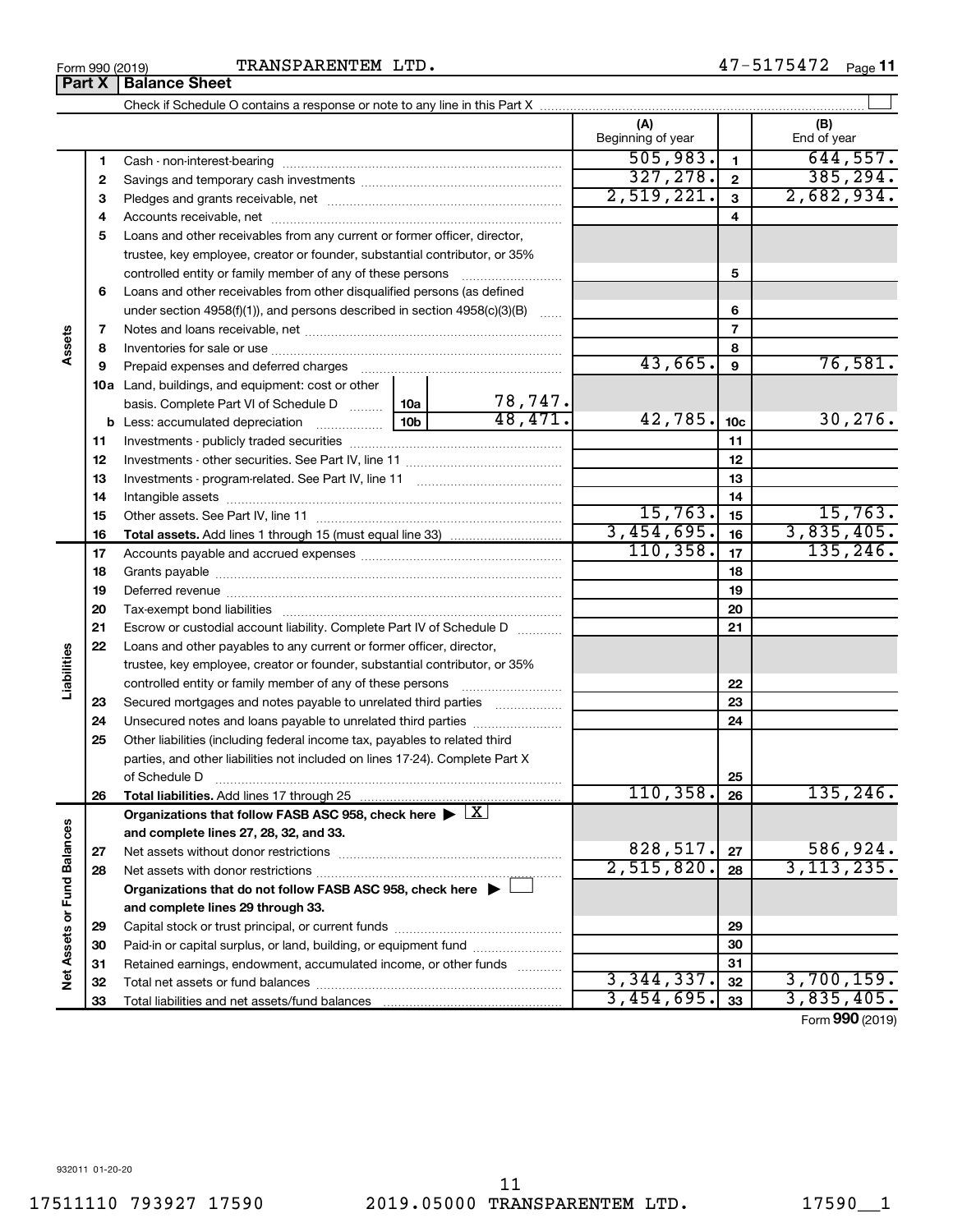|    | TRANSPARENTEM LTD.<br>Form 990 (2019)                                                                                                                                                                                         |                         | 47-5175472     |        | Page 12          |  |  |
|----|-------------------------------------------------------------------------------------------------------------------------------------------------------------------------------------------------------------------------------|-------------------------|----------------|--------|------------------|--|--|
|    | Part XI   Reconciliation of Net Assets                                                                                                                                                                                        |                         |                |        |                  |  |  |
|    |                                                                                                                                                                                                                               |                         |                |        |                  |  |  |
|    |                                                                                                                                                                                                                               |                         |                |        |                  |  |  |
| 1  |                                                                                                                                                                                                                               | $\mathbf{1}$            | 3,752,295.     |        |                  |  |  |
| 2  |                                                                                                                                                                                                                               | $\overline{2}$          | 3,396,473.     |        |                  |  |  |
| з  |                                                                                                                                                                                                                               | 3                       |                |        | 355,822.         |  |  |
| 4  |                                                                                                                                                                                                                               | $\overline{\mathbf{4}}$ | 3,344,337.     |        |                  |  |  |
| 5  |                                                                                                                                                                                                                               | 5                       |                |        |                  |  |  |
| 6  | Donated services and use of facilities [[111][12] matter is a series and service in the services and use of facilities [[11][11] matter is a service of facilities [[11] matter is a service of the service of the service of | 6                       |                |        |                  |  |  |
| 7  |                                                                                                                                                                                                                               | $\overline{7}$          |                |        |                  |  |  |
| 8  |                                                                                                                                                                                                                               | 8                       |                |        |                  |  |  |
| 9  | Other changes in net assets or fund balances (explain on Schedule O)                                                                                                                                                          | 9                       |                |        | $\overline{0}$ . |  |  |
| 10 | Net assets or fund balances at end of year. Combine lines 3 through 9 (must equal Part X, line 32,                                                                                                                            |                         |                |        |                  |  |  |
|    |                                                                                                                                                                                                                               | 10                      | 3,700,159.     |        |                  |  |  |
|    | Part XII Financial Statements and Reporting                                                                                                                                                                                   |                         |                |        |                  |  |  |
|    |                                                                                                                                                                                                                               |                         |                |        |                  |  |  |
|    |                                                                                                                                                                                                                               |                         |                | Yes    | No.              |  |  |
| 1  | $\lfloor x \rfloor$ Accrual<br>Accounting method used to prepare the Form 990: [130] Cash<br>$\Box$ Other                                                                                                                     |                         |                |        |                  |  |  |
|    | If the organization changed its method of accounting from a prior year or checked "Other," explain in Schedule O.                                                                                                             |                         |                |        |                  |  |  |
|    |                                                                                                                                                                                                                               |                         | 2a             | x      |                  |  |  |
|    | If "Yes," check a box below to indicate whether the financial statements for the year were compiled or reviewed on a                                                                                                          |                         |                |        |                  |  |  |
|    | separate basis, consolidated basis, or both:                                                                                                                                                                                  |                         |                |        |                  |  |  |
|    | $\lfloor \mathbf{X} \rfloor$ Consolidated basis<br>Both consolidated and separate basis<br>Separate basis                                                                                                                     |                         |                |        |                  |  |  |
|    |                                                                                                                                                                                                                               |                         | 2 <sub>b</sub> |        | х                |  |  |
|    | If "Yes," check a box below to indicate whether the financial statements for the year were audited on a separate basis,                                                                                                       |                         |                |        |                  |  |  |
|    | consolidated basis, or both:                                                                                                                                                                                                  |                         |                |        |                  |  |  |
|    | Consolidated basis<br>Separate basis<br>Both consolidated and separate basis                                                                                                                                                  |                         |                |        |                  |  |  |
|    | c If "Yes" to line 2a or 2b, does the organization have a committee that assumes responsibility for oversight of the audit,                                                                                                   |                         |                |        |                  |  |  |
|    |                                                                                                                                                                                                                               |                         | 2c             |        | x                |  |  |
|    | If the organization changed either its oversight process or selection process during the tax year, explain on Schedule O.                                                                                                     |                         |                |        |                  |  |  |
|    | 3a As a result of a federal award, was the organization required to undergo an audit or audits as set forth in the Single Audit                                                                                               |                         |                |        |                  |  |  |
|    |                                                                                                                                                                                                                               |                         | За             |        | x                |  |  |
|    | <b>b</b> If "Yes," did the organization undergo the required audit or audits? If the organization did not undergo the required audit                                                                                          |                         |                |        |                  |  |  |
|    |                                                                                                                                                                                                                               |                         | 3b             | $\sim$ |                  |  |  |

Form (2019) **990**

932012 01-20-20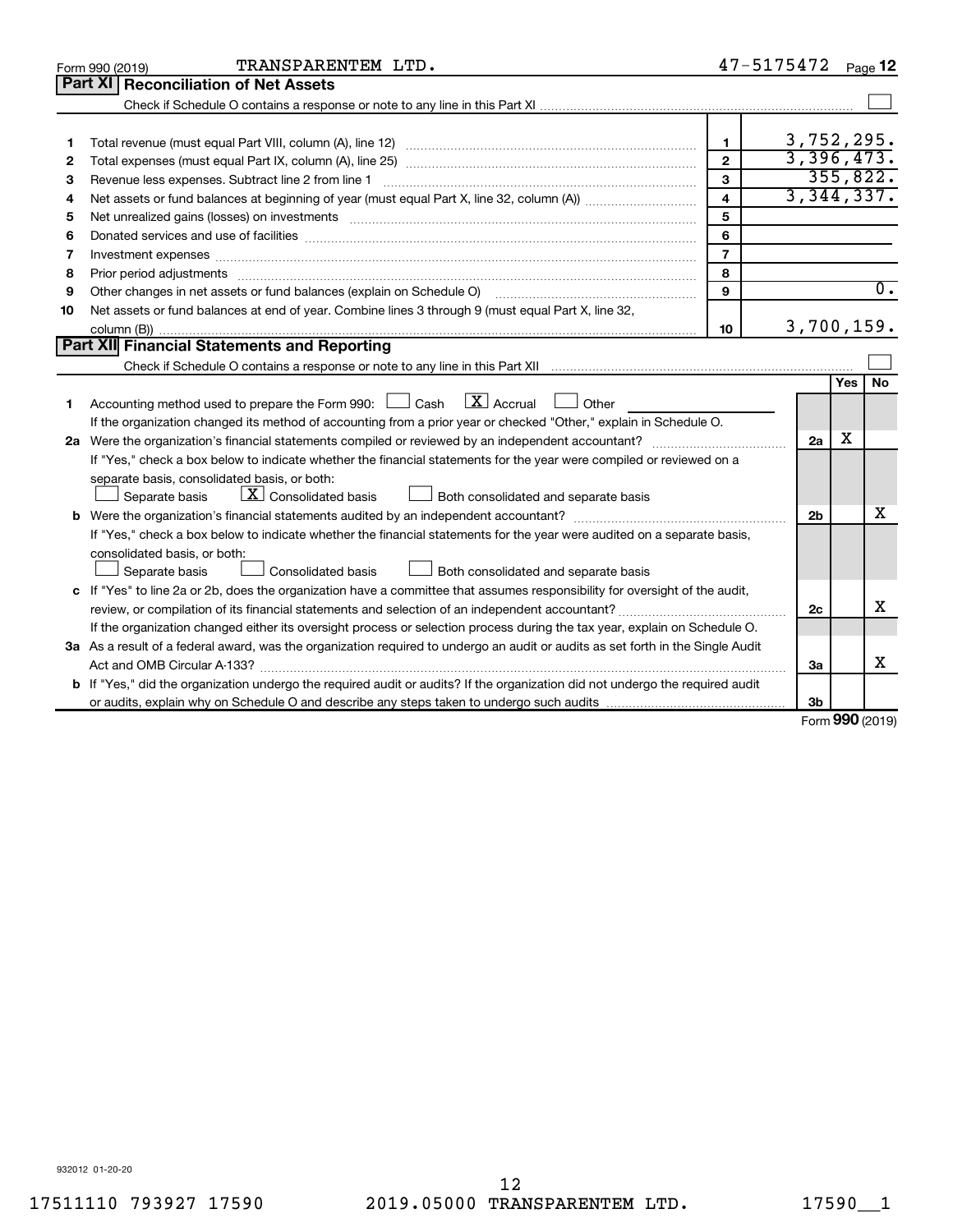**SCHEDULE A**

Department of the Treasury Internal Revenue Service

# Form 990 or 990-EZ) **Public Charity Status and Public Support**<br>
Complete if the organization is a section 501(c)(3) organization or a section<br> **2019**

**4947(a)(1) nonexempt charitable trust. | Attach to Form 990 or Form 990-EZ.** 

**| Go to www.irs.gov/Form990 for instructions and the latest information.**

| OMB No. 1545-0047                   |
|-------------------------------------|
| 2019                                |
| <b>Open to Public</b><br>Inspection |
| <b>Employer identification numb</b> |

|       |                     |                                                                                                                                                                                               | TRANSPARENTEM LTD.                                                                                                                    |                                                        |                                                                |    |                            |  | 47-5175472                 |  |  |  |  |
|-------|---------------------|-----------------------------------------------------------------------------------------------------------------------------------------------------------------------------------------------|---------------------------------------------------------------------------------------------------------------------------------------|--------------------------------------------------------|----------------------------------------------------------------|----|----------------------------|--|----------------------------|--|--|--|--|
|       | <b>Part I</b>       | Reason for Public Charity Status (All organizations must complete this part.) See instructions.                                                                                               |                                                                                                                                       |                                                        |                                                                |    |                            |  |                            |  |  |  |  |
|       |                     | The organization is not a private foundation because it is: (For lines 1 through 12, check only one box.)                                                                                     |                                                                                                                                       |                                                        |                                                                |    |                            |  |                            |  |  |  |  |
| 1.    |                     | A church, convention of churches, or association of churches described in section 170(b)(1)(A)(i).                                                                                            |                                                                                                                                       |                                                        |                                                                |    |                            |  |                            |  |  |  |  |
| 2     |                     | A school described in section 170(b)(1)(A)(ii). (Attach Schedule E (Form 990 or 990-EZ).)                                                                                                     |                                                                                                                                       |                                                        |                                                                |    |                            |  |                            |  |  |  |  |
| 3     |                     | A hospital or a cooperative hospital service organization described in section 170(b)(1)(A)(iii).                                                                                             |                                                                                                                                       |                                                        |                                                                |    |                            |  |                            |  |  |  |  |
| 4     |                     | A medical research organization operated in conjunction with a hospital described in section 170(b)(1)(A)(iii). Enter the hospital's name,                                                    |                                                                                                                                       |                                                        |                                                                |    |                            |  |                            |  |  |  |  |
|       |                     | city, and state:                                                                                                                                                                              |                                                                                                                                       |                                                        |                                                                |    |                            |  |                            |  |  |  |  |
| 5     |                     | An organization operated for the benefit of a college or university owned or operated by a governmental unit described in                                                                     |                                                                                                                                       |                                                        |                                                                |    |                            |  |                            |  |  |  |  |
|       |                     | section 170(b)(1)(A)(iv). (Complete Part II.)                                                                                                                                                 |                                                                                                                                       |                                                        |                                                                |    |                            |  |                            |  |  |  |  |
| 6     |                     | A federal, state, or local government or governmental unit described in section 170(b)(1)(A)(v).                                                                                              |                                                                                                                                       |                                                        |                                                                |    |                            |  |                            |  |  |  |  |
| 7     | $\lfloor x \rfloor$ | An organization that normally receives a substantial part of its support from a governmental unit or from the general public described in                                                     |                                                                                                                                       |                                                        |                                                                |    |                            |  |                            |  |  |  |  |
|       |                     | section 170(b)(1)(A)(vi). (Complete Part II.)                                                                                                                                                 |                                                                                                                                       |                                                        |                                                                |    |                            |  |                            |  |  |  |  |
| 8     |                     | A community trust described in section 170(b)(1)(A)(vi). (Complete Part II.)                                                                                                                  |                                                                                                                                       |                                                        |                                                                |    |                            |  |                            |  |  |  |  |
| 9     |                     | An agricultural research organization described in section 170(b)(1)(A)(ix) operated in conjunction with a land-grant college                                                                 |                                                                                                                                       |                                                        |                                                                |    |                            |  |                            |  |  |  |  |
|       |                     | or university or a non-land-grant college of agriculture (see instructions). Enter the name, city, and state of the college or                                                                |                                                                                                                                       |                                                        |                                                                |    |                            |  |                            |  |  |  |  |
|       |                     | university:                                                                                                                                                                                   |                                                                                                                                       |                                                        |                                                                |    |                            |  |                            |  |  |  |  |
| 10    |                     | An organization that normally receives: (1) more than 33 1/3% of its support from contributions, membership fees, and gross receipts from                                                     |                                                                                                                                       |                                                        |                                                                |    |                            |  |                            |  |  |  |  |
|       |                     | activities related to its exempt functions - subject to certain exceptions, and (2) no more than 33 1/3% of its support from gross investment                                                 |                                                                                                                                       |                                                        |                                                                |    |                            |  |                            |  |  |  |  |
|       |                     |                                                                                                                                                                                               | income and unrelated business taxable income (less section 511 tax) from businesses acquired by the organization after June 30, 1975. |                                                        |                                                                |    |                            |  |                            |  |  |  |  |
|       |                     | See section 509(a)(2). (Complete Part III.)                                                                                                                                                   |                                                                                                                                       |                                                        |                                                                |    |                            |  |                            |  |  |  |  |
| 11    |                     | An organization organized and operated exclusively to test for public safety. See section 509(a)(4).                                                                                          |                                                                                                                                       |                                                        |                                                                |    |                            |  |                            |  |  |  |  |
| 12    |                     | An organization organized and operated exclusively for the benefit of, to perform the functions of, or to carry out the purposes of one or                                                    |                                                                                                                                       |                                                        |                                                                |    |                            |  |                            |  |  |  |  |
|       |                     | more publicly supported organizations described in section 509(a)(1) or section 509(a)(2). See section 509(a)(3). Check the box in                                                            |                                                                                                                                       |                                                        |                                                                |    |                            |  |                            |  |  |  |  |
|       |                     | lines 12a through 12d that describes the type of supporting organization and complete lines 12e, 12f, and 12g.                                                                                |                                                                                                                                       |                                                        |                                                                |    |                            |  |                            |  |  |  |  |
| а     |                     | Type I. A supporting organization operated, supervised, or controlled by its supported organization(s), typically by giving                                                                   |                                                                                                                                       |                                                        |                                                                |    |                            |  |                            |  |  |  |  |
|       |                     | the supported organization(s) the power to regularly appoint or elect a majority of the directors or trustees of the supporting<br>organization. You must complete Part IV, Sections A and B. |                                                                                                                                       |                                                        |                                                                |    |                            |  |                            |  |  |  |  |
| b     |                     | Type II. A supporting organization supervised or controlled in connection with its supported organization(s), by having                                                                       |                                                                                                                                       |                                                        |                                                                |    |                            |  |                            |  |  |  |  |
|       |                     | control or management of the supporting organization vested in the same persons that control or manage the supported                                                                          |                                                                                                                                       |                                                        |                                                                |    |                            |  |                            |  |  |  |  |
|       |                     | organization(s). You must complete Part IV, Sections A and C.                                                                                                                                 |                                                                                                                                       |                                                        |                                                                |    |                            |  |                            |  |  |  |  |
| с     |                     | Type III functionally integrated. A supporting organization operated in connection with, and functionally integrated with,                                                                    |                                                                                                                                       |                                                        |                                                                |    |                            |  |                            |  |  |  |  |
|       |                     | its supported organization(s) (see instructions). You must complete Part IV, Sections A, D, and E.                                                                                            |                                                                                                                                       |                                                        |                                                                |    |                            |  |                            |  |  |  |  |
| d     |                     | Type III non-functionally integrated. A supporting organization operated in connection with its supported organization(s)                                                                     |                                                                                                                                       |                                                        |                                                                |    |                            |  |                            |  |  |  |  |
|       |                     | that is not functionally integrated. The organization generally must satisfy a distribution requirement and an attentiveness                                                                  |                                                                                                                                       |                                                        |                                                                |    |                            |  |                            |  |  |  |  |
|       |                     | requirement (see instructions). You must complete Part IV, Sections A and D, and Part V.                                                                                                      |                                                                                                                                       |                                                        |                                                                |    |                            |  |                            |  |  |  |  |
| е     |                     | Check this box if the organization received a written determination from the IRS that it is a Type I, Type II, Type III                                                                       |                                                                                                                                       |                                                        |                                                                |    |                            |  |                            |  |  |  |  |
|       |                     | functionally integrated, or Type III non-functionally integrated supporting organization.                                                                                                     |                                                                                                                                       |                                                        |                                                                |    |                            |  |                            |  |  |  |  |
| f     |                     | Enter the number of supported organizations                                                                                                                                                   |                                                                                                                                       |                                                        |                                                                |    |                            |  |                            |  |  |  |  |
| g     |                     | Provide the following information about the supported organization(s).                                                                                                                        |                                                                                                                                       |                                                        |                                                                |    |                            |  |                            |  |  |  |  |
|       |                     | (i) Name of supported                                                                                                                                                                         | (ii) EIN                                                                                                                              | (iii) Type of organization<br>(described on lines 1-10 | (iv) Is the organization listed<br>in your governing document? |    | (v) Amount of monetary     |  | (vi) Amount of other       |  |  |  |  |
|       |                     | organization                                                                                                                                                                                  |                                                                                                                                       | above (see instructions))                              | Yes                                                            | No | support (see instructions) |  | support (see instructions) |  |  |  |  |
|       |                     |                                                                                                                                                                                               |                                                                                                                                       |                                                        |                                                                |    |                            |  |                            |  |  |  |  |
|       |                     |                                                                                                                                                                                               |                                                                                                                                       |                                                        |                                                                |    |                            |  |                            |  |  |  |  |
|       |                     |                                                                                                                                                                                               |                                                                                                                                       |                                                        |                                                                |    |                            |  |                            |  |  |  |  |
|       |                     |                                                                                                                                                                                               |                                                                                                                                       |                                                        |                                                                |    |                            |  |                            |  |  |  |  |
|       |                     |                                                                                                                                                                                               |                                                                                                                                       |                                                        |                                                                |    |                            |  |                            |  |  |  |  |
|       |                     |                                                                                                                                                                                               |                                                                                                                                       |                                                        |                                                                |    |                            |  |                            |  |  |  |  |
|       |                     |                                                                                                                                                                                               |                                                                                                                                       |                                                        |                                                                |    |                            |  |                            |  |  |  |  |
|       |                     |                                                                                                                                                                                               |                                                                                                                                       |                                                        |                                                                |    |                            |  |                            |  |  |  |  |
|       |                     |                                                                                                                                                                                               |                                                                                                                                       |                                                        |                                                                |    |                            |  |                            |  |  |  |  |
| Total |                     |                                                                                                                                                                                               |                                                                                                                                       |                                                        |                                                                |    |                            |  |                            |  |  |  |  |
|       |                     |                                                                                                                                                                                               |                                                                                                                                       |                                                        |                                                                |    |                            |  |                            |  |  |  |  |

LHA For Paperwork Reduction Act Notice, see the Instructions for Form 990 or 990-EZ. 932021 09-25-19 Schedule A (Form 990 or 990-EZ) 2019 13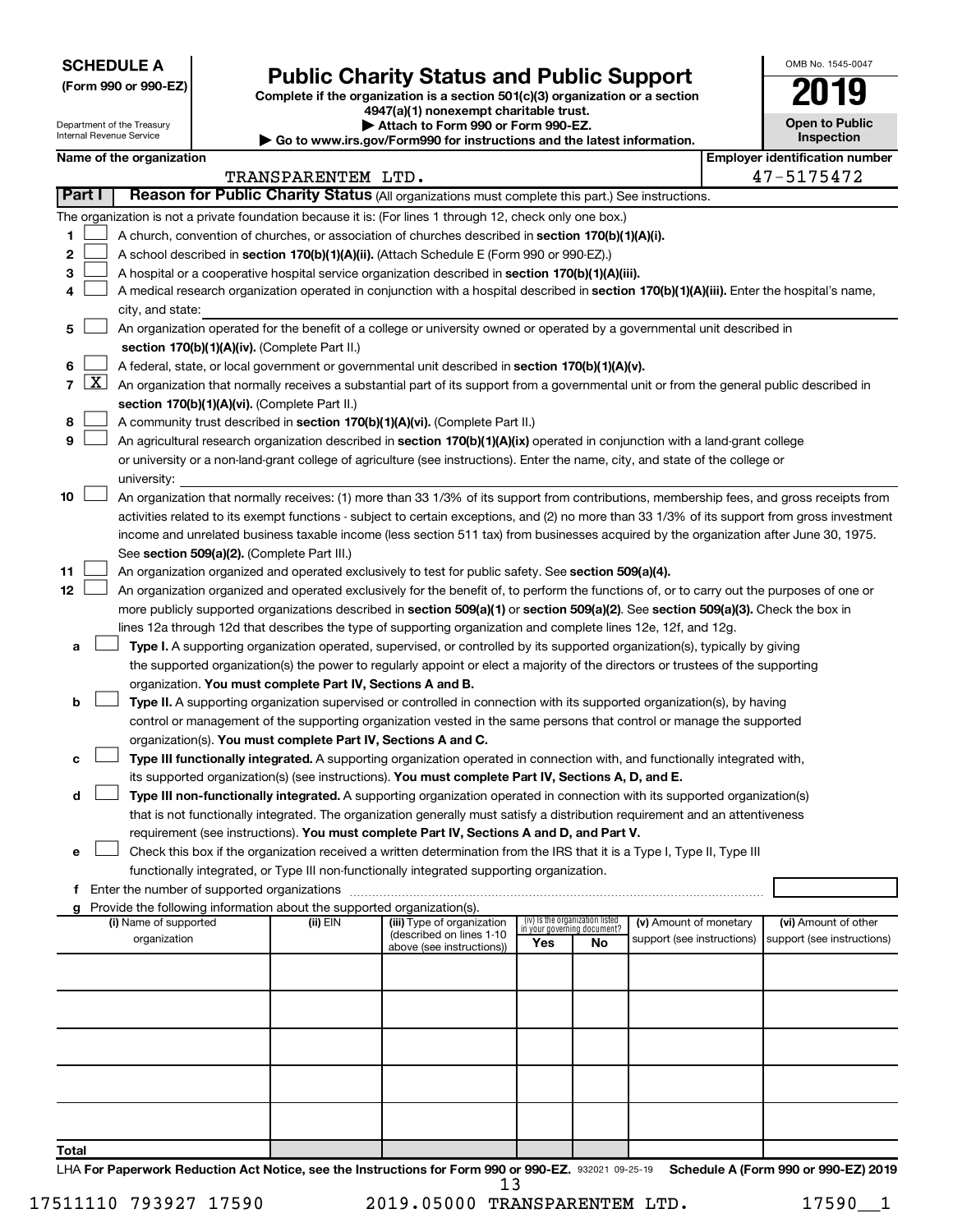#### Schedule A (Form 990 or 990-EZ) 2019 Page TRANSPARENTEM LTD. 47-5175472

(Complete only if you checked the box on line 5, 7, or 8 of Part I or if the organization failed to qualify under Part III. If the organization **Part II Support Schedule for Organizations Described in Sections 170(b)(1)(A)(iv) and 170(b)(1)(A)(vi)**

fails to qualify under the tests listed below, please complete Part III.)

|    | <b>Section A. Public Support</b>                                                                                                                                                                                              |                        |            |                |            |                                      |                                    |  |  |  |
|----|-------------------------------------------------------------------------------------------------------------------------------------------------------------------------------------------------------------------------------|------------------------|------------|----------------|------------|--------------------------------------|------------------------------------|--|--|--|
|    | Calendar year (or fiscal year beginning in)                                                                                                                                                                                   | (a) 2015               | (b) 2016   | $(c)$ 2017     | $(d)$ 2018 | (e) 2019                             | (f) Total                          |  |  |  |
|    | 1 Gifts, grants, contributions, and                                                                                                                                                                                           |                        |            |                |            |                                      |                                    |  |  |  |
|    | membership fees received. (Do not                                                                                                                                                                                             |                        |            |                |            |                                      |                                    |  |  |  |
|    | include any "unusual grants.")                                                                                                                                                                                                | 250,000.               | 2047855.   | 3185381.       | 4553514.   |                                      | 3760168.13796918.                  |  |  |  |
|    | 2 Tax revenues levied for the organ-                                                                                                                                                                                          |                        |            |                |            |                                      |                                    |  |  |  |
|    | ization's benefit and either paid to                                                                                                                                                                                          |                        |            |                |            |                                      |                                    |  |  |  |
|    | or expended on its behalf                                                                                                                                                                                                     |                        |            |                |            |                                      |                                    |  |  |  |
|    | 3 The value of services or facilities                                                                                                                                                                                         |                        |            |                |            |                                      |                                    |  |  |  |
|    | furnished by a governmental unit to                                                                                                                                                                                           |                        |            |                |            |                                      |                                    |  |  |  |
|    | the organization without charge                                                                                                                                                                                               |                        |            |                |            |                                      |                                    |  |  |  |
|    | Total. Add lines 1 through 3                                                                                                                                                                                                  | 250,000.               | 2047855.   | 3185381.       | 4553514.   |                                      | 3760168.13796918.                  |  |  |  |
| 5  | The portion of total contributions                                                                                                                                                                                            |                        |            |                |            |                                      |                                    |  |  |  |
|    | by each person (other than a                                                                                                                                                                                                  |                        |            |                |            |                                      |                                    |  |  |  |
|    | governmental unit or publicly                                                                                                                                                                                                 |                        |            |                |            |                                      |                                    |  |  |  |
|    | supported organization) included                                                                                                                                                                                              |                        |            |                |            |                                      |                                    |  |  |  |
|    | on line 1 that exceeds 2% of the                                                                                                                                                                                              |                        |            |                |            |                                      |                                    |  |  |  |
|    | amount shown on line 11,                                                                                                                                                                                                      |                        |            |                |            |                                      |                                    |  |  |  |
|    | column (f)                                                                                                                                                                                                                    |                        |            |                |            |                                      | 10825832.                          |  |  |  |
|    | 6 Public support. Subtract line 5 from line 4.                                                                                                                                                                                |                        |            |                |            |                                      | 2971086.                           |  |  |  |
|    | <b>Section B. Total Support</b>                                                                                                                                                                                               |                        |            |                |            |                                      |                                    |  |  |  |
|    | Calendar year (or fiscal year beginning in)                                                                                                                                                                                   | (a) 2015               | $(b)$ 2016 | $(c)$ 2017     | $(d)$ 2018 | (e) 2019                             | (f) Total                          |  |  |  |
|    | 7 Amounts from line 4                                                                                                                                                                                                         | $\overline{250,000}$ . | 2047855.   | 3185381        | 4553514    |                                      | 3760168.13796918.                  |  |  |  |
| 8  | Gross income from interest,                                                                                                                                                                                                   |                        |            |                |            |                                      |                                    |  |  |  |
|    | dividends, payments received on                                                                                                                                                                                               |                        |            |                |            |                                      |                                    |  |  |  |
|    | securities loans, rents, royalties,                                                                                                                                                                                           |                        |            |                |            |                                      |                                    |  |  |  |
|    | and income from similar sources                                                                                                                                                                                               |                        |            | 8 <sub>1</sub> | 130.       | 171.                                 | 309.                               |  |  |  |
| 9  | Net income from unrelated business                                                                                                                                                                                            |                        |            |                |            |                                      |                                    |  |  |  |
|    | activities, whether or not the                                                                                                                                                                                                |                        |            |                |            |                                      |                                    |  |  |  |
|    | business is regularly carried on                                                                                                                                                                                              |                        |            |                |            |                                      |                                    |  |  |  |
|    | 10 Other income. Do not include gain                                                                                                                                                                                          |                        |            |                |            |                                      |                                    |  |  |  |
|    | or loss from the sale of capital                                                                                                                                                                                              |                        |            |                |            |                                      |                                    |  |  |  |
|    | assets (Explain in Part VI.)                                                                                                                                                                                                  |                        |            | 72.            |            |                                      | 72.                                |  |  |  |
|    | 11 Total support. Add lines 7 through 10                                                                                                                                                                                      |                        |            |                |            |                                      | 13797299                           |  |  |  |
| 12 | Gross receipts from related activities, etc. (see instructions)                                                                                                                                                               |                        |            |                |            | 12                                   |                                    |  |  |  |
|    | 13 First five years. If the Form 990 is for the organization's first, second, third, fourth, or fifth tax year as a section 501(c)(3)                                                                                         |                        |            |                |            |                                      |                                    |  |  |  |
|    | organization, check this box and stop here                                                                                                                                                                                    |                        |            |                |            |                                      | $\blacktriangleright$ $\mathbf{X}$ |  |  |  |
|    | <b>Section C. Computation of Public Support Percentage</b>                                                                                                                                                                    |                        |            |                |            |                                      |                                    |  |  |  |
|    |                                                                                                                                                                                                                               |                        |            |                |            | 14                                   | %                                  |  |  |  |
|    |                                                                                                                                                                                                                               |                        |            |                |            | 15                                   | %                                  |  |  |  |
|    | 16a 33 1/3% support test - 2019. If the organization did not check the box on line 13, and line 14 is 33 1/3% or more, check this box and                                                                                     |                        |            |                |            |                                      |                                    |  |  |  |
|    | stop here. The organization qualifies as a publicly supported organization manufaction manufacture or the organization manufacture or the state of the state of the state of the state of the state of the state of the state |                        |            |                |            |                                      |                                    |  |  |  |
|    | b 33 1/3% support test - 2018. If the organization did not check a box on line 13 or 16a, and line 15 is 33 1/3% or more, check this box                                                                                      |                        |            |                |            |                                      |                                    |  |  |  |
|    |                                                                                                                                                                                                                               |                        |            |                |            |                                      |                                    |  |  |  |
|    | 17a 10% -facts-and-circumstances test - 2019. If the organization did not check a box on line 13, 16a, or 16b, and line 14 is 10% or more,                                                                                    |                        |            |                |            |                                      |                                    |  |  |  |
|    | and if the organization meets the "facts-and-circumstances" test, check this box and stop here. Explain in Part VI how the organization                                                                                       |                        |            |                |            |                                      |                                    |  |  |  |
|    | meets the "facts-and-circumstances" test. The organization qualifies as a publicly supported organization <i>manumumumum</i>                                                                                                  |                        |            |                |            |                                      |                                    |  |  |  |
|    | <b>b 10%</b> -facts-and-circumstances test - 2018. If the organization did not check a box on line 13, 16a, 16b, or 17a, and line 15 is 10% or                                                                                |                        |            |                |            |                                      |                                    |  |  |  |
|    | more, and if the organization meets the "facts-and-circumstances" test, check this box and stop here. Explain in Part VI how the                                                                                              |                        |            |                |            |                                      |                                    |  |  |  |
|    | organization meets the "facts-and-circumstances" test. The organization qualifies as a publicly supported organization                                                                                                        |                        |            |                |            |                                      |                                    |  |  |  |
| 18 | Private foundation. If the organization did not check a box on line 13, 16a, 16b, 17a, or 17b, check this box and see instructions                                                                                            |                        |            |                |            |                                      |                                    |  |  |  |
|    |                                                                                                                                                                                                                               |                        |            |                |            | Schedule A (Form 990 or 990-F7) 2019 |                                    |  |  |  |

**Schedule A (Form 990 or 990-EZ) 2019**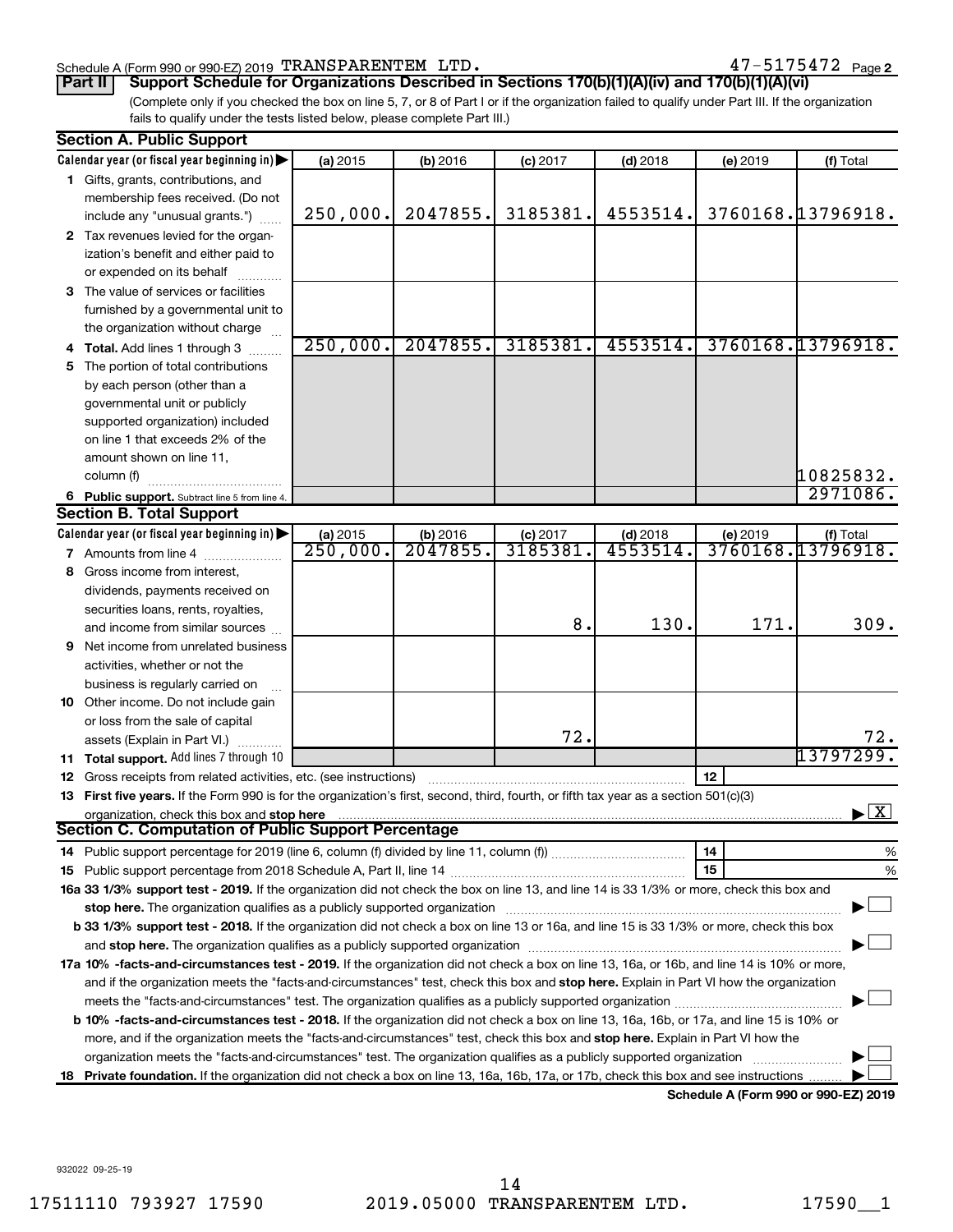#### Schedule A (Form 990 or 990-EZ) 2019 Page TRANSPARENTEM LTD. 47-5175472

## **Part III Support Schedule for Organizations Described in Section 509(a)(2)**

(Complete only if you checked the box on line 10 of Part I or if the organization failed to qualify under Part II. If the organization fails to qualify under the tests listed below, please complete Part II.)

|    | <b>Section A. Public Support</b>                                                                                                                                                         |          |          |            |            |          |                                      |
|----|------------------------------------------------------------------------------------------------------------------------------------------------------------------------------------------|----------|----------|------------|------------|----------|--------------------------------------|
|    | Calendar year (or fiscal year beginning in)                                                                                                                                              | (a) 2015 | (b) 2016 | $(c)$ 2017 | $(d)$ 2018 | (e) 2019 | (f) Total                            |
|    | 1 Gifts, grants, contributions, and                                                                                                                                                      |          |          |            |            |          |                                      |
|    | membership fees received. (Do not                                                                                                                                                        |          |          |            |            |          |                                      |
|    | include any "unusual grants.")                                                                                                                                                           |          |          |            |            |          |                                      |
|    | 2 Gross receipts from admissions,<br>merchandise sold or services per-<br>formed, or facilities furnished in<br>any activity that is related to the<br>organization's tax-exempt purpose |          |          |            |            |          |                                      |
| 3  | Gross receipts from activities that                                                                                                                                                      |          |          |            |            |          |                                      |
|    | are not an unrelated trade or bus-<br>iness under section 513                                                                                                                            |          |          |            |            |          |                                      |
|    | 4 Tax revenues levied for the organ-                                                                                                                                                     |          |          |            |            |          |                                      |
|    | ization's benefit and either paid to<br>or expended on its behalf                                                                                                                        |          |          |            |            |          |                                      |
| 5. | The value of services or facilities                                                                                                                                                      |          |          |            |            |          |                                      |
|    | furnished by a governmental unit to                                                                                                                                                      |          |          |            |            |          |                                      |
|    | the organization without charge                                                                                                                                                          |          |          |            |            |          |                                      |
|    | 6 Total. Add lines 1 through 5                                                                                                                                                           |          |          |            |            |          |                                      |
|    | 7a Amounts included on lines 1, 2, and                                                                                                                                                   |          |          |            |            |          |                                      |
|    | 3 received from disqualified persons                                                                                                                                                     |          |          |            |            |          |                                      |
|    | <b>b</b> Amounts included on lines 2 and 3 received<br>from other than disqualified persons that<br>exceed the greater of \$5,000 or 1% of the<br>amount on line 13 for the year         |          |          |            |            |          |                                      |
|    | c Add lines 7a and 7b                                                                                                                                                                    |          |          |            |            |          |                                      |
|    | 8 Public support. (Subtract line 7c from line 6.)                                                                                                                                        |          |          |            |            |          |                                      |
|    | <b>Section B. Total Support</b>                                                                                                                                                          |          |          |            |            |          |                                      |
|    | Calendar year (or fiscal year beginning in)                                                                                                                                              | (a) 2015 | (b) 2016 | $(c)$ 2017 | $(d)$ 2018 | (e) 2019 | (f) Total                            |
|    | 9 Amounts from line 6                                                                                                                                                                    |          |          |            |            |          |                                      |
|    | <b>10a</b> Gross income from interest,<br>dividends, payments received on<br>securities loans, rents, royalties,<br>and income from similar sources                                      |          |          |            |            |          |                                      |
|    | <b>b</b> Unrelated business taxable income                                                                                                                                               |          |          |            |            |          |                                      |
|    | (less section 511 taxes) from businesses<br>acquired after June 30, 1975<br>1.1.1.1.1.1.1.1.1                                                                                            |          |          |            |            |          |                                      |
|    | c Add lines 10a and 10b                                                                                                                                                                  |          |          |            |            |          |                                      |
|    | <b>11</b> Net income from unrelated business<br>activities not included in line 10b.<br>whether or not the business is<br>regularly carried on                                           |          |          |            |            |          |                                      |
|    | <b>12</b> Other income. Do not include gain<br>or loss from the sale of capital                                                                                                          |          |          |            |            |          |                                      |
|    | assets (Explain in Part VI.)<br>13 Total support. (Add lines 9, 10c, 11, and 12.)                                                                                                        |          |          |            |            |          |                                      |
|    | 14 First five years. If the Form 990 is for the organization's first, second, third, fourth, or fifth tax year as a section 501(c)(3) organization,                                      |          |          |            |            |          |                                      |
|    | check this box and stop here                                                                                                                                                             |          |          |            |            |          |                                      |
|    | <b>Section C. Computation of Public Support Percentage</b>                                                                                                                               |          |          |            |            |          |                                      |
|    | 15 Public support percentage for 2019 (line 8, column (f), divided by line 13, column (f) <i></i>                                                                                        |          |          |            |            | 15       | %                                    |
|    | 16 Public support percentage from 2018 Schedule A, Part III, line 15                                                                                                                     |          |          |            |            | 16       | %                                    |
|    | Section D. Computation of Investment Income Percentage                                                                                                                                   |          |          |            |            |          |                                      |
|    |                                                                                                                                                                                          |          |          |            |            | 17       | %                                    |
|    | 18 Investment income percentage from 2018 Schedule A, Part III, line 17                                                                                                                  |          |          |            |            | 18       | %                                    |
|    | 19a 33 1/3% support tests - 2019. If the organization did not check the box on line 14, and line 15 is more than 33 1/3%, and line 17 is not                                             |          |          |            |            |          |                                      |
|    | more than 33 1/3%, check this box and stop here. The organization qualifies as a publicly supported organization                                                                         |          |          |            |            |          |                                      |
|    | b 33 1/3% support tests - 2018. If the organization did not check a box on line 14 or line 19a, and line 16 is more than 33 1/3%, and                                                    |          |          |            |            |          |                                      |
|    | line 18 is not more than 33 1/3%, check this box and stop here. The organization qualifies as a publicly supported organization                                                          |          |          |            |            |          |                                      |
|    |                                                                                                                                                                                          |          |          |            |            |          |                                      |
|    | 932023 09-25-19                                                                                                                                                                          |          |          |            |            |          | Schedule A (Form 990 or 990-EZ) 2019 |
|    |                                                                                                                                                                                          |          |          | 15         |            |          |                                      |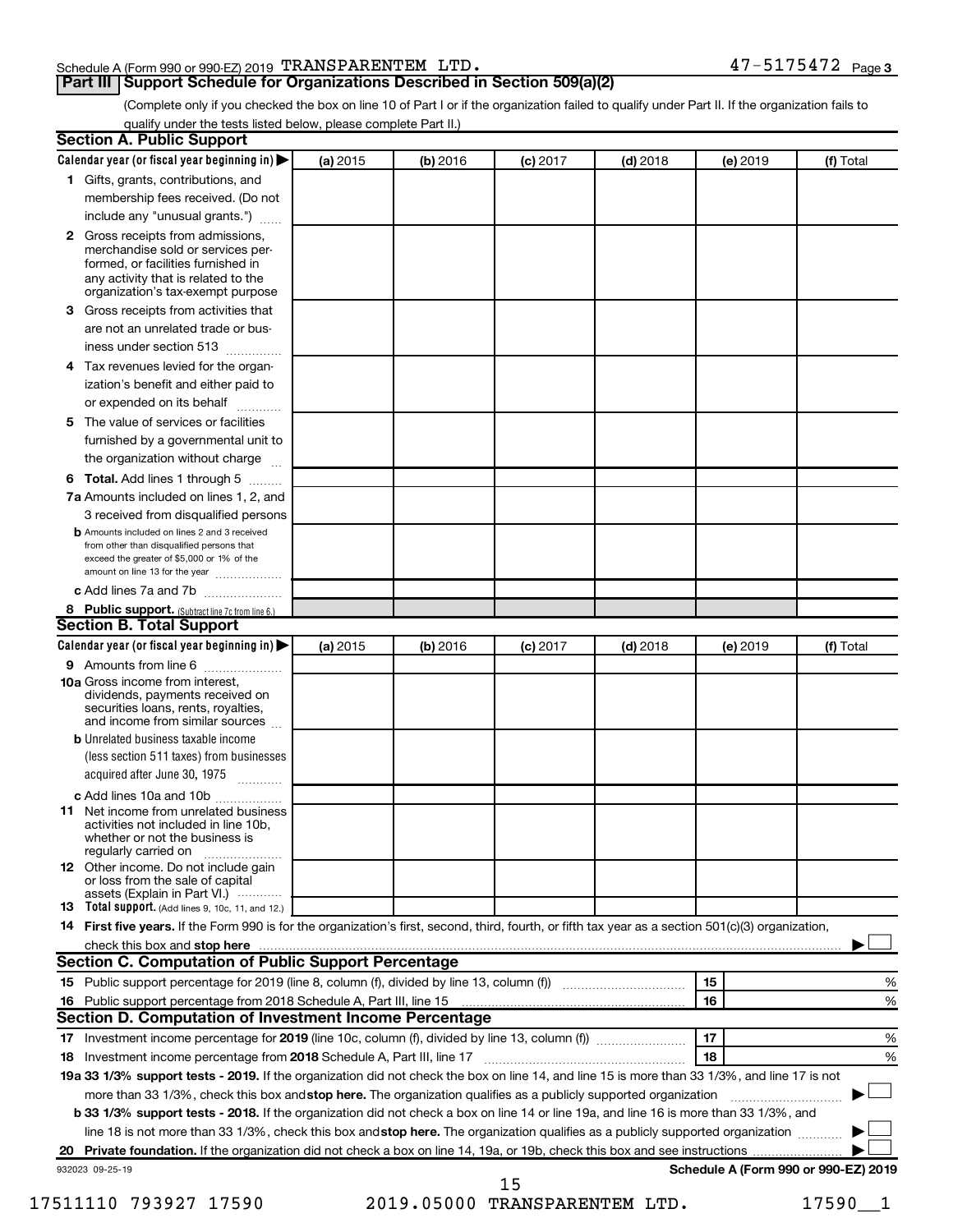**1**

**2**

**3a**

**3b**

**3c**

**4a**

**4b**

**4c**

**5a**

**5b 5c** **Yes No**

### **Part IV Supporting Organizations**

(Complete only if you checked a box in line 12 on Part I. If you checked 12a of Part I, complete Sections A and B. If you checked 12b of Part I, complete Sections A and C. If you checked 12c of Part I, complete Sections A, D, and E. If you checked 12d of Part I, complete Sections A and D, and complete Part V.)

#### **Section A. All Supporting Organizations**

- **1** Are all of the organization's supported organizations listed by name in the organization's governing documents? If "No," describe in Part VI how the supported organizations are designated. If designated by *class or purpose, describe the designation. If historic and continuing relationship, explain.*
- **2** Did the organization have any supported organization that does not have an IRS determination of status under section 509(a)(1) or (2)? If "Yes," explain in Part **VI** how the organization determined that the supported *organization was described in section 509(a)(1) or (2).*
- **3a** Did the organization have a supported organization described in section 501(c)(4), (5), or (6)? If "Yes," answer *(b) and (c) below.*
- **b** Did the organization confirm that each supported organization qualified under section 501(c)(4), (5), or (6) and satisfied the public support tests under section 509(a)(2)? If "Yes," describe in Part VI when and how the *organization made the determination.*
- **c** Did the organization ensure that all support to such organizations was used exclusively for section 170(c)(2)(B) purposes? If "Yes," explain in Part VI what controls the organization put in place to ensure such use.
- **4 a** *If* Was any supported organization not organized in the United States ("foreign supported organization")? *"Yes," and if you checked 12a or 12b in Part I, answer (b) and (c) below.*
- **b** Did the organization have ultimate control and discretion in deciding whether to make grants to the foreign supported organization? If "Yes," describe in Part VI how the organization had such control and discretion *despite being controlled or supervised by or in connection with its supported organizations.*
- **c** Did the organization support any foreign supported organization that does not have an IRS determination under sections 501(c)(3) and 509(a)(1) or (2)? If "Yes," explain in Part VI what controls the organization used *to ensure that all support to the foreign supported organization was used exclusively for section 170(c)(2)(B) purposes.*
- **5a** Did the organization add, substitute, or remove any supported organizations during the tax year? If "Yes," answer (b) and (c) below (if applicable). Also, provide detail in **Part VI,** including (i) the names and EIN *numbers of the supported organizations added, substituted, or removed; (ii) the reasons for each such action; (iii) the authority under the organization's organizing document authorizing such action; and (iv) how the action was accomplished (such as by amendment to the organizing document).*
- **b Type I or Type II only.** Was any added or substituted supported organization part of a class already designated in the organization's organizing document?
- **c Substitutions only.**  Was the substitution the result of an event beyond the organization's control?
- **6** Did the organization provide support (whether in the form of grants or the provision of services or facilities) to **Part VI.** support or benefit one or more of the filing organization's supported organizations? If "Yes," provide detail in anyone other than (i) its supported organizations, (ii) individuals that are part of the charitable class benefited by one or more of its supported organizations, or (iii) other supporting organizations that also
- **7** Did the organization provide a grant, loan, compensation, or other similar payment to a substantial contributor regard to a substantial contributor? If "Yes," complete Part I of Schedule L (Form 990 or 990-EZ). (as defined in section 4958(c)(3)(C)), a family member of a substantial contributor, or a 35% controlled entity with
- **8** Did the organization make a loan to a disqualified person (as defined in section 4958) not described in line 7? *If "Yes," complete Part I of Schedule L (Form 990 or 990-EZ).*
- **9 a** Was the organization controlled directly or indirectly at any time during the tax year by one or more in section 509(a)(1) or (2))? If "Yes," provide detail in **Part VI.** disqualified persons as defined in section 4946 (other than foundation managers and organizations described
- **b** Did one or more disqualified persons (as defined in line 9a) hold a controlling interest in any entity in which the supporting organization had an interest? If "Yes," provide detail in Part VI.
- **c** Did a disqualified person (as defined in line 9a) have an ownership interest in, or derive any personal benefit from, assets in which the supporting organization also had an interest? If "Yes," provide detail in Part VI.
- **10 a** Was the organization subject to the excess business holdings rules of section 4943 because of section supporting organizations)? If "Yes," answer 10b below. 4943(f) (regarding certain Type II supporting organizations, and all Type III non-functionally integrated
	- **b** Did the organization have any excess business holdings in the tax year? (Use Schedule C, Form 4720, to *determine whether the organization had excess business holdings.)*

932024 09-25-19

17511110 793927 17590 2019.05000 TRANSPARENTEM LTD. 17590\_\_1 16

# **6 7 8 9a 9b 9c 10a 10b Schedule A (Form 990 or 990-EZ) 2019**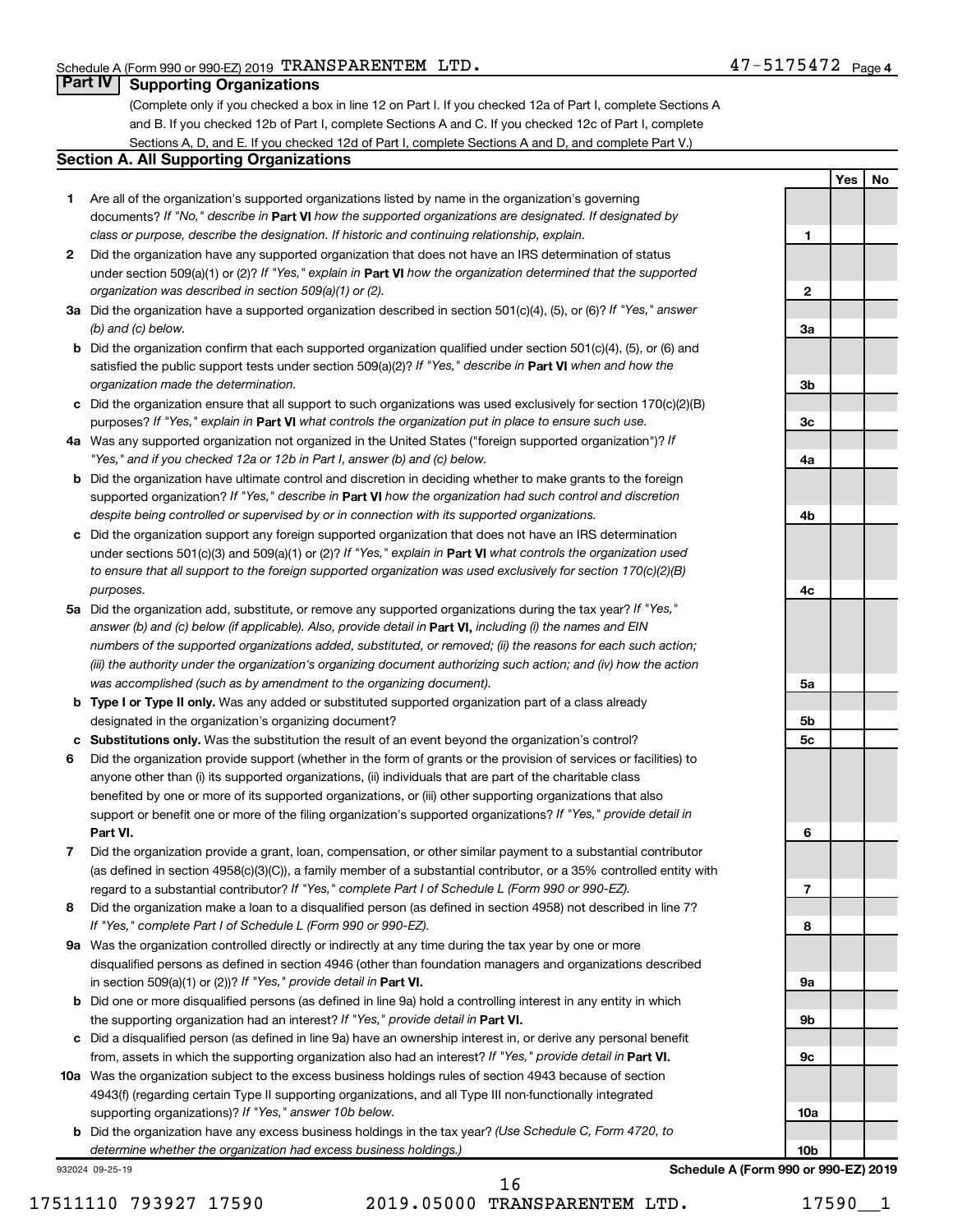|              | Part IV<br><b>Supporting Organizations (continued)</b>                                                                          |                 |     |    |
|--------------|---------------------------------------------------------------------------------------------------------------------------------|-----------------|-----|----|
|              |                                                                                                                                 |                 | Yes | No |
| 11           | Has the organization accepted a gift or contribution from any of the following persons?                                         |                 |     |    |
|              | a A person who directly or indirectly controls, either alone or together with persons described in (b) and (c)                  |                 |     |    |
|              | below, the governing body of a supported organization?                                                                          | 11a             |     |    |
|              | <b>b</b> A family member of a person described in (a) above?                                                                    | 11 <sub>b</sub> |     |    |
|              | c A 35% controlled entity of a person described in (a) or (b) above? If "Yes" to a, b, or c, provide detail in Part VI.         | 11c             |     |    |
|              | <b>Section B. Type I Supporting Organizations</b>                                                                               |                 |     |    |
|              |                                                                                                                                 |                 | Yes | No |
| 1            | Did the directors, trustees, or membership of one or more supported organizations have the power to                             |                 |     |    |
|              | regularly appoint or elect at least a majority of the organization's directors or trustees at all times during the              |                 |     |    |
|              | tax year? If "No," describe in Part VI how the supported organization(s) effectively operated, supervised, or                   |                 |     |    |
|              | controlled the organization's activities. If the organization had more than one supported organization,                         |                 |     |    |
|              | describe how the powers to appoint and/or remove directors or trustees were allocated among the supported                       |                 |     |    |
|              | organizations and what conditions or restrictions, if any, applied to such powers during the tax year.                          | 1               |     |    |
| 2            | Did the organization operate for the benefit of any supported organization other than the supported                             |                 |     |    |
|              | organization(s) that operated, supervised, or controlled the supporting organization? If "Yes," explain in                      |                 |     |    |
|              | Part VI how providing such benefit carried out the purposes of the supported organization(s) that operated,                     |                 |     |    |
|              | supervised, or controlled the supporting organization.                                                                          | $\mathbf{2}$    |     |    |
|              | <b>Section C. Type II Supporting Organizations</b>                                                                              |                 |     |    |
|              |                                                                                                                                 |                 | Yes | No |
| 1.           | Were a majority of the organization's directors or trustees during the tax year also a majority of the directors                |                 |     |    |
|              | or trustees of each of the organization's supported organization(s)? If "No," describe in Part VI how control                   |                 |     |    |
|              | or management of the supporting organization was vested in the same persons that controlled or managed                          |                 |     |    |
|              | the supported organization(s).                                                                                                  | 1               |     |    |
|              | <b>Section D. All Type III Supporting Organizations</b>                                                                         |                 |     |    |
|              |                                                                                                                                 |                 | Yes | No |
| 1            | Did the organization provide to each of its supported organizations, by the last day of the fifth month of the                  |                 |     |    |
|              | organization's tax year, (i) a written notice describing the type and amount of support provided during the prior tax           |                 |     |    |
|              | year, (ii) a copy of the Form 990 that was most recently filed as of the date of notification, and (iii) copies of the          |                 |     |    |
|              | organization's governing documents in effect on the date of notification, to the extent not previously provided?                | 1               |     |    |
| $\mathbf{2}$ | Were any of the organization's officers, directors, or trustees either (i) appointed or elected by the supported                |                 |     |    |
|              | organization(s) or (ii) serving on the governing body of a supported organization? If "No," explain in Part VI how              |                 |     |    |
|              | the organization maintained a close and continuous working relationship with the supported organization(s).                     | 2               |     |    |
| 3            | By reason of the relationship described in (2), did the organization's supported organizations have a                           |                 |     |    |
|              | significant voice in the organization's investment policies and in directing the use of the organization's                      |                 |     |    |
|              | income or assets at all times during the tax year? If "Yes," describe in Part VI the role the organization's                    |                 |     |    |
|              | supported organizations played in this regard.                                                                                  | з               |     |    |
|              | Section E. Type III Functionally Integrated Supporting Organizations                                                            |                 |     |    |
| 1            | Check the box next to the method that the organization used to satisfy the Integral Part Test during the yealsee instructions). |                 |     |    |
| a            | The organization satisfied the Activities Test. Complete line 2 below.                                                          |                 |     |    |
| b            | The organization is the parent of each of its supported organizations. Complete line 3 below.                                   |                 |     |    |
| c            | The organization supported a governmental entity. Describe in Part VI how you supported a government entity (see instructions). |                 |     |    |
| 2            | Activities Test. Answer (a) and (b) below.                                                                                      |                 | Yes | No |
| а            | Did substantially all of the organization's activities during the tax year directly further the exempt purposes of              |                 |     |    |
|              | the supported organization(s) to which the organization was responsive? If "Yes," then in Part VI identify                      |                 |     |    |
|              | those supported organizations and explain how these activities directly furthered their exempt purposes,                        |                 |     |    |
|              | how the organization was responsive to those supported organizations, and how the organization determined                       |                 |     |    |
|              | that these activities constituted substantially all of its activities.                                                          | 2a              |     |    |
| b            | Did the activities described in (a) constitute activities that, but for the organization's involvement, one or more             |                 |     |    |
|              | of the organization's supported organization(s) would have been engaged in? If "Yes," explain in Part VI the                    |                 |     |    |
|              | reasons for the organization's position that its supported organization(s) would have engaged in these                          |                 |     |    |
|              | activities but for the organization's involvement.                                                                              | 2b              |     |    |
| 3            | Parent of Supported Organizations. Answer (a) and (b) below.                                                                    |                 |     |    |
| а            | Did the organization have the power to regularly appoint or elect a majority of the officers, directors, or                     |                 |     |    |
|              | trustees of each of the supported organizations? Provide details in Part VI.                                                    | За              |     |    |
|              | <b>b</b> Did the organization exercise a substantial degree of direction over the policies, programs, and activities of each    |                 |     |    |
|              | of its supported organizations? If "Yes," describe in Part VI the role played by the organization in this regard.               | Зb              |     |    |
|              | <b>Cohodulo A (Form 000 or 000 EZ) 2010</b>                                                                                     |                 |     |    |

932025 09-25-19

**Schedule A (Form 990 or 990-EZ) 2019**

17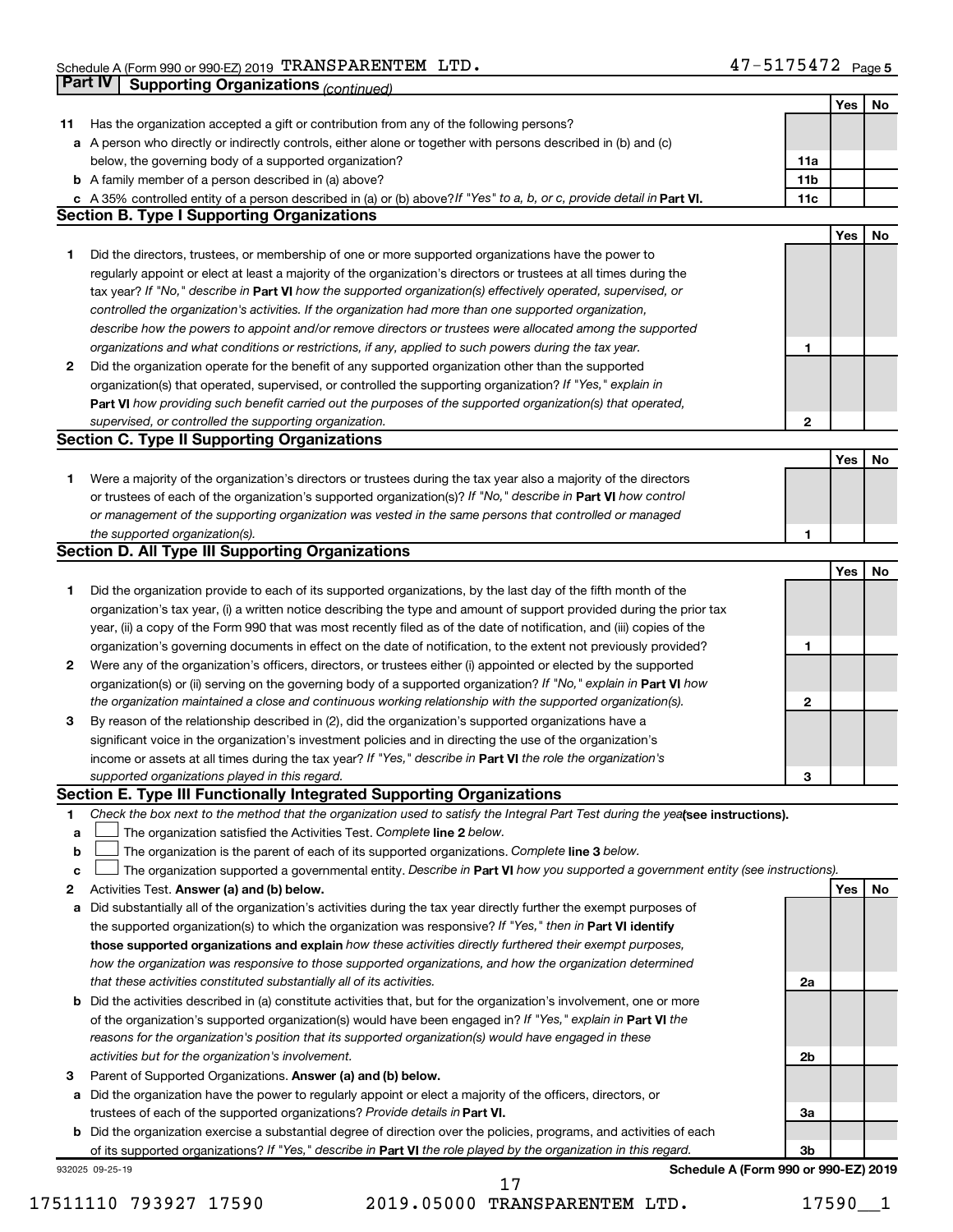### Schedule A (Form 990 or 990-EZ) 2019 Page TRANSPARENTEM LTD. 47-5175472

1 **Letter See instructions.** All Check here if the organization satisfied the Integral Part Test as a qualifying trust on Nov. 20, 1970 (explain in Part VI). See instructions. All other Type III non-functionally integrated supporting organizations must complete Sections A through E. **Part V Type III Non-Functionally Integrated 509(a)(3) Supporting Organizations** 

| Section A - Adjusted Net Income |                                                                              | (A) Prior Year | (B) Current Year<br>(optional) |                                |
|---------------------------------|------------------------------------------------------------------------------|----------------|--------------------------------|--------------------------------|
| 1                               | Net short-term capital gain                                                  | 1              |                                |                                |
| 2                               | Recoveries of prior-year distributions                                       | $\mathbf{2}$   |                                |                                |
| 3                               | Other gross income (see instructions)                                        | 3              |                                |                                |
| 4                               | Add lines 1 through 3.                                                       | 4              |                                |                                |
| 5                               | Depreciation and depletion                                                   | 5              |                                |                                |
| 6                               | Portion of operating expenses paid or incurred for production or             |                |                                |                                |
|                                 | collection of gross income or for management, conservation, or               |                |                                |                                |
|                                 | maintenance of property held for production of income (see instructions)     | 6              |                                |                                |
| 7                               | Other expenses (see instructions)                                            | $\overline{7}$ |                                |                                |
| 8                               | Adjusted Net Income (subtract lines 5, 6, and 7 from line 4)                 | 8              |                                |                                |
|                                 | <b>Section B - Minimum Asset Amount</b>                                      |                | (A) Prior Year                 | (B) Current Year<br>(optional) |
| 1                               | Aggregate fair market value of all non-exempt-use assets (see                |                |                                |                                |
|                                 | instructions for short tax year or assets held for part of year):            |                |                                |                                |
|                                 | <b>a</b> Average monthly value of securities                                 | 1a             |                                |                                |
|                                 | <b>b</b> Average monthly cash balances                                       | 1 <sub>b</sub> |                                |                                |
|                                 | c Fair market value of other non-exempt-use assets                           | 1c             |                                |                                |
|                                 | d Total (add lines 1a, 1b, and 1c)                                           | 1d             |                                |                                |
|                                 | e Discount claimed for blockage or other                                     |                |                                |                                |
|                                 | factors (explain in detail in <b>Part VI</b> ):                              |                |                                |                                |
| 2                               | Acquisition indebtedness applicable to non-exempt-use assets                 | $\mathbf{2}$   |                                |                                |
| З                               | Subtract line 2 from line 1d.                                                | 3              |                                |                                |
| 4                               | Cash deemed held for exempt use. Enter 1-1/2% of line 3 (for greater amount, |                |                                |                                |
|                                 | see instructions)                                                            | 4              |                                |                                |
| 5                               | Net value of non-exempt-use assets (subtract line 4 from line 3)             | 5              |                                |                                |
| 6                               | Multiply line 5 by .035.                                                     | 6              |                                |                                |
| 7                               | Recoveries of prior-year distributions                                       | $\overline{7}$ |                                |                                |
| 8                               | <b>Minimum Asset Amount (add line 7 to line 6)</b>                           | 8              |                                |                                |
|                                 | <b>Section C - Distributable Amount</b>                                      |                |                                | <b>Current Year</b>            |
| 1                               | Adjusted net income for prior year (from Section A, line 8, Column A)        | 1              |                                |                                |
| $\mathbf{2}$                    | Enter 85% of line 1.                                                         | $\mathbf{2}$   |                                |                                |
| 3                               | Minimum asset amount for prior year (from Section B, line 8, Column A)       | 3              |                                |                                |
| 4                               | Enter greater of line 2 or line 3.                                           | 4              |                                |                                |
| 5                               | Income tax imposed in prior year                                             | 5              |                                |                                |
| 6                               | <b>Distributable Amount.</b> Subtract line 5 from line 4, unless subject to  |                |                                |                                |
|                                 | emergency temporary reduction (see instructions).                            | 6              |                                |                                |
|                                 |                                                                              |                |                                |                                |

**7** Check here if the current year is the organization's first as a non-functionally integrated Type III supporting organization (see † instructions).

**Schedule A (Form 990 or 990-EZ) 2019**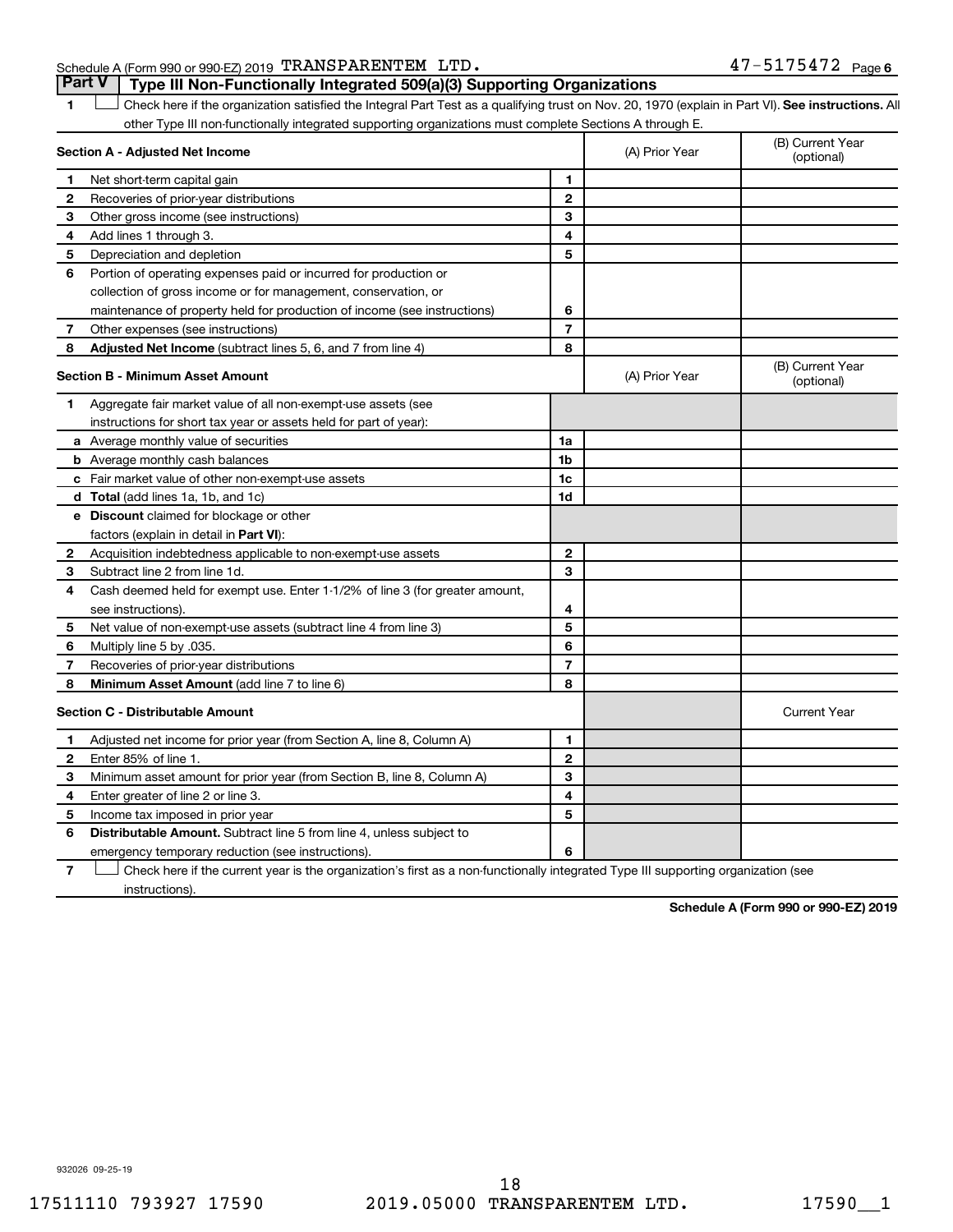|              | <b>Part V</b><br>Type III Non-Functionally Integrated 509(a)(3) Supporting Organizations (continued) |                             |                                       |                                                |  |  |
|--------------|------------------------------------------------------------------------------------------------------|-----------------------------|---------------------------------------|------------------------------------------------|--|--|
|              | <b>Current Year</b><br><b>Section D - Distributions</b>                                              |                             |                                       |                                                |  |  |
| 1            | Amounts paid to supported organizations to accomplish exempt purposes                                |                             |                                       |                                                |  |  |
| 2            | Amounts paid to perform activity that directly furthers exempt purposes of supported                 |                             |                                       |                                                |  |  |
|              | organizations, in excess of income from activity                                                     |                             |                                       |                                                |  |  |
| 3            | Administrative expenses paid to accomplish exempt purposes of supported organizations                |                             |                                       |                                                |  |  |
| 4            | Amounts paid to acquire exempt-use assets                                                            |                             |                                       |                                                |  |  |
| 5            | Qualified set-aside amounts (prior IRS approval required)                                            |                             |                                       |                                                |  |  |
| 6            | Other distributions (describe in <b>Part VI</b> ). See instructions.                                 |                             |                                       |                                                |  |  |
| 7            | <b>Total annual distributions.</b> Add lines 1 through 6.                                            |                             |                                       |                                                |  |  |
| 8            | Distributions to attentive supported organizations to which the organization is responsive           |                             |                                       |                                                |  |  |
|              | (provide details in Part VI). See instructions.                                                      |                             |                                       |                                                |  |  |
| 9            | Distributable amount for 2019 from Section C, line 6                                                 |                             |                                       |                                                |  |  |
| 10           | Line 8 amount divided by line 9 amount                                                               |                             |                                       |                                                |  |  |
|              |                                                                                                      | (i)                         | (iii)                                 | (iii)                                          |  |  |
|              | <b>Section E - Distribution Allocations (see instructions)</b>                                       | <b>Excess Distributions</b> | <b>Underdistributions</b><br>Pre-2019 | <b>Distributable</b><br><b>Amount for 2019</b> |  |  |
| 1            | Distributable amount for 2019 from Section C, line 6                                                 |                             |                                       |                                                |  |  |
| 2            | Underdistributions, if any, for years prior to 2019 (reason-                                         |                             |                                       |                                                |  |  |
|              | able cause required- explain in Part VI). See instructions.                                          |                             |                                       |                                                |  |  |
| 3            | Excess distributions carryover, if any, to 2019                                                      |                             |                                       |                                                |  |  |
|              | a From 2014                                                                                          |                             |                                       |                                                |  |  |
|              | $b$ From 2015                                                                                        |                             |                                       |                                                |  |  |
|              | c From 2016                                                                                          |                             |                                       |                                                |  |  |
|              | d From 2017                                                                                          |                             |                                       |                                                |  |  |
|              | e From 2018                                                                                          |                             |                                       |                                                |  |  |
| f            | <b>Total</b> of lines 3a through e                                                                   |                             |                                       |                                                |  |  |
|              | <b>g</b> Applied to underdistributions of prior years                                                |                             |                                       |                                                |  |  |
|              | <b>h</b> Applied to 2019 distributable amount                                                        |                             |                                       |                                                |  |  |
|              | Carryover from 2014 not applied (see instructions)                                                   |                             |                                       |                                                |  |  |
|              | Remainder. Subtract lines 3g, 3h, and 3i from 3f.                                                    |                             |                                       |                                                |  |  |
| 4            | Distributions for 2019 from Section D,                                                               |                             |                                       |                                                |  |  |
|              | line $7:$                                                                                            |                             |                                       |                                                |  |  |
|              | a Applied to underdistributions of prior years                                                       |                             |                                       |                                                |  |  |
|              | <b>b</b> Applied to 2019 distributable amount                                                        |                             |                                       |                                                |  |  |
| с            | Remainder. Subtract lines 4a and 4b from 4.                                                          |                             |                                       |                                                |  |  |
| 5            | Remaining underdistributions for years prior to 2019, if                                             |                             |                                       |                                                |  |  |
|              | any. Subtract lines 3g and 4a from line 2. For result greater                                        |                             |                                       |                                                |  |  |
|              | than zero, explain in Part VI. See instructions.                                                     |                             |                                       |                                                |  |  |
| 6            | Remaining underdistributions for 2019. Subtract lines 3h                                             |                             |                                       |                                                |  |  |
|              | and 4b from line 1. For result greater than zero, explain in                                         |                             |                                       |                                                |  |  |
|              | <b>Part VI.</b> See instructions.                                                                    |                             |                                       |                                                |  |  |
| $\mathbf{7}$ | Excess distributions carryover to 2020. Add lines 3j                                                 |                             |                                       |                                                |  |  |
|              | and 4c.                                                                                              |                             |                                       |                                                |  |  |
| 8            | Breakdown of line 7:                                                                                 |                             |                                       |                                                |  |  |
|              | a Excess from 2015                                                                                   |                             |                                       |                                                |  |  |
|              | <b>b</b> Excess from 2016                                                                            |                             |                                       |                                                |  |  |
|              | c Excess from 2017                                                                                   |                             |                                       |                                                |  |  |
|              | d Excess from 2018                                                                                   |                             |                                       |                                                |  |  |
|              | e Excess from 2019                                                                                   |                             |                                       |                                                |  |  |

**Schedule A (Form 990 or 990-EZ) 2019**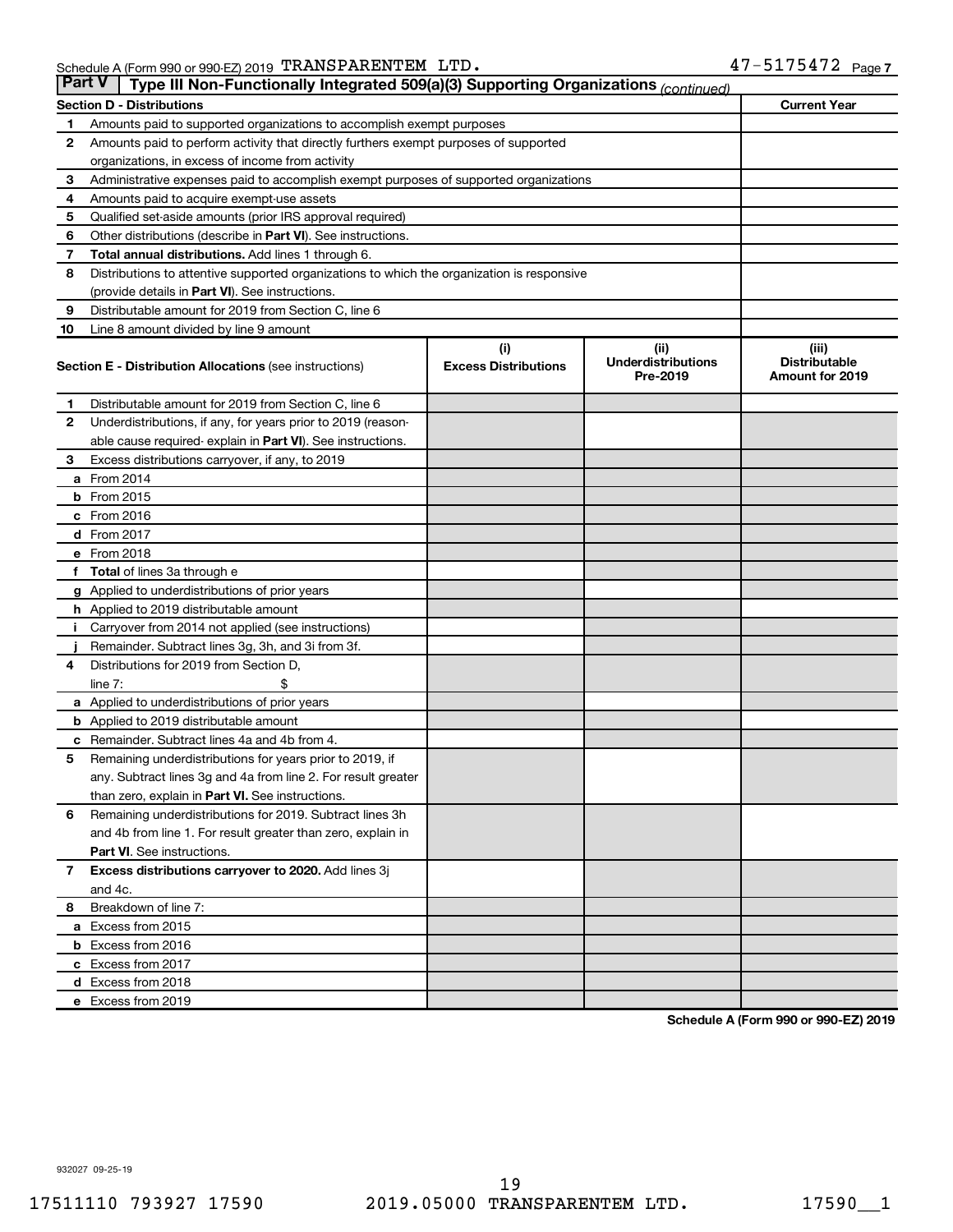| Schedule A (Form 990 or 990-EZ) 2019 $\,$ TRANSPARENTEM $\,$ LTD $\,$ . | $47 - 5175472$ Page 8 |  |
|-------------------------------------------------------------------------|-----------------------|--|
|-------------------------------------------------------------------------|-----------------------|--|

Part VI | Supplemental Information. Provide the explanations required by Part II, line 10; Part II, line 17a or 17b; Part III, line 12; Part IV, Section A, lines 1, 2, 3b, 3c, 4b, 4c, 5a, 6, 9a, 9b, 9c, 11a, 11b, and 11c; Part IV, Section B, lines 1 and 2; Part IV, Section C, line 1; Part IV, Section D, lines 2 and 3; Part IV, Section E, lines 1c, 2a, 2b, 3a, and 3b; Part V, line 1; Part V, Section B, line 1e; Part V, Section D, lines 5, 6, and 8; and Part V, Section E, lines 2, 5, and 6. Also complete this part for any additional information. (See instructions.)

#### SCHEDULE A, PART II, LINE 10, EXPLANATION FOR OTHER INCOME:

#### MISCELLANEOUS REVENUE

2017 AMOUNT: \$ 72.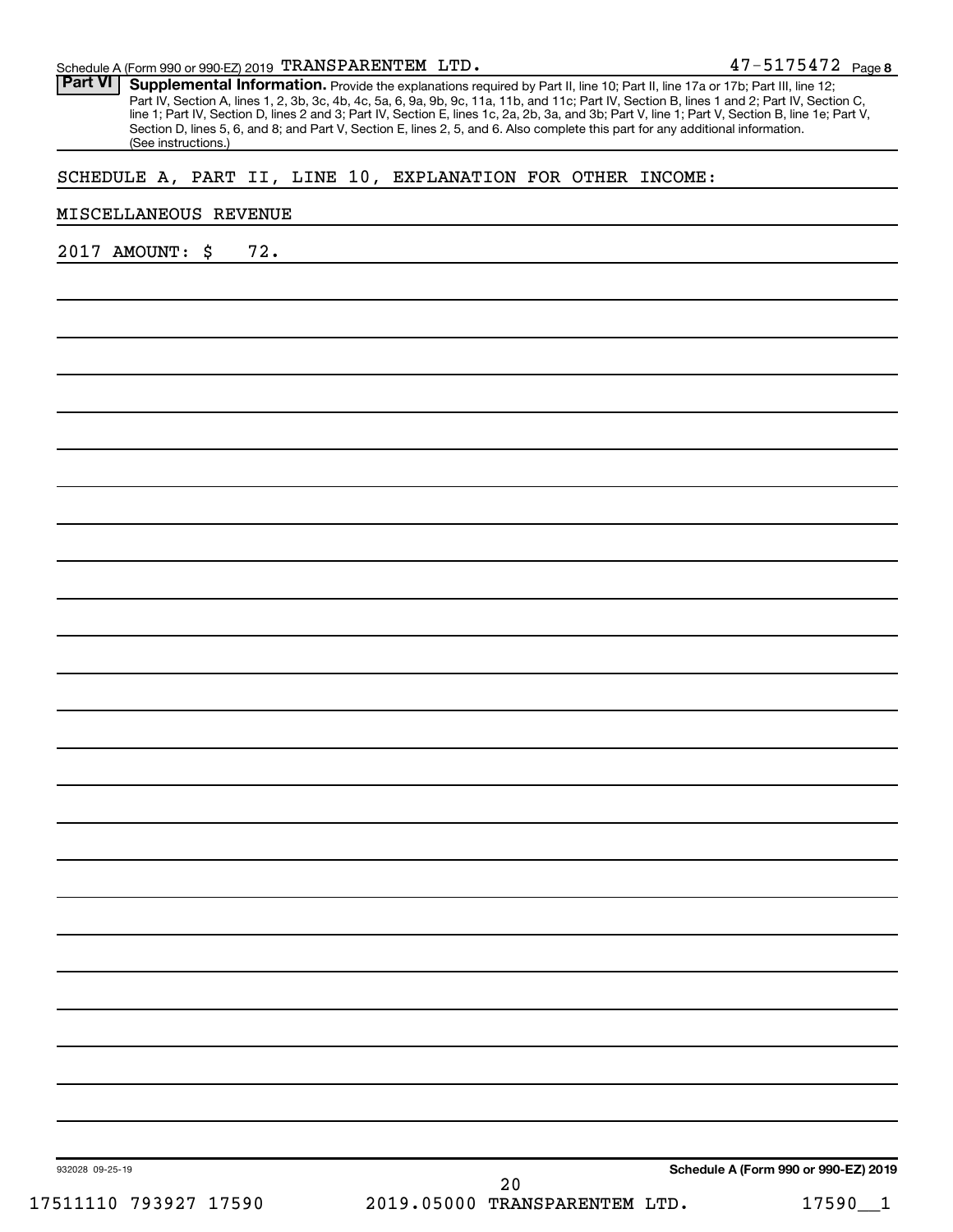**(Form 990, 990-EZ,**

Department of the Treasury Internal Revenue Service

Name of the organization

# **Schedule B Schedule of Contributors**

**or 990-PF) | Attach to Form 990, Form 990-EZ, or Form 990-PF. | Go to www.irs.gov/Form990 for the latest information.** OMB No. 1545-0047

**2019**

**Employer identification number**

| רו<br>٠. |  |  |  | 54 |  |
|----------|--|--|--|----|--|
|----------|--|--|--|----|--|

| 47-5175472<br>TRANSPARENTEM LTD. |
|----------------------------------|
|----------------------------------|

| <b>Organization type (check one):</b> |                                                                           |  |  |
|---------------------------------------|---------------------------------------------------------------------------|--|--|
| Filers of:                            | Section:                                                                  |  |  |
| Form 990 or 990-EZ                    | $\lfloor x \rfloor$ 501(c)( 3) (enter number) organization                |  |  |
|                                       | 4947(a)(1) nonexempt charitable trust not treated as a private foundation |  |  |
|                                       | 527 political organization                                                |  |  |
| Form 990-PF                           | 501(c)(3) exempt private foundation                                       |  |  |
|                                       | 4947(a)(1) nonexempt charitable trust treated as a private foundation     |  |  |
|                                       | 501(c)(3) taxable private foundation                                      |  |  |

Check if your organization is covered by the General Rule or a Special Rule. **Note:**  Only a section 501(c)(7), (8), or (10) organization can check boxes for both the General Rule and a Special Rule. See instructions.

#### **General Rule**

**K** For an organization filing Form 990, 990-EZ, or 990-PF that received, during the year, contributions totaling \$5,000 or more (in money or property) from any one contributor. Complete Parts I and II. See instructions for determining a contributor's total contributions.

#### **Special Rules**

 $\Box$ 

 $\Box$ 

any one contributor, during the year, total contributions of the greater of (1) \$5,000; or (2) 2% of the amount on (i) Form 990, Part VIII, line 1h; For an organization described in section 501(c)(3) filing Form 990 or 990-EZ that met the 33 1/3% support test of the regulations under sections 509(a)(1) and 170(b)(1)(A)(vi), that checked Schedule A (Form 990 or 990-EZ), Part II, line 13, 16a, or 16b, and that received from or (ii) Form 990-EZ, line 1. Complete Parts I and II.  $\Box$ 

year, total contributions of more than \$1,000 *exclusively* for religious, charitable, scientific, literary, or educational purposes, or for the For an organization described in section 501(c)(7), (8), or (10) filing Form 990 or 990-EZ that received from any one contributor, during the prevention of cruelty to children or animals. Complete Parts I, II, and III.

purpose. Don't complete any of the parts unless the General Rule applies to this organization because it received nonexclusively year, contributions exclusively for religious, charitable, etc., purposes, but no such contributions totaled more than \$1,000. If this box is checked, enter here the total contributions that were received during the year for an exclusively religious, charitable, etc., For an organization described in section 501(c)(7), (8), or (10) filing Form 990 or 990-EZ that received from any one contributor, during the religious, charitable, etc., contributions totaling \$5,000 or more during the year  $\ldots$  $\ldots$  $\ldots$  $\ldots$  $\ldots$  $\ldots$ 

**Caution:**  An organization that isn't covered by the General Rule and/or the Special Rules doesn't file Schedule B (Form 990, 990-EZ, or 990-PF),  **must** but it answer "No" on Part IV, line 2, of its Form 990; or check the box on line H of its Form 990-EZ or on its Form 990-PF, Part I, line 2, to certify that it doesn't meet the filing requirements of Schedule B (Form 990, 990-EZ, or 990-PF).

**For Paperwork Reduction Act Notice, see the instructions for Form 990, 990-EZ, or 990-PF. Schedule B (Form 990, 990-EZ, or 990-PF) (2019)** LHA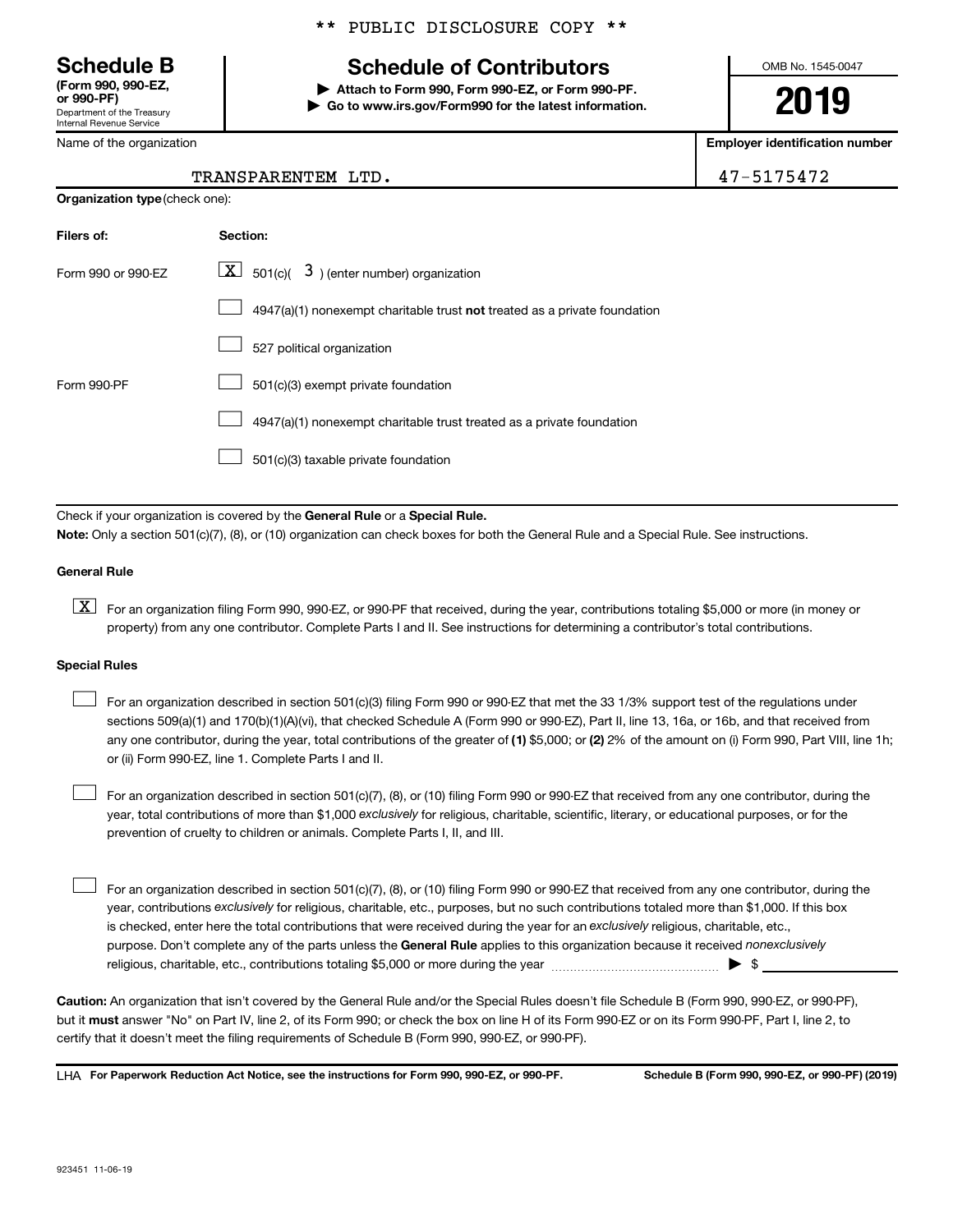#### Schedule B (Form 990, 990-EZ, or 990-PF) (2019)

Name of organi

**Employer identification number**

TRANSPARENTEM LTD. 47-5175472

| Part I               | <b>Contributors</b> (see instructions). Use duplicate copies of Part I if additional space is needed. |                                   |                                                                                                                                                              |
|----------------------|-------------------------------------------------------------------------------------------------------|-----------------------------------|--------------------------------------------------------------------------------------------------------------------------------------------------------------|
| (a)<br>No.           | (b)<br>Name, address, and ZIP + 4                                                                     | (c)<br><b>Total contributions</b> | (d)<br>Type of contribution                                                                                                                                  |
| 1                    |                                                                                                       | 200,000.<br>$\$$                  | $\overline{\mathbf{X}}$<br>Person<br>Payroll<br><b>Noncash</b><br>(Complete Part II for<br>noncash contributions.)                                           |
| (a)<br>No.           | (b)<br>Name, address, and ZIP + 4                                                                     | (c)<br><b>Total contributions</b> | (d)<br>Type of contribution                                                                                                                                  |
| 2                    |                                                                                                       | 415,000.<br>$\$$                  | $\overline{\mathbf{X}}$<br>Person<br>Payroll<br><b>Noncash</b><br>(Complete Part II for<br>noncash contributions.)                                           |
| (a)<br>No.           | (b)<br>Name, address, and ZIP + 4                                                                     | (c)<br><b>Total contributions</b> | (d)<br>Type of contribution                                                                                                                                  |
| 3                    |                                                                                                       | 2,500,000.<br>$\$$                | $\overline{\mathbf{X}}$<br>Person<br>Payroll<br><b>Noncash</b><br>(Complete Part II for<br>noncash contributions.)                                           |
| (a)<br>No.           | (b)<br>Name, address, and ZIP + 4                                                                     | (c)<br><b>Total contributions</b> | (d)<br>Type of contribution                                                                                                                                  |
| 4                    |                                                                                                       | 27,500.<br>\$                     | $\overline{\mathbf{X}}$<br>Person<br>Payroll<br>Noncash<br>(Complete Part II for<br>noncash contributions.)                                                  |
| (a)<br>No.           | (b)<br>Name, address, and ZIP + 4                                                                     | (c)<br><b>Total contributions</b> | (d)<br>Type of contribution                                                                                                                                  |
| 5                    |                                                                                                       | 50,000.<br>$\,$                   | $\overline{\mathbf{X}}$<br>Person<br>Payroll<br>Noncash<br>(Complete Part II for<br>noncash contributions.)                                                  |
| (a)<br>No.           | (b)<br>Name, address, and ZIP + 4                                                                     | (c)<br><b>Total contributions</b> | (d)<br>Type of contribution                                                                                                                                  |
| 6<br>923452 11-06-19 |                                                                                                       | 10,000.<br>\$                     | $\overline{\text{X}}$<br>Person<br>Payroll<br>Noncash<br>(Complete Part II for<br>noncash contributions.)<br>Schedule B (Form 990, 990-EZ, or 990-PF) (2019) |
|                      | 22                                                                                                    |                                   |                                                                                                                                                              |

**2**

| ıization |  |  |
|----------|--|--|
|          |  |  |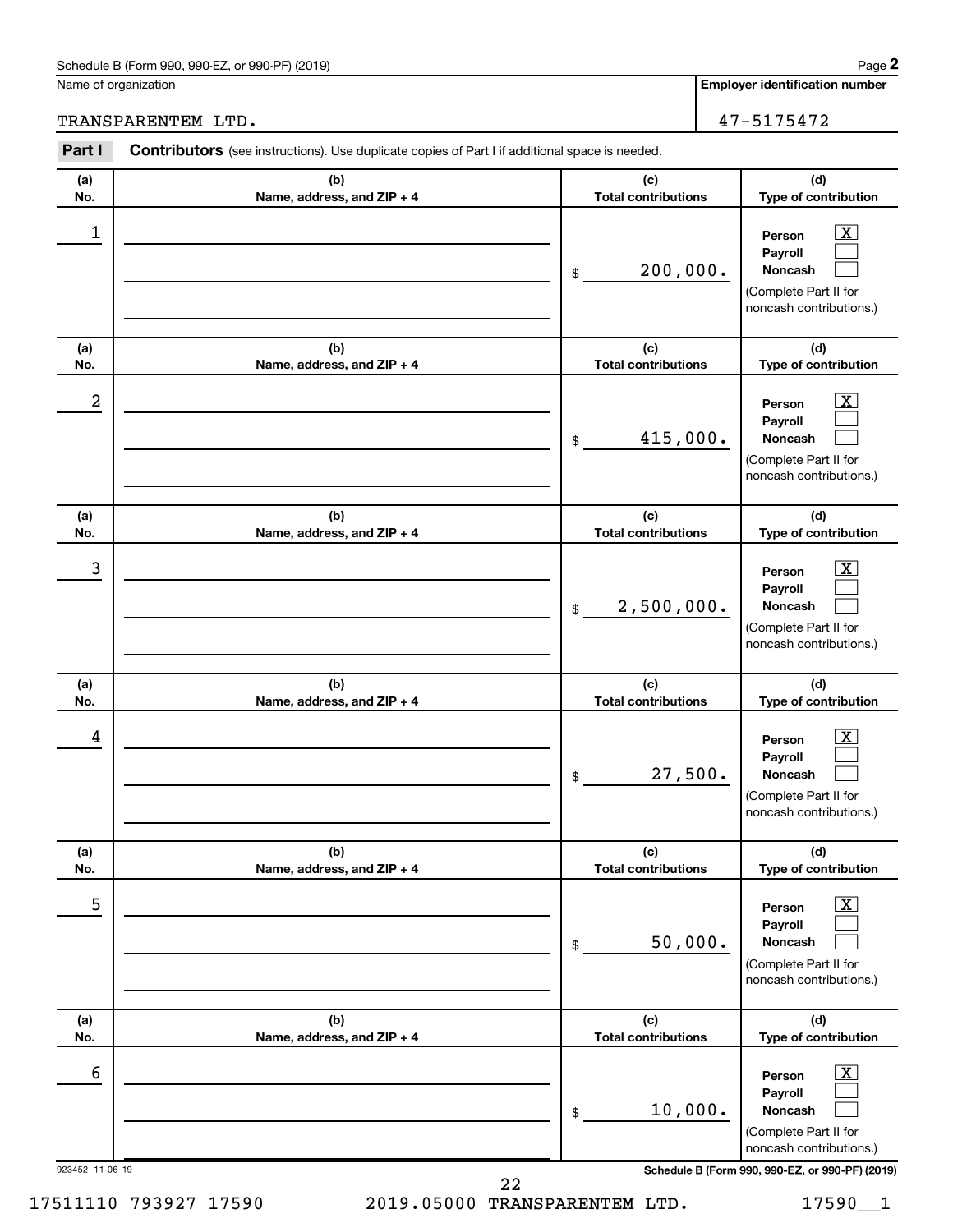#### Schedule B (Form 990, 990-EZ, or 990-PF) (2019)

Name of organization

**Employer identification number**

## TRANSPARENTEM LTD. 47-5175472

| Part I          | <b>Contributors</b> (see instructions). Use duplicate copies of Part I if additional space is needed. |                                   |                                                                                                                    |
|-----------------|-------------------------------------------------------------------------------------------------------|-----------------------------------|--------------------------------------------------------------------------------------------------------------------|
| (a)<br>No.      | (b)<br>Name, address, and ZIP + 4                                                                     | (c)<br><b>Total contributions</b> | (d)<br>Type of contribution                                                                                        |
| 7               |                                                                                                       | 50,000.<br>\$                     | $\mathbf{X}$<br>Person<br>Payroll<br><b>Noncash</b><br>(Complete Part II for<br>noncash contributions.)            |
| (a)<br>No.      | (b)<br>Name, address, and ZIP + 4                                                                     | (c)<br><b>Total contributions</b> | (d)<br>Type of contribution                                                                                        |
| 8               |                                                                                                       | 469,983.<br>\$                    | $\overline{\mathbf{X}}$<br>Person<br>Payroll<br><b>Noncash</b><br>(Complete Part II for<br>noncash contributions.) |
| (a)<br>No.      | (b)<br>Name, address, and ZIP + 4                                                                     | (c)<br><b>Total contributions</b> | (d)<br>Type of contribution                                                                                        |
| 9               |                                                                                                       | 20,000.<br>\$                     | $\overline{\mathbf{x}}$<br>Person<br>Payroll<br><b>Noncash</b><br>(Complete Part II for<br>noncash contributions.) |
| (a)<br>No.      | (b)<br>Name, address, and ZIP + 4                                                                     | (c)<br><b>Total contributions</b> | (d)<br>Type of contribution                                                                                        |
|                 |                                                                                                       | \$                                | Person<br>Payroll<br><b>Noncash</b><br>(Complete Part II for<br>noncash contributions.)                            |
| (a)<br>No.      | (b)<br>Name, address, and ZIP + 4                                                                     | (c)<br><b>Total contributions</b> | (d)<br>Type of contribution                                                                                        |
|                 |                                                                                                       | \$                                | Person<br>Payroll<br><b>Noncash</b><br>(Complete Part II for<br>noncash contributions.)                            |
| (a)<br>No.      | (b)<br>Name, address, and ZIP + 4                                                                     | (c)<br><b>Total contributions</b> | (d)<br>Type of contribution                                                                                        |
|                 |                                                                                                       | \$                                | Person<br>Payroll<br><b>Noncash</b><br>(Complete Part II for<br>noncash contributions.)                            |
| 923452 11-06-19 |                                                                                                       | 23                                | Schedule B (Form 990, 990-EZ, or 990-PF) (2019)                                                                    |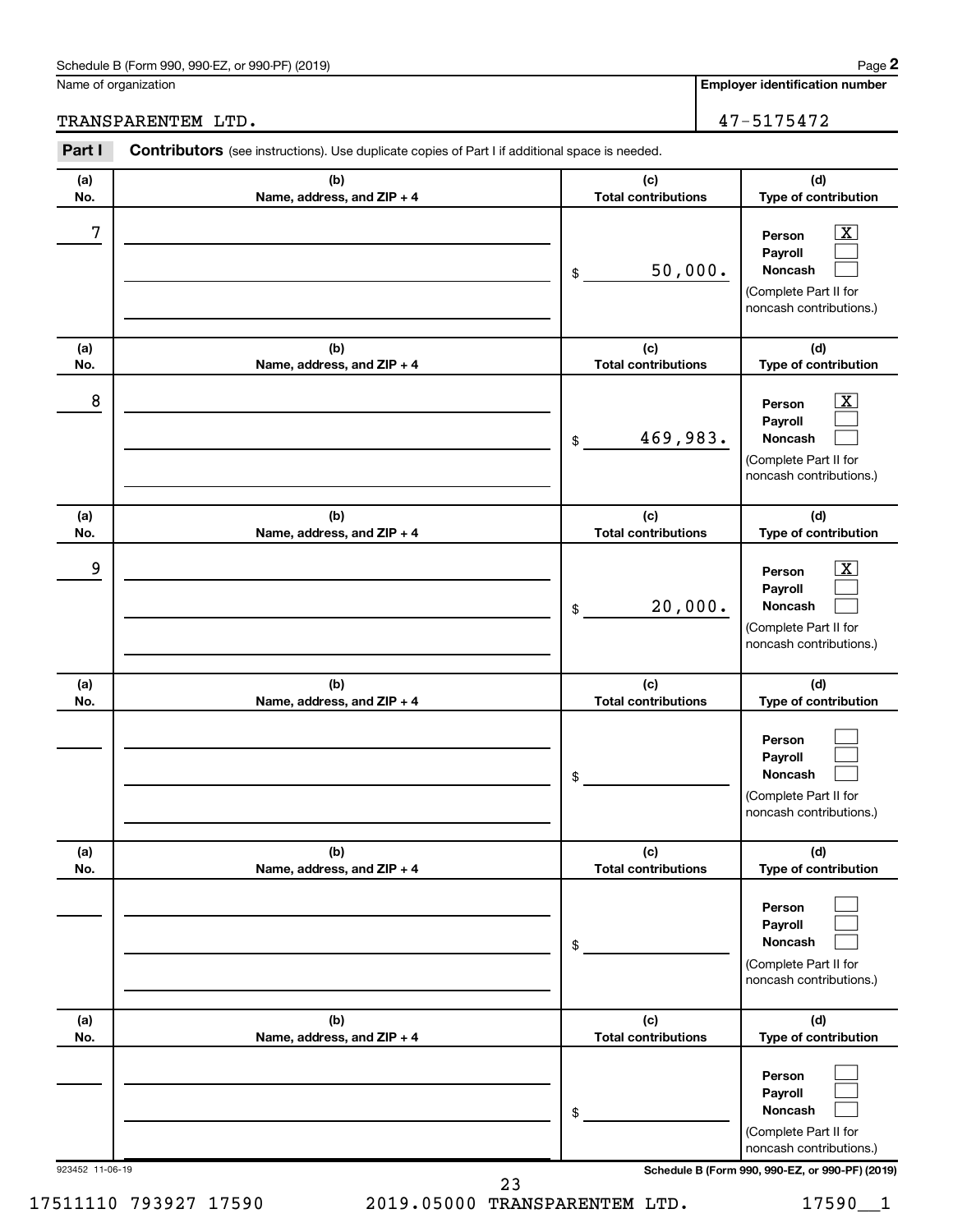| Schedule B (Form 990,<br>(2019)<br>or 990-PF)<br>990-EZ<br>Page |  |
|-----------------------------------------------------------------|--|
|-----------------------------------------------------------------|--|

Name of organization

**Employer identification number**

TRANSPARENTEM LTD. 47-5175472

Part II Noncash Property (see instructions). Use duplicate copies of Part II if additional space is needed.

| (a)<br>No.<br>from<br>Part I | (b)<br>Description of noncash property given | (c)<br>FMV (or estimate)<br>(See instructions.) | (d)<br>Date received                            |
|------------------------------|----------------------------------------------|-------------------------------------------------|-------------------------------------------------|
|                              |                                              | $\frac{1}{2}$                                   |                                                 |
|                              |                                              |                                                 |                                                 |
| (a)<br>No.<br>from<br>Part I | (b)<br>Description of noncash property given | (c)<br>FMV (or estimate)<br>(See instructions.) | (d)<br>Date received                            |
|                              |                                              |                                                 |                                                 |
|                              |                                              |                                                 |                                                 |
|                              |                                              | $\frac{1}{2}$                                   |                                                 |
| (a)                          |                                              |                                                 |                                                 |
| No.<br>from<br>Part I        | (b)<br>Description of noncash property given | (c)<br>FMV (or estimate)<br>(See instructions.) | (d)<br>Date received                            |
|                              |                                              |                                                 |                                                 |
|                              |                                              |                                                 |                                                 |
|                              |                                              |                                                 |                                                 |
|                              |                                              | $\frac{1}{2}$                                   |                                                 |
|                              |                                              |                                                 |                                                 |
| (a)<br>No.                   |                                              | (c)                                             |                                                 |
| from                         | (b)<br>Description of noncash property given | FMV (or estimate)                               | (d)<br>Date received                            |
| Part I                       |                                              | (See instructions.)                             |                                                 |
|                              |                                              |                                                 |                                                 |
|                              |                                              |                                                 |                                                 |
|                              |                                              |                                                 |                                                 |
|                              |                                              | \$                                              |                                                 |
|                              |                                              |                                                 |                                                 |
| (a)                          |                                              | (c)                                             |                                                 |
| No.<br>from                  | (b)                                          | FMV (or estimate)                               | (d)                                             |
| Part I                       | Description of noncash property given        | (See instructions.)                             | Date received                                   |
|                              |                                              |                                                 |                                                 |
|                              |                                              |                                                 |                                                 |
|                              |                                              |                                                 |                                                 |
|                              |                                              | \$                                              |                                                 |
|                              |                                              |                                                 |                                                 |
| (a)                          |                                              | (c)                                             |                                                 |
| No.                          | (b)                                          | FMV (or estimate)                               | (d)                                             |
| from<br>Part I               | Description of noncash property given        | (See instructions.)                             | Date received                                   |
|                              |                                              |                                                 |                                                 |
|                              |                                              |                                                 |                                                 |
|                              |                                              |                                                 |                                                 |
|                              |                                              | \$                                              |                                                 |
| 923453 11-06-19              |                                              |                                                 | Schedule B (Form 990, 990-EZ, or 990-PF) (2019) |
|                              | 24                                           |                                                 |                                                 |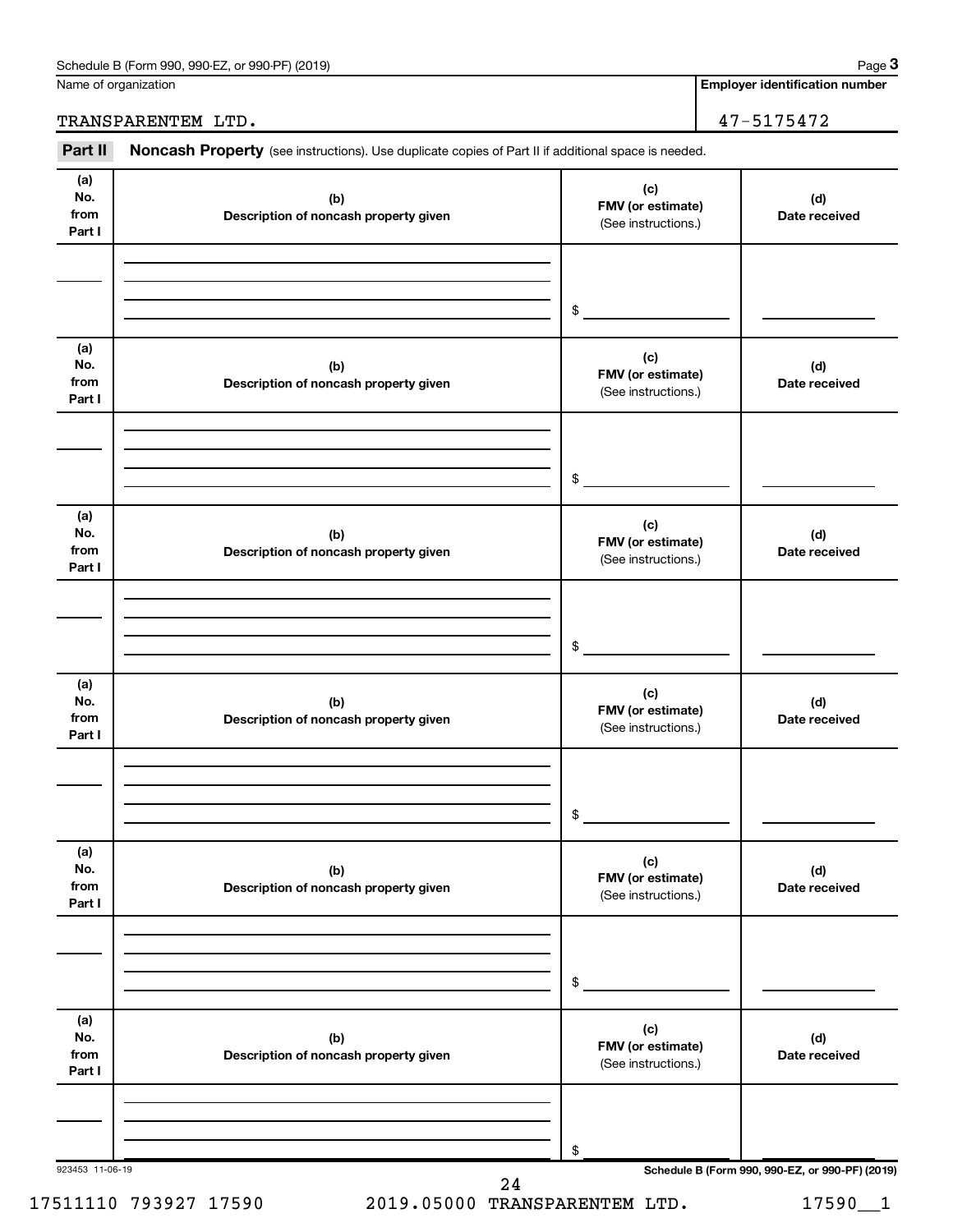| Name of organization                   |                                                                                                                                                                                                                                                                                                                                           |                      | <b>Employer identification number</b>                                                                                                                          |
|----------------------------------------|-------------------------------------------------------------------------------------------------------------------------------------------------------------------------------------------------------------------------------------------------------------------------------------------------------------------------------------------|----------------------|----------------------------------------------------------------------------------------------------------------------------------------------------------------|
|                                        | TRANSPARENTEM LTD.                                                                                                                                                                                                                                                                                                                        |                      | 47-5175472                                                                                                                                                     |
| Part III                               | from any one contributor. Complete columns (a) through (e) and the following line entry. For organizations<br>completing Part III, enter the total of exclusively religious, charitable, etc., contributions of \$1,000 or less for the year. (Enter this info. once.)<br>Use duplicate copies of Part III if additional space is needed. |                      | Exclusively religious, charitable, etc., contributions to organizations described in section 501(c)(7), (8), or (10) that total more than \$1,000 for the year |
| $(a)$ No.<br>from<br>Part I            | (b) Purpose of gift                                                                                                                                                                                                                                                                                                                       | (c) Use of gift      | (d) Description of how gift is held                                                                                                                            |
|                                        |                                                                                                                                                                                                                                                                                                                                           |                      |                                                                                                                                                                |
|                                        |                                                                                                                                                                                                                                                                                                                                           | (e) Transfer of gift |                                                                                                                                                                |
|                                        | Transferee's name, address, and $ZIP + 4$                                                                                                                                                                                                                                                                                                 |                      | Relationship of transferor to transferee                                                                                                                       |
|                                        |                                                                                                                                                                                                                                                                                                                                           |                      |                                                                                                                                                                |
| (a) No.<br>from                        | (b) Purpose of gift                                                                                                                                                                                                                                                                                                                       | (c) Use of gift      | (d) Description of how gift is held                                                                                                                            |
| Part I                                 |                                                                                                                                                                                                                                                                                                                                           |                      |                                                                                                                                                                |
|                                        |                                                                                                                                                                                                                                                                                                                                           |                      |                                                                                                                                                                |
|                                        |                                                                                                                                                                                                                                                                                                                                           | (e) Transfer of gift |                                                                                                                                                                |
|                                        | Transferee's name, address, and ZIP + 4                                                                                                                                                                                                                                                                                                   |                      | Relationship of transferor to transferee                                                                                                                       |
|                                        |                                                                                                                                                                                                                                                                                                                                           |                      |                                                                                                                                                                |
| $\overline{a}$ ) No.<br>from<br>Part I | (b) Purpose of gift                                                                                                                                                                                                                                                                                                                       | (c) Use of gift      | (d) Description of how gift is held                                                                                                                            |
|                                        |                                                                                                                                                                                                                                                                                                                                           |                      |                                                                                                                                                                |
|                                        |                                                                                                                                                                                                                                                                                                                                           | (e) Transfer of gift |                                                                                                                                                                |
|                                        | Transferee's name, address, and ZIP + 4                                                                                                                                                                                                                                                                                                   |                      | Relationship of transferor to transferee                                                                                                                       |
|                                        |                                                                                                                                                                                                                                                                                                                                           |                      |                                                                                                                                                                |
| (a) No.<br>from<br>Part I              | (b) Purpose of gift                                                                                                                                                                                                                                                                                                                       | (c) Use of gift      | (d) Description of how gift is held                                                                                                                            |
|                                        |                                                                                                                                                                                                                                                                                                                                           |                      |                                                                                                                                                                |
|                                        |                                                                                                                                                                                                                                                                                                                                           | (e) Transfer of gift |                                                                                                                                                                |
|                                        | Transferee's name, address, and ZIP + 4                                                                                                                                                                                                                                                                                                   |                      | Relationship of transferor to transferee                                                                                                                       |
|                                        |                                                                                                                                                                                                                                                                                                                                           |                      |                                                                                                                                                                |
| 923454 11-06-19                        |                                                                                                                                                                                                                                                                                                                                           | 25                   | Schedule B (Form 990, 990-EZ, or 990-PF) (2019)                                                                                                                |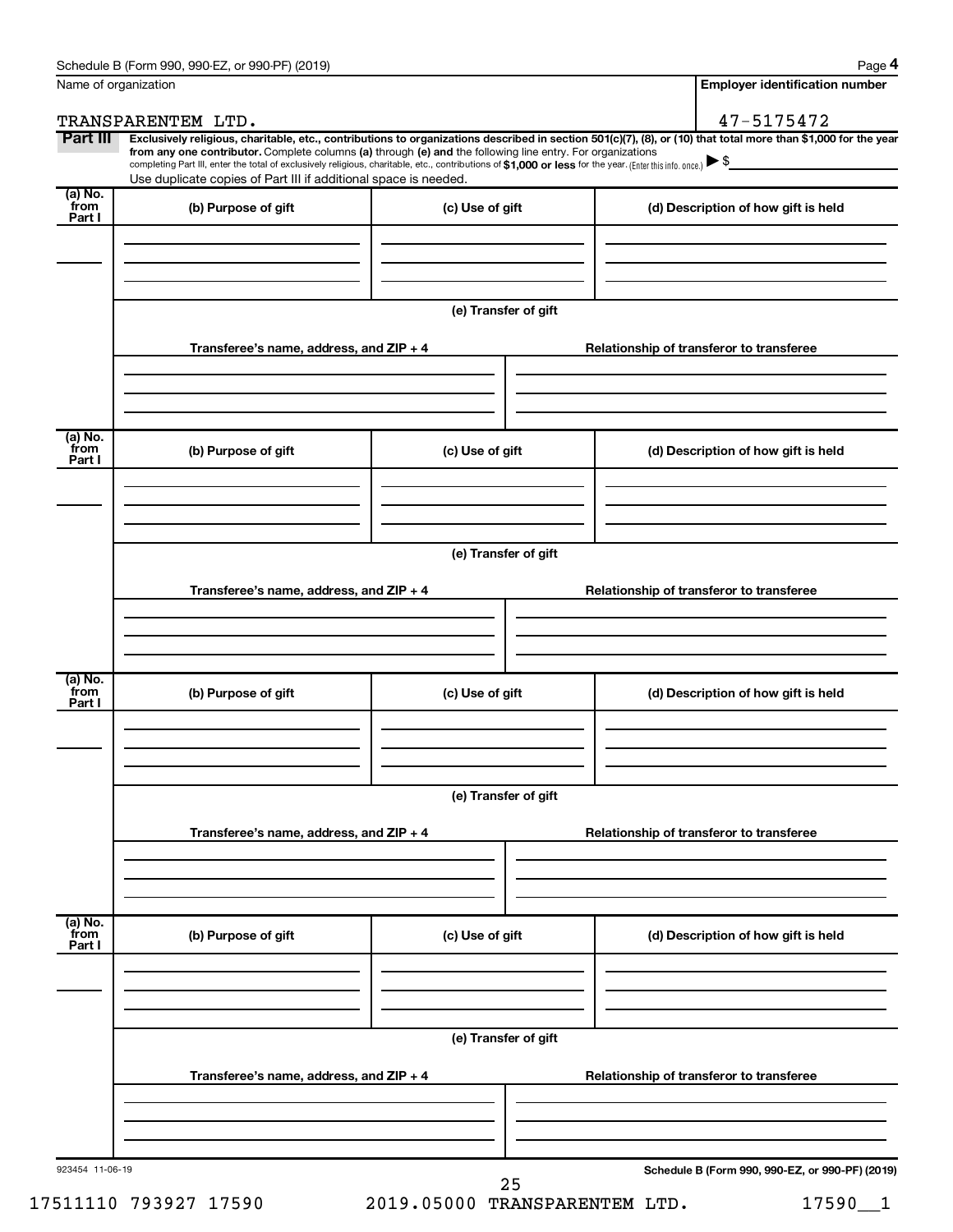| <b>SCHEDULE D</b> |  |
|-------------------|--|
|-------------------|--|

| (Form 990) |  |
|------------|--|
|------------|--|

# **SCHEDULE D Supplemental Financial Statements**<br> **Form 990 2019**<br> **Part IV** line 6.7.8.9.10, 11a, 11b, 11d, 11d, 11d, 11d, 11d, 12a, 0r, 12b

**(Form 990) | Complete if the organization answered "Yes" on Form 990, Part IV, line 6, 7, 8, 9, 10, 11a, 11b, 11c, 11d, 11e, 11f, 12a, or 12b.**

**| Attach to Form 990. |Go to www.irs.gov/Form990 for instructions and the latest information.**



Department of the Treasury Internal Revenue Service **Name of the organization <b>Employer is a set of the organization Employer in the organization Employer is a set of the organization Employer in the organization Employer is a set of the organization Employer in t** 

| mployer identification number |                                                                                                                                                                                                                                                                                                                    |  |  |
|-------------------------------|--------------------------------------------------------------------------------------------------------------------------------------------------------------------------------------------------------------------------------------------------------------------------------------------------------------------|--|--|
|                               | $\sqrt{2}$ $\sqrt{2}$ $\sqrt{2}$ $\sqrt{2}$ $\sqrt{2}$ $\sqrt{2}$ $\sqrt{2}$ $\sqrt{2}$ $\sqrt{2}$ $\sqrt{2}$ $\sqrt{2}$ $\sqrt{2}$ $\sqrt{2}$ $\sqrt{2}$ $\sqrt{2}$ $\sqrt{2}$ $\sqrt{2}$ $\sqrt{2}$ $\sqrt{2}$ $\sqrt{2}$ $\sqrt{2}$ $\sqrt{2}$ $\sqrt{2}$ $\sqrt{2}$ $\sqrt{2}$ $\sqrt{2}$ $\sqrt{2}$ $\sqrt{2$ |  |  |

|        | TRANSPARENTEM LTD.                                                                                                                                                                                                            |                         | 47-5175472                                         |
|--------|-------------------------------------------------------------------------------------------------------------------------------------------------------------------------------------------------------------------------------|-------------------------|----------------------------------------------------|
| Part I | Organizations Maintaining Donor Advised Funds or Other Similar Funds or Accounts. Complete if the                                                                                                                             |                         |                                                    |
|        | organization answered "Yes" on Form 990, Part IV, line 6.                                                                                                                                                                     |                         |                                                    |
|        | (a) Donor advised funds                                                                                                                                                                                                       |                         | (b) Funds and other accounts                       |
| 1.     |                                                                                                                                                                                                                               |                         |                                                    |
| 2      | Aggregate value of contributions to (during year)                                                                                                                                                                             |                         |                                                    |
| з      | Aggregate value of grants from (during year)                                                                                                                                                                                  |                         |                                                    |
| 4      |                                                                                                                                                                                                                               |                         |                                                    |
| 5      | Did the organization inform all donors and donor advisors in writing that the assets held in donor advised funds                                                                                                              |                         |                                                    |
|        |                                                                                                                                                                                                                               |                         | Yes<br>No                                          |
| 6      | Did the organization inform all grantees, donors, and donor advisors in writing that grant funds can be used only                                                                                                             |                         |                                                    |
|        | for charitable purposes and not for the benefit of the donor or donor advisor, or for any other purpose conferring                                                                                                            |                         |                                                    |
|        | impermissible private benefit?                                                                                                                                                                                                |                         | Yes<br>No                                          |
|        | Part II<br>Conservation Easements. Complete if the organization answered "Yes" on Form 990, Part IV, line 7.                                                                                                                  |                         |                                                    |
|        | 1 Purpose(s) of conservation easements held by the organization (check all that apply).                                                                                                                                       |                         |                                                    |
|        |                                                                                                                                                                                                                               |                         |                                                    |
|        | Preservation of land for public use (for example, recreation or education)<br>Protection of natural habitat<br>Preservation of a certified historic structure                                                                 |                         | Preservation of a historically important land area |
|        |                                                                                                                                                                                                                               |                         |                                                    |
|        | Preservation of open space                                                                                                                                                                                                    |                         |                                                    |
| 2      | Complete lines 2a through 2d if the organization held a qualified conservation contribution in the form of a conservation easement on the last                                                                                |                         |                                                    |
|        | day of the tax year.                                                                                                                                                                                                          |                         | Held at the End of the Tax Year                    |
|        |                                                                                                                                                                                                                               | 2a                      |                                                    |
|        | <b>b</b> Total acreage restricted by conservation easements                                                                                                                                                                   | 2b                      |                                                    |
|        | c Number of conservation easements on a certified historic structure included in (a) manufacture included in (a)                                                                                                              | 2c                      |                                                    |
|        | d Number of conservation easements included in (c) acquired after 7/25/06, and not on a historic structure                                                                                                                    |                         |                                                    |
|        | listed in the National Register [111] Marshall Register [11] Marshall Register [11] Marshall Register [11] Marshall Register [11] Marshall Register [11] Marshall Register [11] Marshall Register [11] Marshall Register [11] | 2d                      |                                                    |
| 3      | Number of conservation easements modified, transferred, released, extinguished, or terminated by the organization during the tax                                                                                              |                         |                                                    |
|        | $year \blacktriangleright$                                                                                                                                                                                                    |                         |                                                    |
| 4      | Number of states where property subject to conservation easement is located >                                                                                                                                                 |                         |                                                    |
| 5      | Does the organization have a written policy regarding the periodic monitoring, inspection, handling of                                                                                                                        |                         |                                                    |
|        | violations, and enforcement of the conservation easements it holds?                                                                                                                                                           |                         | Yes<br>No                                          |
| 6      | Staff and volunteer hours devoted to monitoring, inspecting, handling of violations, and enforcing conservation easements during the year                                                                                     |                         |                                                    |
|        |                                                                                                                                                                                                                               |                         |                                                    |
| 7      | Amount of expenses incurred in monitoring, inspecting, handling of violations, and enforcing conservation easements during the year                                                                                           |                         |                                                    |
|        | $\blacktriangleright$ \$                                                                                                                                                                                                      |                         |                                                    |
| 8      | Does each conservation easement reported on line 2(d) above satisfy the requirements of section 170(h)(4)(B)(i)                                                                                                               |                         |                                                    |
|        |                                                                                                                                                                                                                               |                         | Yes<br><b>No</b>                                   |
| 9      | In Part XIII, describe how the organization reports conservation easements in its revenue and expense statement and                                                                                                           |                         |                                                    |
|        | balance sheet, and include, if applicable, the text of the footnote to the organization's financial statements that describes the                                                                                             |                         |                                                    |
|        | organization's accounting for conservation easements.                                                                                                                                                                         |                         |                                                    |
|        | Organizations Maintaining Collections of Art, Historical Treasures, or Other Similar Assets.<br>Part III                                                                                                                      |                         |                                                    |
|        | Complete if the organization answered "Yes" on Form 990, Part IV, line 8.                                                                                                                                                     |                         |                                                    |
|        | 1a If the organization elected, as permitted under FASB ASC 958, not to report in its revenue statement and balance sheet works                                                                                               |                         |                                                    |
|        | of art, historical treasures, or other similar assets held for public exhibition, education, or research in furtherance of public                                                                                             |                         |                                                    |
|        | service, provide in Part XIII the text of the footnote to its financial statements that describes these items.                                                                                                                |                         |                                                    |
|        | <b>b</b> If the organization elected, as permitted under FASB ASC 958, to report in its revenue statement and balance sheet works of                                                                                          |                         |                                                    |
|        | art, historical treasures, or other similar assets held for public exhibition, education, or research in furtherance of public service,                                                                                       |                         |                                                    |
|        | provide the following amounts relating to these items:                                                                                                                                                                        |                         |                                                    |
|        |                                                                                                                                                                                                                               |                         |                                                    |
|        | (ii) Assets included in Form 990, Part X                                                                                                                                                                                      | $\blacktriangleright$ s |                                                    |
| 2      | If the organization received or held works of art, historical treasures, or other similar assets for financial gain, provide                                                                                                  |                         |                                                    |
|        | the following amounts required to be reported under FASB ASC 958 relating to these items:                                                                                                                                     |                         |                                                    |
|        |                                                                                                                                                                                                                               |                         | \$                                                 |
|        |                                                                                                                                                                                                                               | ▶                       | - \$                                               |
|        | LHA For Paperwork Reduction Act Notice, see the Instructions for Form 990.                                                                                                                                                    |                         | Schedule D (Form 990) 2019                         |
|        | 932051 10-02-19                                                                                                                                                                                                               |                         |                                                    |
|        |                                                                                                                                                                                                                               |                         |                                                    |

| 17511110 793927 17590 |  | 2019.05000 TRANSPARENTEM LTD. | 17590 |  |
|-----------------------|--|-------------------------------|-------|--|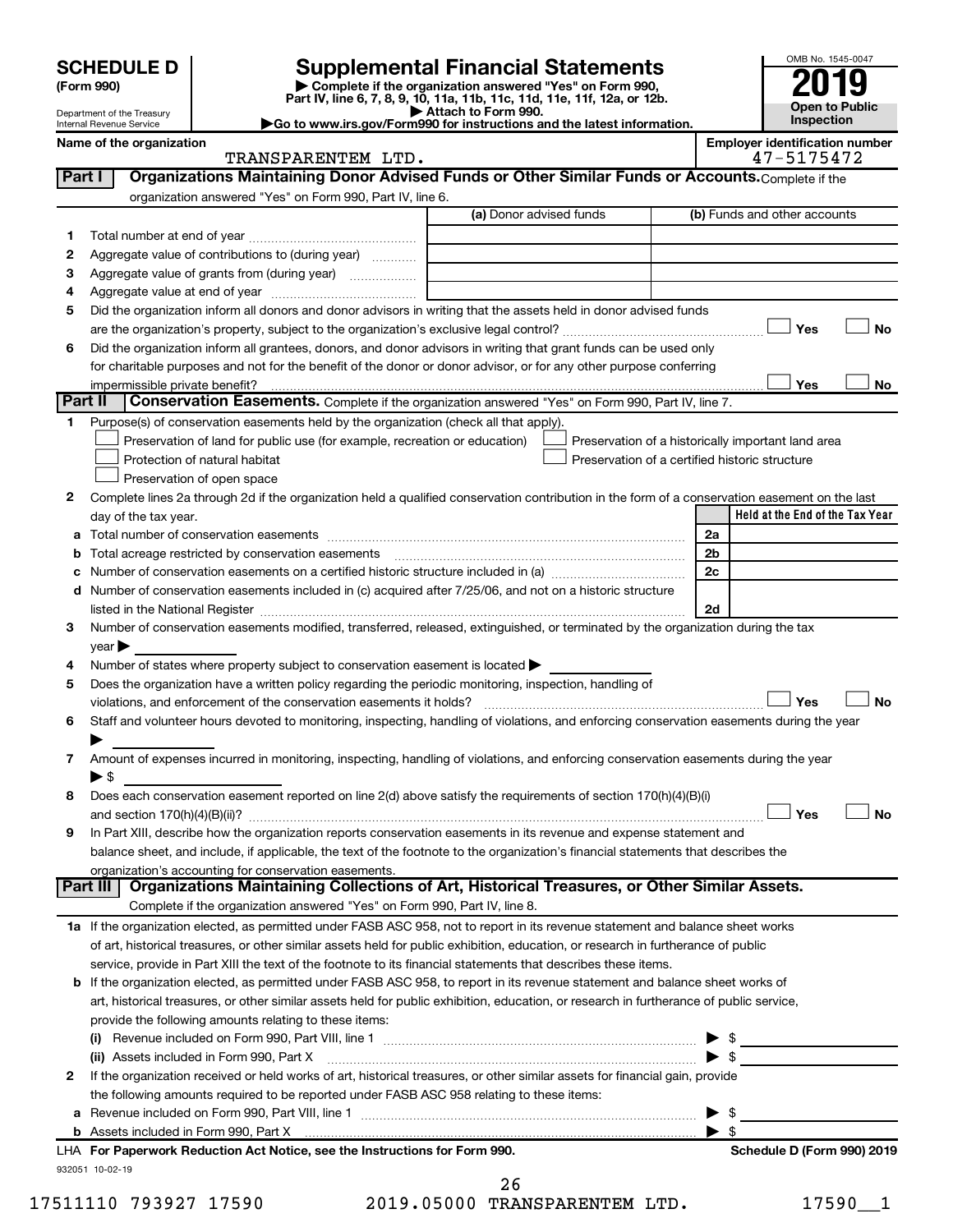|               | Schedule D (Form 990) 2019                                                                                                                                                                                                          | TRANSPARENTEM LTD.                      |   |                |                                                                                                                                                                                                                               |                                 | 47-5175472 Page 2 |                |          |    |
|---------------|-------------------------------------------------------------------------------------------------------------------------------------------------------------------------------------------------------------------------------------|-----------------------------------------|---|----------------|-------------------------------------------------------------------------------------------------------------------------------------------------------------------------------------------------------------------------------|---------------------------------|-------------------|----------------|----------|----|
|               | Part III<br>Organizations Maintaining Collections of Art, Historical Treasures, or Other Similar Assets (continued)                                                                                                                 |                                         |   |                |                                                                                                                                                                                                                               |                                 |                   |                |          |    |
| 3             | Using the organization's acquisition, accession, and other records, check any of the following that make significant use of its                                                                                                     |                                         |   |                |                                                                                                                                                                                                                               |                                 |                   |                |          |    |
|               | collection items (check all that apply):                                                                                                                                                                                            |                                         |   |                |                                                                                                                                                                                                                               |                                 |                   |                |          |    |
| a             | Public exhibition                                                                                                                                                                                                                   |                                         |   |                | Loan or exchange program                                                                                                                                                                                                      |                                 |                   |                |          |    |
| b             | Scholarly research                                                                                                                                                                                                                  |                                         |   |                | Other and the contract of the contract of the contract of the contract of the contract of the contract of the contract of the contract of the contract of the contract of the contract of the contract of the contract of the |                                 |                   |                |          |    |
| с             | Preservation for future generations                                                                                                                                                                                                 |                                         |   |                |                                                                                                                                                                                                                               |                                 |                   |                |          |    |
| 4             | Provide a description of the organization's collections and explain how they further the organization's exempt purpose in Part XIII.                                                                                                |                                         |   |                |                                                                                                                                                                                                                               |                                 |                   |                |          |    |
| 5             | During the year, did the organization solicit or receive donations of art, historical treasures, or other similar assets                                                                                                            |                                         |   |                |                                                                                                                                                                                                                               |                                 |                   |                |          |    |
|               | Part IV                                                                                                                                                                                                                             |                                         |   |                |                                                                                                                                                                                                                               |                                 |                   | Yes            |          | No |
|               | <b>Escrow and Custodial Arrangements.</b> Complete if the organization answered "Yes" on Form 990, Part IV, line 9, or<br>reported an amount on Form 990, Part X, line 21.                                                          |                                         |   |                |                                                                                                                                                                                                                               |                                 |                   |                |          |    |
|               | 1a Is the organization an agent, trustee, custodian or other intermediary for contributions or other assets not included                                                                                                            |                                         |   |                |                                                                                                                                                                                                                               |                                 |                   |                |          |    |
|               |                                                                                                                                                                                                                                     |                                         |   |                |                                                                                                                                                                                                                               |                                 |                   | Yes            |          | No |
|               | b If "Yes," explain the arrangement in Part XIII and complete the following table:                                                                                                                                                  |                                         |   |                |                                                                                                                                                                                                                               |                                 |                   |                |          |    |
|               |                                                                                                                                                                                                                                     |                                         |   |                |                                                                                                                                                                                                                               |                                 |                   | Amount         |          |    |
|               | c Beginning balance <b>communications</b> and a construction of the construction of the construction of the construction of the construction of the construction of the construction of the construction of the construction of the |                                         |   |                |                                                                                                                                                                                                                               | 1c                              |                   |                |          |    |
|               |                                                                                                                                                                                                                                     |                                         |   |                |                                                                                                                                                                                                                               | 1d                              |                   |                |          |    |
|               | e Distributions during the year manufactured and continuum control of the control of the control of the state of the state of the control of the control of the control of the control of the control of the control of the co      |                                         |   |                |                                                                                                                                                                                                                               | 1е                              |                   |                |          |    |
| Ť.            |                                                                                                                                                                                                                                     |                                         |   |                |                                                                                                                                                                                                                               | 1f                              |                   |                |          |    |
|               | 2a Did the organization include an amount on Form 990, Part X, line 21, for escrow or custodial account liability?                                                                                                                  |                                         |   |                |                                                                                                                                                                                                                               |                                 |                   | Yes            |          | No |
|               |                                                                                                                                                                                                                                     |                                         |   |                |                                                                                                                                                                                                                               |                                 |                   |                |          |    |
| <b>Part V</b> | <b>Endowment Funds.</b> Complete if the organization answered "Yes" on Form 990, Part IV, line 10.                                                                                                                                  |                                         |   |                |                                                                                                                                                                                                                               |                                 |                   |                |          |    |
|               |                                                                                                                                                                                                                                     | (a) Current year                        |   | (b) Prior year | (c) Two years back $\vert$ (d) Three years back $\vert$ (e) Four years back                                                                                                                                                   |                                 |                   |                |          |    |
|               | 1a Beginning of year balance                                                                                                                                                                                                        |                                         |   |                |                                                                                                                                                                                                                               |                                 |                   |                |          |    |
| b             |                                                                                                                                                                                                                                     |                                         |   |                |                                                                                                                                                                                                                               |                                 |                   |                |          |    |
|               | Net investment earnings, gains, and losses                                                                                                                                                                                          |                                         |   |                |                                                                                                                                                                                                                               |                                 |                   |                |          |    |
|               | Grants or scholarships                                                                                                                                                                                                              |                                         |   |                |                                                                                                                                                                                                                               |                                 |                   |                |          |    |
|               | e Other expenditures for facilities                                                                                                                                                                                                 |                                         |   |                |                                                                                                                                                                                                                               |                                 |                   |                |          |    |
|               | and programs                                                                                                                                                                                                                        |                                         |   |                |                                                                                                                                                                                                                               |                                 |                   |                |          |    |
|               |                                                                                                                                                                                                                                     |                                         |   |                |                                                                                                                                                                                                                               |                                 |                   |                |          |    |
| g<br>2        | Provide the estimated percentage of the current year end balance (line 1g, column (a)) held as:                                                                                                                                     |                                         |   |                |                                                                                                                                                                                                                               |                                 |                   |                |          |    |
| а             | Board designated or quasi-endowment >                                                                                                                                                                                               |                                         | % |                |                                                                                                                                                                                                                               |                                 |                   |                |          |    |
| b             | Permanent endowment                                                                                                                                                                                                                 | %                                       |   |                |                                                                                                                                                                                                                               |                                 |                   |                |          |    |
|               | $\mathbf c$ Term endowment $\blacktriangleright$                                                                                                                                                                                    | %                                       |   |                |                                                                                                                                                                                                                               |                                 |                   |                |          |    |
|               | The percentages on lines 2a, 2b, and 2c should equal 100%.                                                                                                                                                                          |                                         |   |                |                                                                                                                                                                                                                               |                                 |                   |                |          |    |
|               | 3a Are there endowment funds not in the possession of the organization that are held and administered for the organization                                                                                                          |                                         |   |                |                                                                                                                                                                                                                               |                                 |                   |                |          |    |
|               | by:                                                                                                                                                                                                                                 |                                         |   |                |                                                                                                                                                                                                                               |                                 |                   |                | Yes      | No |
|               | (i)                                                                                                                                                                                                                                 |                                         |   |                |                                                                                                                                                                                                                               |                                 |                   | 3a(i)          |          |    |
|               |                                                                                                                                                                                                                                     |                                         |   |                |                                                                                                                                                                                                                               |                                 |                   | 3a(ii)         |          |    |
|               |                                                                                                                                                                                                                                     |                                         |   |                |                                                                                                                                                                                                                               |                                 |                   | 3b             |          |    |
| 4             | Describe in Part XIII the intended uses of the organization's endowment funds.                                                                                                                                                      |                                         |   |                |                                                                                                                                                                                                                               |                                 |                   |                |          |    |
|               | <b>Part VI</b><br>Land, Buildings, and Equipment.                                                                                                                                                                                   |                                         |   |                |                                                                                                                                                                                                                               |                                 |                   |                |          |    |
|               | Complete if the organization answered "Yes" on Form 990, Part IV, line 11a. See Form 990, Part X, line 10.                                                                                                                          |                                         |   |                |                                                                                                                                                                                                                               |                                 |                   |                |          |    |
|               | Description of property                                                                                                                                                                                                             | (a) Cost or other<br>basis (investment) |   | basis (other)  | (b) Cost or other                                                                                                                                                                                                             | (c) Accumulated<br>depreciation |                   | (d) Book value |          |    |
|               |                                                                                                                                                                                                                                     |                                         |   |                |                                                                                                                                                                                                                               |                                 |                   |                |          |    |
| b             |                                                                                                                                                                                                                                     |                                         |   |                |                                                                                                                                                                                                                               |                                 |                   |                |          |    |
| с             |                                                                                                                                                                                                                                     |                                         |   |                |                                                                                                                                                                                                                               |                                 |                   |                |          |    |
|               |                                                                                                                                                                                                                                     |                                         |   |                | 49,719.                                                                                                                                                                                                                       | 35,620.                         |                   |                | 14,099.  |    |
|               |                                                                                                                                                                                                                                     |                                         |   |                | 29,028.                                                                                                                                                                                                                       | 12,851.                         |                   |                | 16, 177. |    |
|               | Total. Add lines 1a through 1e. (Column (d) must equal Form 990, Part X, column (B), line 10c.)                                                                                                                                     |                                         |   |                |                                                                                                                                                                                                                               |                                 |                   |                | 30, 276. |    |

**Schedule D (Form 990) 2019**

932052 10-02-19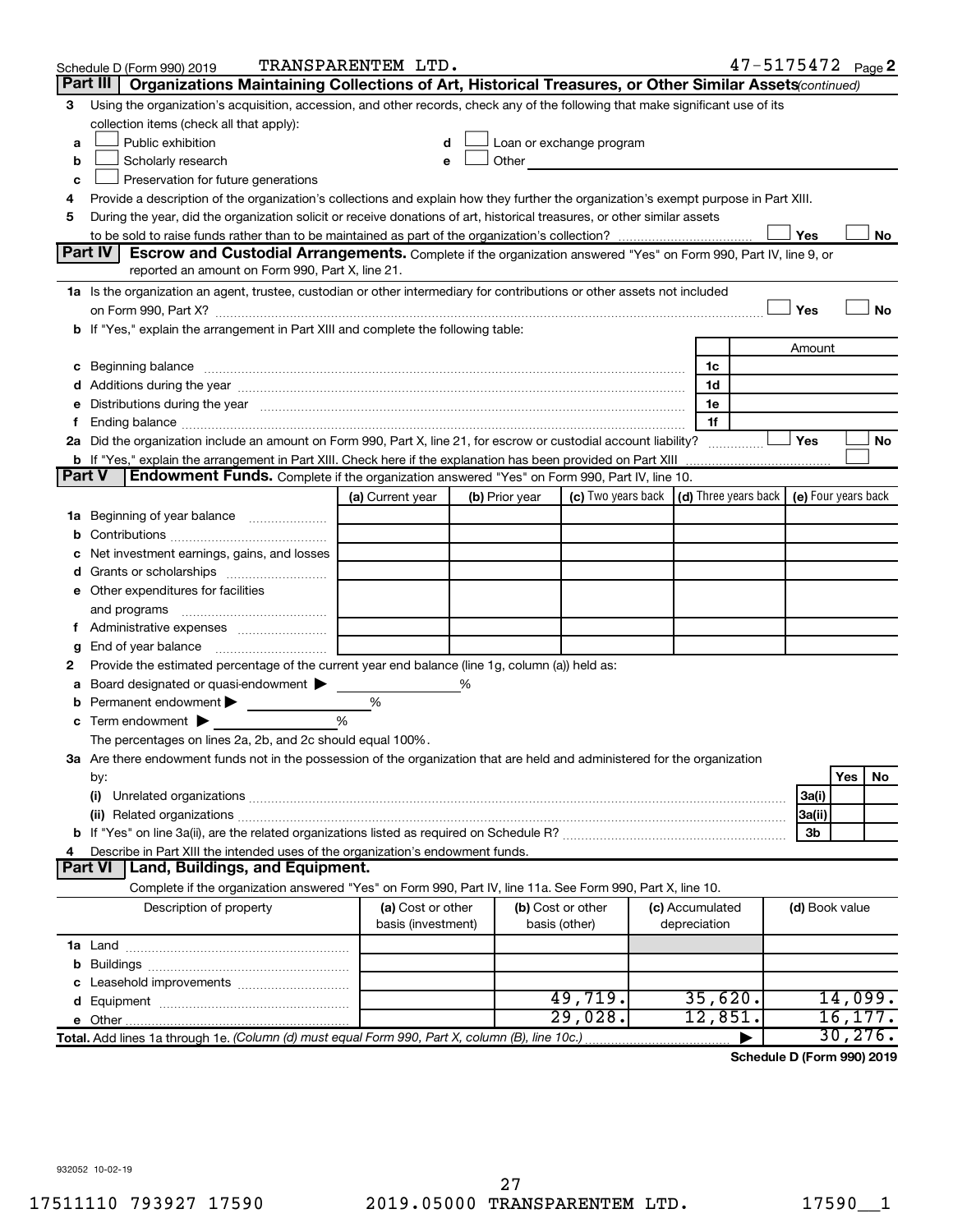| (a) Description of security or category (including name of security)                                              | (b) Book value  | (c) Method of valuation: Cost or end-of-year market value |                |
|-------------------------------------------------------------------------------------------------------------------|-----------------|-----------------------------------------------------------|----------------|
| (1) Financial derivatives                                                                                         |                 |                                                           |                |
|                                                                                                                   |                 |                                                           |                |
| (3) Other                                                                                                         |                 |                                                           |                |
| (A)                                                                                                               |                 |                                                           |                |
| (B)                                                                                                               |                 |                                                           |                |
| (C)                                                                                                               |                 |                                                           |                |
|                                                                                                                   |                 |                                                           |                |
| (D)                                                                                                               |                 |                                                           |                |
| (E)                                                                                                               |                 |                                                           |                |
| (F)                                                                                                               |                 |                                                           |                |
| (G)                                                                                                               |                 |                                                           |                |
| (H)                                                                                                               |                 |                                                           |                |
| Total. (Col. (b) must equal Form 990, Part X, col. (B) line 12.)                                                  |                 |                                                           |                |
| Part VIII Investments - Program Related.                                                                          |                 |                                                           |                |
| Complete if the organization answered "Yes" on Form 990, Part IV, line 11c. See Form 990, Part X, line 13.        |                 |                                                           |                |
| (a) Description of investment                                                                                     | (b) Book value  | (c) Method of valuation: Cost or end-of-year market value |                |
| (1)                                                                                                               |                 |                                                           |                |
| (2)                                                                                                               |                 |                                                           |                |
| (3)                                                                                                               |                 |                                                           |                |
| (4)                                                                                                               |                 |                                                           |                |
| (5)                                                                                                               |                 |                                                           |                |
|                                                                                                                   |                 |                                                           |                |
| (6)                                                                                                               |                 |                                                           |                |
| (7)                                                                                                               |                 |                                                           |                |
| (8)                                                                                                               |                 |                                                           |                |
| (9)<br>Total. (Col. (b) must equal Form 990, Part X, col. (B) line 13.) $\blacktriangleright$                     |                 |                                                           |                |
| Complete if the organization answered "Yes" on Form 990, Part IV, line 11d. See Form 990, Part X, line 15.        | (a) Description |                                                           | (b) Book value |
| (1)                                                                                                               |                 |                                                           |                |
| (2)                                                                                                               |                 |                                                           |                |
| (3)                                                                                                               |                 |                                                           |                |
| (4)                                                                                                               |                 |                                                           |                |
| (5)                                                                                                               |                 |                                                           |                |
| (6)                                                                                                               |                 |                                                           |                |
| (7)                                                                                                               |                 |                                                           |                |
|                                                                                                                   |                 |                                                           |                |
| (8)                                                                                                               |                 |                                                           |                |
| (9)                                                                                                               |                 |                                                           |                |
|                                                                                                                   |                 |                                                           |                |
| <b>Other Liabilities.</b><br>Part X                                                                               |                 |                                                           |                |
| Complete if the organization answered "Yes" on Form 990, Part IV, line 11e or 11f. See Form 990, Part X, line 25. |                 |                                                           |                |
| (a) Description of liability<br>1.                                                                                |                 |                                                           | (b) Book value |
| Federal income taxes<br>(1)                                                                                       |                 |                                                           |                |
| (2)                                                                                                               |                 |                                                           |                |
| (3)                                                                                                               |                 |                                                           |                |
| (4)                                                                                                               |                 |                                                           |                |
| (5)                                                                                                               |                 |                                                           |                |
| (6)                                                                                                               |                 |                                                           |                |
| (7)                                                                                                               |                 |                                                           |                |
|                                                                                                                   |                 |                                                           |                |
| (8)                                                                                                               |                 |                                                           |                |
| (9)                                                                                                               |                 |                                                           |                |
|                                                                                                                   |                 | ▶                                                         |                |

Complete if the organization answered "Yes" on Form 990, Part IV, line 11b. See Form 990, Part X, line 12.

**2.** Liability for uncertain tax positions. In Part XIII, provide the text of the footnote to the organization's financial statements that reports the organization's liability for uncertain tax positions under FASB ASC 740. Check here if the text of the footnote has been provided in Part XIII ...  $\fbox{\bf X}$ 

**Schedule D (Form 990) 2019**

932053 10-02-19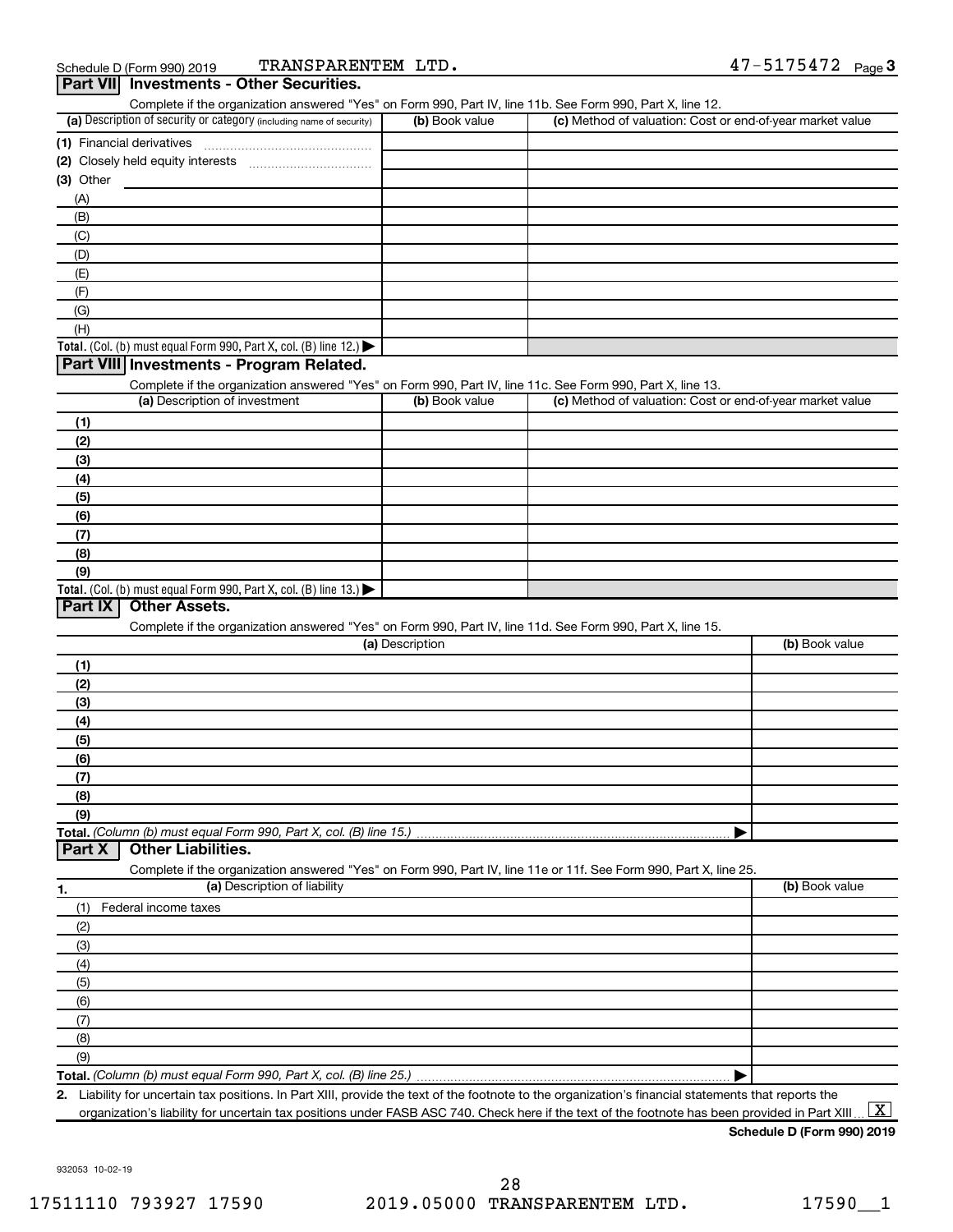|    | TRANSPARENTEM LTD.<br>Schedule D (Form 990) 2019                                                                                                                                                                                                   |                |                 | 47-5175472 Page 4 |
|----|----------------------------------------------------------------------------------------------------------------------------------------------------------------------------------------------------------------------------------------------------|----------------|-----------------|-------------------|
|    | <b>Reconciliation of Revenue per Audited Financial Statements With Revenue per Return.</b><br>Part XI                                                                                                                                              |                |                 |                   |
|    | Complete if the organization answered "Yes" on Form 990, Part IV, line 12a.                                                                                                                                                                        |                |                 |                   |
| 1  | Total revenue, gains, and other support per audited financial statements [11] [11] Total revenue, gains, and other support per audited financial statements                                                                                        |                | 1 <sup>1</sup>  | 3,752,295.        |
| 2  | Amounts included on line 1 but not on Form 990, Part VIII, line 12:                                                                                                                                                                                |                |                 |                   |
| a  |                                                                                                                                                                                                                                                    | 2a             |                 |                   |
| b  |                                                                                                                                                                                                                                                    | 2 <sub>b</sub> |                 |                   |
| c  |                                                                                                                                                                                                                                                    | 2 <sub>c</sub> |                 |                   |
| d  |                                                                                                                                                                                                                                                    | 2d             |                 |                   |
| е  | Add lines 2a through 2d <b>continuum continuum contracts</b> and an analysis of the contract of the contract of the contract of the contract of the contract of the contract of the contract of the contract of the contract of the                |                | 2e              |                   |
| 3  |                                                                                                                                                                                                                                                    |                | $\mathbf{3}$    | 3,752,295.        |
|    | Amounts included on Form 990, Part VIII, line 12, but not on line 1:                                                                                                                                                                               |                |                 |                   |
|    |                                                                                                                                                                                                                                                    | 4a             |                 |                   |
|    |                                                                                                                                                                                                                                                    | 4 <sub>b</sub> |                 |                   |
|    | Add lines 4a and 4b                                                                                                                                                                                                                                |                | 4c              |                   |
| 5  |                                                                                                                                                                                                                                                    |                | $5\overline{5}$ | 3,752,295.        |
|    |                                                                                                                                                                                                                                                    |                |                 |                   |
|    | Part XII   Reconciliation of Expenses per Audited Financial Statements With Expenses per Return.                                                                                                                                                   |                |                 |                   |
|    | Complete if the organization answered "Yes" on Form 990, Part IV, line 12a.                                                                                                                                                                        |                |                 |                   |
| 1. |                                                                                                                                                                                                                                                    |                | $\blacksquare$  | 3,396,473.        |
| 2  | Amounts included on line 1 but not on Form 990, Part IX, line 25:                                                                                                                                                                                  |                |                 |                   |
| a  |                                                                                                                                                                                                                                                    | 2a             |                 |                   |
| b  |                                                                                                                                                                                                                                                    | 2 <sub>b</sub> |                 |                   |
|    |                                                                                                                                                                                                                                                    | 2c             |                 |                   |
|    |                                                                                                                                                                                                                                                    | 2d             |                 |                   |
|    | e Add lines 2a through 2d <b>[10]</b> [10] <b>All the Contract of Add lines 2a</b> through 2d <b>[10] All the Contract of Add lines 2a</b> through 2d <b>[10] All the Contract of Add lines 2a</b> through 2d <b>[10] All the Contract of Addi</b> |                | 2e              |                   |
| 3  |                                                                                                                                                                                                                                                    |                | 3               | 3,396,473         |
| 4  | Amounts included on Form 990, Part IX, line 25, but not on line 1:                                                                                                                                                                                 |                |                 |                   |
| a  |                                                                                                                                                                                                                                                    | 4a             |                 |                   |
|    |                                                                                                                                                                                                                                                    | 4h.            |                 |                   |
|    | c Add lines 4a and 4b                                                                                                                                                                                                                              |                | 4c              |                   |
|    | Part XIII Supplemental Information.                                                                                                                                                                                                                |                | 5               | 3,396,473.        |

Provide the descriptions required for Part II, lines 3, 5, and 9; Part III, lines 1a and 4; Part IV, lines 1b and 2b; Part V, line 4; Part X, line 2; Part XI, lines 2d and 4b; and Part XII, lines 2d and 4b. Also complete this part to provide any additional information.

#### PART X, LINE 2:

TRANSPARENTEM RECOGNIZES THE EFFECT OF INCOME TAX POSITIONS ONLY IF THOSE

POSITIONS ARE MORE LIKELY THAN NOT OF BEING SUSTAINED. TRANSPARENTEM

BELIEVES THAT IT HAS APPROPRIATE SUPPORT FOR ANY TAX POSITIONS TAKEN, AND

AS SUCH, DOES NOT HAVE ANY UNCERTAIN TAX POSITIONS THAT ARE MATERIAL TO

### THE FINANCIAL STATEMENTS.

932054 10-02-19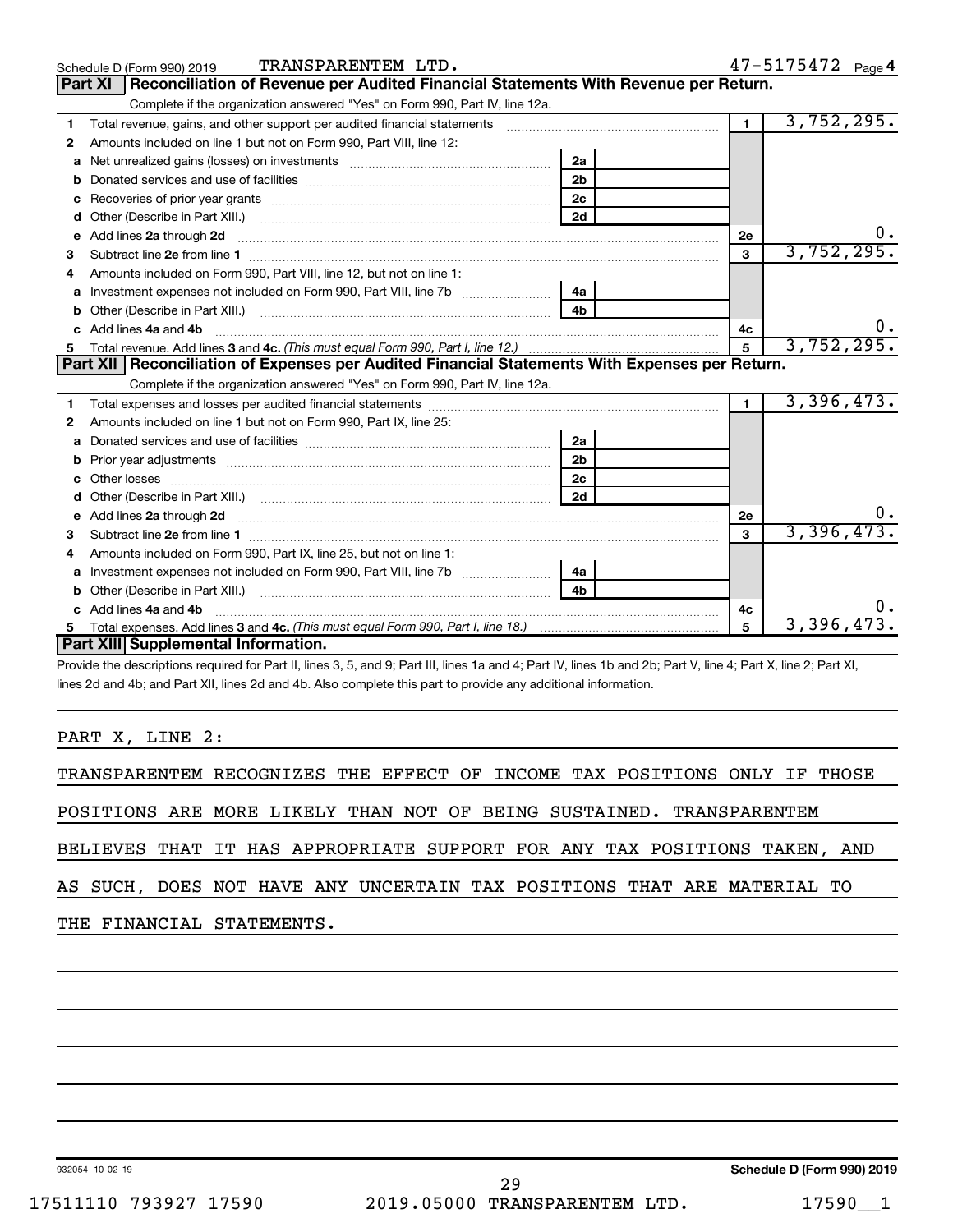| <b>SCHEDULE F</b> |  |
|-------------------|--|
| (Form 990)        |  |

Department of the Treasury Internal Revenue Service

Name of the organization

## **Statement of Activities Outside the United States**

**| Complete if the organization answered "Yes" on Form 990, Part IV, line 14b, 15, or 16. | Attach to Form 990.**

▶ Go to www.irs.gov/Form990 for instructions and the latest information.

| OMB No. 1545-0047                   |
|-------------------------------------|
|                                     |
| <b>Open to Public</b><br>Inspection |

TRANSPARENTEM LTD.

**Employer identification number**

| Λ<br>┓ |  | 7547<br>⌒ |
|--------|--|-----------|

### Part I | General Information on Activities Outside the United States. Complete if the organization answered "Yes" on Form 990, Part IV, line 14b.

- **1 For grantmakers.**  Does the organization maintain records to substantiate the amount of its grants and other assistance,  $\Box$  Yes  $\Box$  No the grantees' eligibility for the grants or assistance, and the selection criteria used to award the grants or assistance?
- **2 For grantmakers.**  Describe in Part V the organization's procedures for monitoring the use of its grants and other assistance outside the United States.

**3** Activities per Region. (The following Part I, line 3 table can be duplicated if additional space is needed.)

| EAST ASIA AND THE<br>CONSULTING PAYMENTS TO<br>PACIFIC - AUSTRALIA,<br>INVESTIGATORS, LOCAL<br>TRAVEL, MEALS AND<br>BRUNEI, BURMA,<br>0<br>PROGRAM SERVICES<br>HOTELS, ROUND TRIP<br>CAMBODIA,<br>4<br>SOUTH ASIA -<br>CONSULTING PAYMENTS TO<br>AFGHANISTAN,<br>INVESTIGATORS, LOCAL<br>TRAVEL, MEALS AND<br>BANGLADESH, BHUTAN,<br>0<br>PROGRAM SERVICES<br>HOTELS, ROUND TRIP<br>INDIA, MALDIVES,<br>6<br>EUROPE (INCLUDING<br>ICELAND & GREENLAND)<br>- ALBANIA, ANDORRA,<br>ROUND TRIP AIR FARE,<br>1 PROGRAM SERVICES<br>HOTELS AND MEALS<br>AUSTRIA, BELGIUM<br>0<br>NORTH AMERICA -<br>CANADA AND MEXICO,<br>BUT NOT THE UNITED<br>ROUND TRIP AIR FARE,<br>PROGRAM SERVICES<br><b>STATES</b><br>0<br>0<br>HOTELS AND MEALS<br>CONSULTING EXPENSES FOR<br>INVESTIGATORS AND TRAVEL<br>EXPENSES, ROUND TRIP<br>15,648.<br>SUB-SAHARAN AFRICA<br>0<br>PROGRAM SERVICES<br>AIRFARE, HOTELS, AND<br>0<br>0<br>11<br><b>3 a</b> Subtotal<br><b>b</b> Total from continuation<br>$\mathbf{0}$<br>0<br>sheets to Part I<br>c Totals (add lines 3a<br>0<br>11<br>and 3b)<br>. | (a) Region | (b) Number of $ $<br>offices<br>in the region | employees,<br>agents, and<br>independent<br>contractors<br>in the region | (c) Number of $\vert$ (d) Activities conducted in the region<br>(by type) (such as, fundraising, pro-<br>gram services, investments, grants to<br>recipients located in the region) | (e) If activity listed in (d)<br>is a program service,<br>describe specific type<br>of service(s) in the region | (f) Total<br>expenditures<br>for and<br>investments<br>in the region |
|------------------------------------------------------------------------------------------------------------------------------------------------------------------------------------------------------------------------------------------------------------------------------------------------------------------------------------------------------------------------------------------------------------------------------------------------------------------------------------------------------------------------------------------------------------------------------------------------------------------------------------------------------------------------------------------------------------------------------------------------------------------------------------------------------------------------------------------------------------------------------------------------------------------------------------------------------------------------------------------------------------------------------------------------------------------------------|------------|-----------------------------------------------|--------------------------------------------------------------------------|-------------------------------------------------------------------------------------------------------------------------------------------------------------------------------------|-----------------------------------------------------------------------------------------------------------------|----------------------------------------------------------------------|
|                                                                                                                                                                                                                                                                                                                                                                                                                                                                                                                                                                                                                                                                                                                                                                                                                                                                                                                                                                                                                                                                              |            |                                               |                                                                          |                                                                                                                                                                                     |                                                                                                                 |                                                                      |
|                                                                                                                                                                                                                                                                                                                                                                                                                                                                                                                                                                                                                                                                                                                                                                                                                                                                                                                                                                                                                                                                              |            |                                               |                                                                          |                                                                                                                                                                                     |                                                                                                                 |                                                                      |
|                                                                                                                                                                                                                                                                                                                                                                                                                                                                                                                                                                                                                                                                                                                                                                                                                                                                                                                                                                                                                                                                              |            |                                               |                                                                          |                                                                                                                                                                                     |                                                                                                                 |                                                                      |
|                                                                                                                                                                                                                                                                                                                                                                                                                                                                                                                                                                                                                                                                                                                                                                                                                                                                                                                                                                                                                                                                              |            |                                               |                                                                          |                                                                                                                                                                                     |                                                                                                                 | 276,187.                                                             |
|                                                                                                                                                                                                                                                                                                                                                                                                                                                                                                                                                                                                                                                                                                                                                                                                                                                                                                                                                                                                                                                                              |            |                                               |                                                                          |                                                                                                                                                                                     |                                                                                                                 |                                                                      |
|                                                                                                                                                                                                                                                                                                                                                                                                                                                                                                                                                                                                                                                                                                                                                                                                                                                                                                                                                                                                                                                                              |            |                                               |                                                                          |                                                                                                                                                                                     |                                                                                                                 |                                                                      |
|                                                                                                                                                                                                                                                                                                                                                                                                                                                                                                                                                                                                                                                                                                                                                                                                                                                                                                                                                                                                                                                                              |            |                                               |                                                                          |                                                                                                                                                                                     |                                                                                                                 |                                                                      |
|                                                                                                                                                                                                                                                                                                                                                                                                                                                                                                                                                                                                                                                                                                                                                                                                                                                                                                                                                                                                                                                                              |            |                                               |                                                                          |                                                                                                                                                                                     |                                                                                                                 | 294,172.                                                             |
|                                                                                                                                                                                                                                                                                                                                                                                                                                                                                                                                                                                                                                                                                                                                                                                                                                                                                                                                                                                                                                                                              |            |                                               |                                                                          |                                                                                                                                                                                     |                                                                                                                 |                                                                      |
|                                                                                                                                                                                                                                                                                                                                                                                                                                                                                                                                                                                                                                                                                                                                                                                                                                                                                                                                                                                                                                                                              |            |                                               |                                                                          |                                                                                                                                                                                     |                                                                                                                 |                                                                      |
|                                                                                                                                                                                                                                                                                                                                                                                                                                                                                                                                                                                                                                                                                                                                                                                                                                                                                                                                                                                                                                                                              |            |                                               |                                                                          |                                                                                                                                                                                     |                                                                                                                 |                                                                      |
|                                                                                                                                                                                                                                                                                                                                                                                                                                                                                                                                                                                                                                                                                                                                                                                                                                                                                                                                                                                                                                                                              |            |                                               |                                                                          |                                                                                                                                                                                     |                                                                                                                 | 14,523.                                                              |
|                                                                                                                                                                                                                                                                                                                                                                                                                                                                                                                                                                                                                                                                                                                                                                                                                                                                                                                                                                                                                                                                              |            |                                               |                                                                          |                                                                                                                                                                                     |                                                                                                                 |                                                                      |
|                                                                                                                                                                                                                                                                                                                                                                                                                                                                                                                                                                                                                                                                                                                                                                                                                                                                                                                                                                                                                                                                              |            |                                               |                                                                          |                                                                                                                                                                                     |                                                                                                                 |                                                                      |
|                                                                                                                                                                                                                                                                                                                                                                                                                                                                                                                                                                                                                                                                                                                                                                                                                                                                                                                                                                                                                                                                              |            |                                               |                                                                          |                                                                                                                                                                                     |                                                                                                                 |                                                                      |
|                                                                                                                                                                                                                                                                                                                                                                                                                                                                                                                                                                                                                                                                                                                                                                                                                                                                                                                                                                                                                                                                              |            |                                               |                                                                          |                                                                                                                                                                                     |                                                                                                                 | 330.                                                                 |
|                                                                                                                                                                                                                                                                                                                                                                                                                                                                                                                                                                                                                                                                                                                                                                                                                                                                                                                                                                                                                                                                              |            |                                               |                                                                          |                                                                                                                                                                                     |                                                                                                                 |                                                                      |
|                                                                                                                                                                                                                                                                                                                                                                                                                                                                                                                                                                                                                                                                                                                                                                                                                                                                                                                                                                                                                                                                              |            |                                               |                                                                          |                                                                                                                                                                                     |                                                                                                                 |                                                                      |
|                                                                                                                                                                                                                                                                                                                                                                                                                                                                                                                                                                                                                                                                                                                                                                                                                                                                                                                                                                                                                                                                              |            |                                               |                                                                          |                                                                                                                                                                                     |                                                                                                                 |                                                                      |
|                                                                                                                                                                                                                                                                                                                                                                                                                                                                                                                                                                                                                                                                                                                                                                                                                                                                                                                                                                                                                                                                              |            |                                               |                                                                          |                                                                                                                                                                                     |                                                                                                                 |                                                                      |
|                                                                                                                                                                                                                                                                                                                                                                                                                                                                                                                                                                                                                                                                                                                                                                                                                                                                                                                                                                                                                                                                              |            |                                               |                                                                          |                                                                                                                                                                                     |                                                                                                                 |                                                                      |
|                                                                                                                                                                                                                                                                                                                                                                                                                                                                                                                                                                                                                                                                                                                                                                                                                                                                                                                                                                                                                                                                              |            |                                               |                                                                          |                                                                                                                                                                                     |                                                                                                                 | 600,860.<br>0.                                                       |
|                                                                                                                                                                                                                                                                                                                                                                                                                                                                                                                                                                                                                                                                                                                                                                                                                                                                                                                                                                                                                                                                              |            |                                               |                                                                          |                                                                                                                                                                                     |                                                                                                                 | 600,860.                                                             |

**For Paperwork Reduction Act Notice, see the Instructions for Form 990. Schedule F (Form 990) 2019** LHA SEE PART V FOR COLUMN (E) DESCRIPTIONS

932071 10-12-19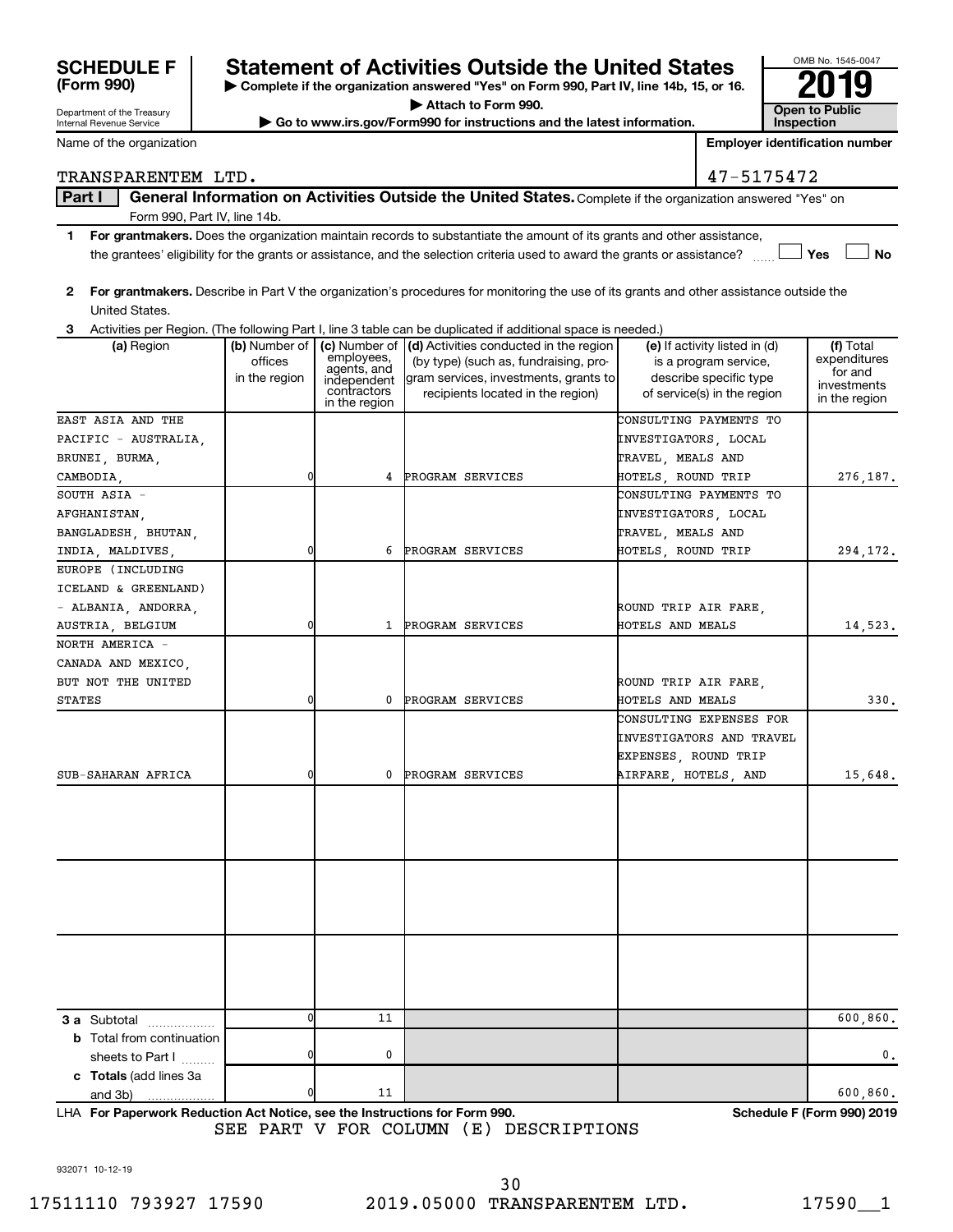| חחז אסחזוס מסיאו מח |  |
|---------------------|--|

Part II | Grants and Other Assistance to Organizations or Entities Outside the United States. Complete if the organization answered "Yes" on Form 990, Part IV, line 15, for any recipient who received more than \$5,000. Part II can be duplicated if additional space is needed.

| $\mathbf{1}$<br>(a) Name of organization                              | (b) IRS code section<br>and EIN (if applicable) | (c) Region | (d) Purpose of<br>grant                                                                                                                      | (e) Amount<br>of cash grant | (f) Manner of<br>cash disbursement | (g) Amount of<br>noncash<br>assistance | (h) Description<br>of noncash<br>assistance | (i) Method of<br>valuation (book, FMV,<br>appraisal, other) |
|-----------------------------------------------------------------------|-------------------------------------------------|------------|----------------------------------------------------------------------------------------------------------------------------------------------|-----------------------------|------------------------------------|----------------------------------------|---------------------------------------------|-------------------------------------------------------------|
|                                                                       |                                                 |            |                                                                                                                                              |                             |                                    |                                        |                                             |                                                             |
|                                                                       |                                                 |            |                                                                                                                                              |                             |                                    |                                        |                                             |                                                             |
|                                                                       |                                                 |            |                                                                                                                                              |                             |                                    |                                        |                                             |                                                             |
|                                                                       |                                                 |            |                                                                                                                                              |                             |                                    |                                        |                                             |                                                             |
|                                                                       |                                                 |            |                                                                                                                                              |                             |                                    |                                        |                                             |                                                             |
|                                                                       |                                                 |            |                                                                                                                                              |                             |                                    |                                        |                                             |                                                             |
|                                                                       |                                                 |            |                                                                                                                                              |                             |                                    |                                        |                                             |                                                             |
|                                                                       |                                                 |            |                                                                                                                                              |                             |                                    |                                        |                                             |                                                             |
|                                                                       |                                                 |            |                                                                                                                                              |                             |                                    |                                        |                                             |                                                             |
|                                                                       |                                                 |            |                                                                                                                                              |                             |                                    |                                        |                                             |                                                             |
|                                                                       |                                                 |            |                                                                                                                                              |                             |                                    |                                        |                                             |                                                             |
|                                                                       |                                                 |            |                                                                                                                                              |                             |                                    |                                        |                                             |                                                             |
|                                                                       |                                                 |            |                                                                                                                                              |                             |                                    |                                        |                                             |                                                             |
|                                                                       |                                                 |            |                                                                                                                                              |                             |                                    |                                        |                                             |                                                             |
|                                                                       |                                                 |            |                                                                                                                                              |                             |                                    |                                        |                                             |                                                             |
|                                                                       |                                                 |            |                                                                                                                                              |                             |                                    |                                        |                                             |                                                             |
| $\mathbf{2}$                                                          |                                                 |            | Enter total number of recipient organizations listed above that are recognized as charities by the foreign country, recognized as tax-exempt |                             |                                    |                                        |                                             |                                                             |
|                                                                       |                                                 |            |                                                                                                                                              |                             |                                    |                                        |                                             |                                                             |
| Enter total number of other organizations or entities<br>$\mathbf{3}$ |                                                 |            |                                                                                                                                              |                             |                                    |                                        |                                             |                                                             |

31

Schedule F (Form 990) 2019 TRANSPARENTEM LTD.  $47-5175472$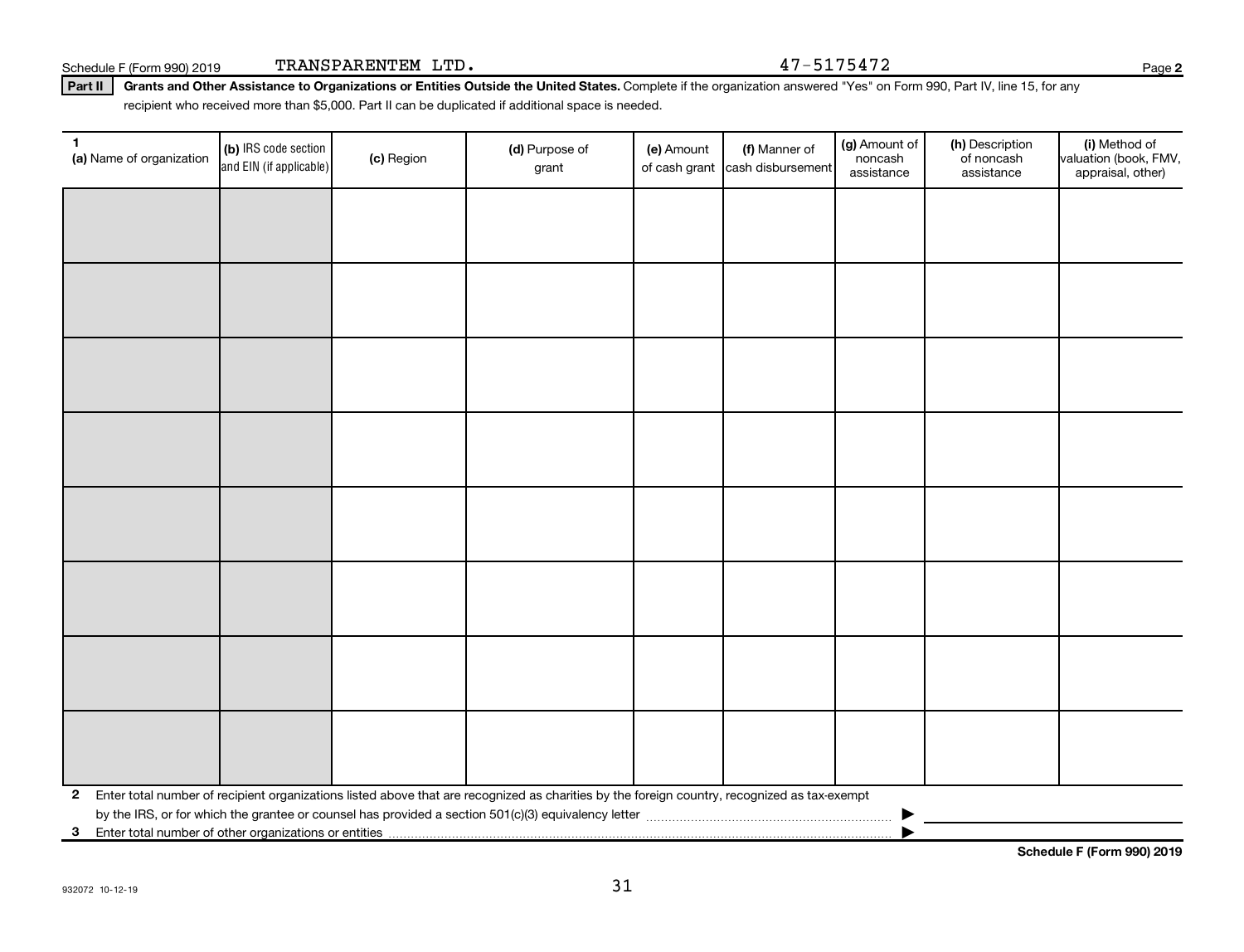|  | . |  | assistance |
|--|---|--|------------|
|  |   |  |            |
|  |   |  |            |
|  |   |  |            |
|  |   |  |            |
|  |   |  |            |
|  |   |  |            |
|  |   |  |            |
|  |   |  |            |

## Schedule F (Form 990) 2019 TRANSPARENTEM LTD.  $47-5175472$

Part III Grants and Other Assistance to Individuals Outside the United States. Complete if the organization answered "Yes" on Form 990, Part IV, line 16. Part III can be duplicated if additional space is needed.

cash grant

Number of **| (d)** Amount of

**recipients** 

(a) Type of grant or assistance (b) Region (b) Region (c) Number of (d) Amount of (e) Manner of (f) Amount of (f)<br>Region (cash grant cash dishursement popcash noncash assistance v

(e) Manner of cash disbursement

**Schedule F (Form 990) 2019**

Page 3

**(h)** Method of<br>valuation<br>(book, FMV,<br>appraisal, other)

(f) Amount of noncash

(g) Description of noncash assistance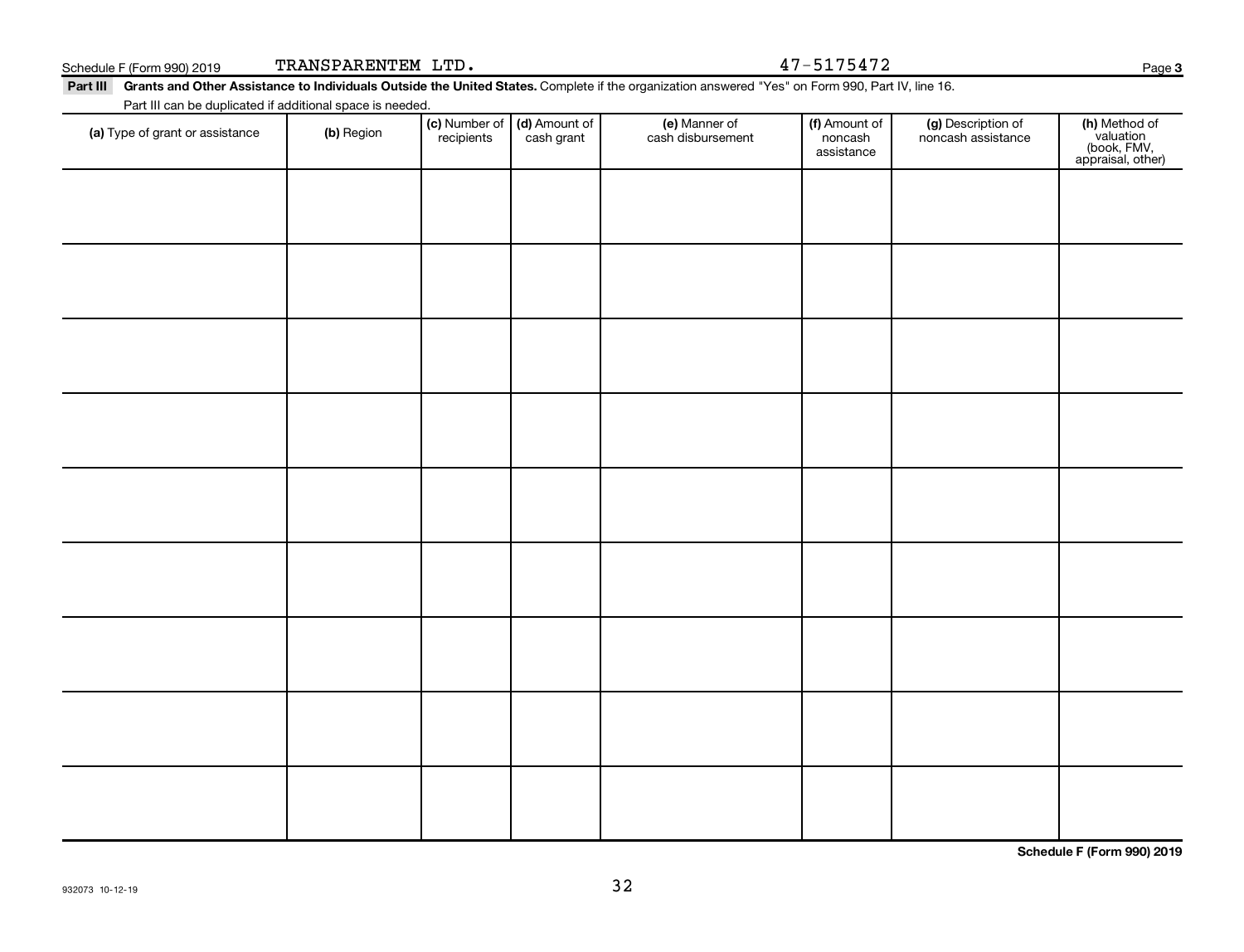| 1              | Was the organization a U.S. transferor of property to a foreign corporation during the tax year? If "Yes," the<br>organization may be required to file Form 926, Return by a U.S. Transferor of Property to a Foreign<br>Corporation (see Instructions for Form 926)                                                                                                                                                   | Yes | ∣X∣ <sub>No</sub>  |
|----------------|------------------------------------------------------------------------------------------------------------------------------------------------------------------------------------------------------------------------------------------------------------------------------------------------------------------------------------------------------------------------------------------------------------------------|-----|--------------------|
| $\overline{2}$ | Did the organization have an interest in a foreign trust during the tax year? If "Yes," the organization<br>may be required to separately file Form 3520, Annual Return To Report Transactions With Foreign<br>Trusts and Receipt of Certain Foreign Gifts, and/or Form 3520-A, Annual Information Return of Foreign<br>Trust With a U.S. Owner (see Instructions for Forms 3520 and 3520-A; don't file with Form 990) | Yes | $ X _{\text{No}}$  |
| 3              | Did the organization have an ownership interest in a foreign corporation during the tax year? If "Yes,"<br>the organization may be required to file Form 5471, Information Return of U.S. Persons With Respect to                                                                                                                                                                                                      | Yes | ∣X∣ <sub>No</sub>  |
| 4              | Was the organization a direct or indirect shareholder of a passive foreign investment company or a<br>qualified electing fund during the tax year? If "Yes," the organization may be required to file Form 8621,<br>Information Return by a Shareholder of a Passive Foreign Investment Company or Qualified Electing Fund<br>(see Instructions for Form 8621)                                                         | Yes | $\sqrt{X}$ No      |
| 5              | Did the organization have an ownership interest in a foreign partnership during the tax year? If "Yes,"<br>the organization may be required to file Form 8865, Return of U.S. Persons With Respect to Certain<br>Foreign Partnerships (see Instructions for Form 8865) manufactured content to the manufactured content of the                                                                                         | Yes | ∣X I <sub>No</sub> |
| 6              | Did the organization have any operations in or related to any boycotting countries during the tax year? If<br>"Yes," the organization may be required to separately file Form 5713, International Boycott Report (see                                                                                                                                                                                                  | Yes |                    |

**Schedule F (Form 990) 2019**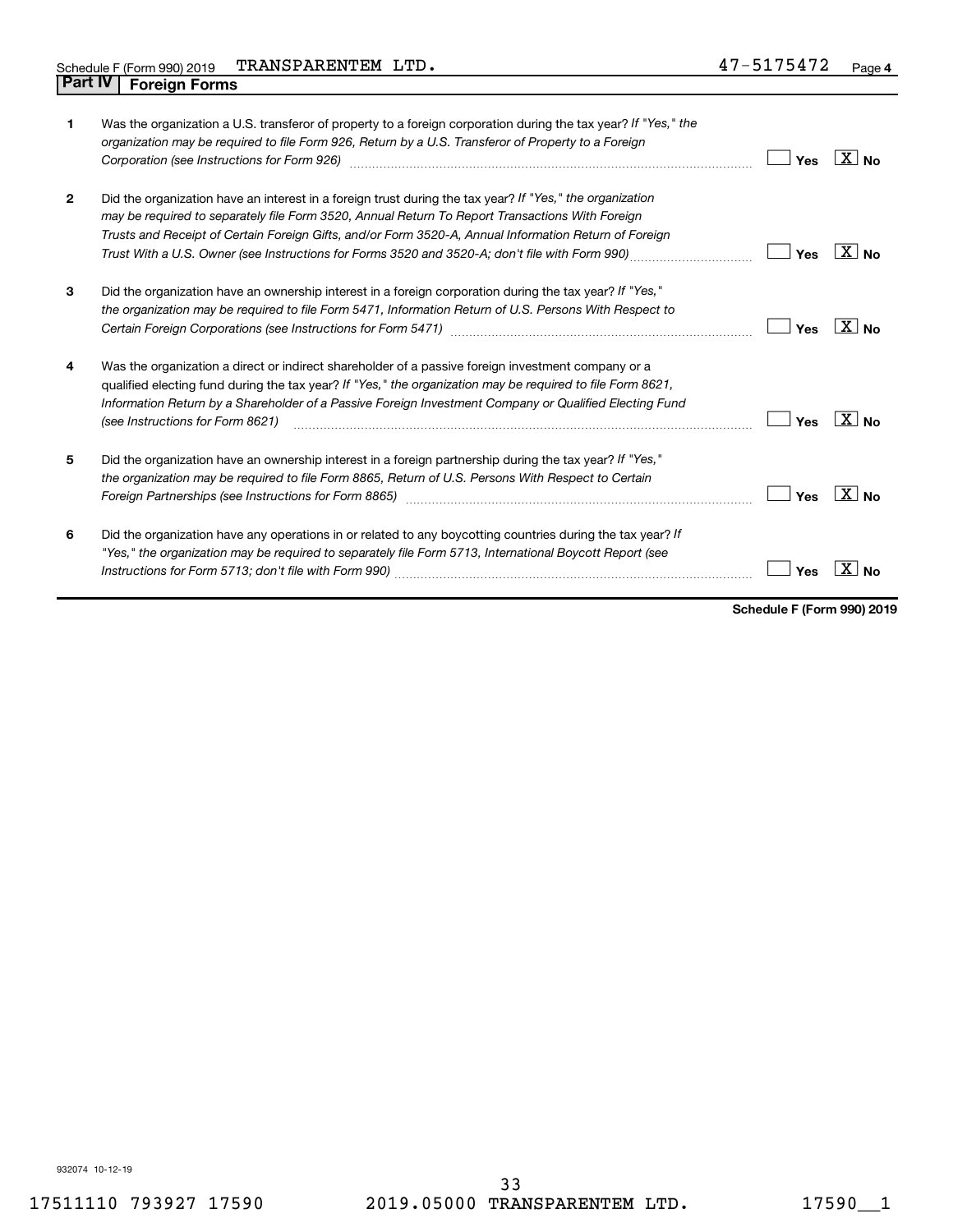| TRANSPARENTEM LTD.<br>Schedule F (Form 990) 2019                                                                                                                                                                                                                           | 47-5175472<br>Page 5 |
|----------------------------------------------------------------------------------------------------------------------------------------------------------------------------------------------------------------------------------------------------------------------------|----------------------|
| <b>Part V</b><br><b>Supplemental Information</b>                                                                                                                                                                                                                           |                      |
| Provide the information required by Part I, line 2 (monitoring of funds); Part I, line 3, column (f) (accounting method; amounts of                                                                                                                                        |                      |
| investments vs. expenditures per region); Part II, line 1 (accounting method); Part III (accounting method); and Part III, column (c)<br>(estimated number of recipients), as applicable. Also complete this part to provide any additional information. See instructions. |                      |
|                                                                                                                                                                                                                                                                            |                      |
| PART I, LINE 3, COLUMN (E):                                                                                                                                                                                                                                                |                      |
| REGION: EAST ASIA AND THE PACIFIC - AUSTRALIA, BRUNEI, BURMA, CAMBODIA,                                                                                                                                                                                                    |                      |
| SPECIFIC TYPES OF SERVICES IN REGION: CONSULTING PAYMENTS<br>(E)                                                                                                                                                                                                           | TО                   |
| INVESTIGATORS, LOCAL TRAVEL, MEALS AND HOTELS, ROUND TRIP AIRFARE                                                                                                                                                                                                          |                      |
| REGION:<br>(A)                                                                                                                                                                                                                                                             |                      |
| SOUTH ASIA - AFGHANISTAN, BANGLADESH, BHUTAN, INDIA, MALDIVES, NEPAL,                                                                                                                                                                                                      |                      |
| SPECIFIC TYPES OF SERVICES IN REGION: CONSULTING PAYMENTS TO<br>(E)                                                                                                                                                                                                        |                      |
| INVESTIGATORS, LOCAL TRAVEL, MEALS AND HOTELS, ROUND TRIP AIRFARE                                                                                                                                                                                                          |                      |
|                                                                                                                                                                                                                                                                            |                      |
| SUB-SAHARAN AFRICA<br>REGION:                                                                                                                                                                                                                                              |                      |
| (E)<br>SPECIFIC TYPES<br>OF SERVICES IN REGION:<br>CONSULTING EXPENSES FOR                                                                                                                                                                                                 |                      |
| INVESTIGATORS AND TRAVEL EXPENSES, ROUND TRIP AIRFARE, HOTELS, AND MEALS.                                                                                                                                                                                                  |                      |
|                                                                                                                                                                                                                                                                            |                      |
|                                                                                                                                                                                                                                                                            |                      |
|                                                                                                                                                                                                                                                                            |                      |
|                                                                                                                                                                                                                                                                            |                      |
|                                                                                                                                                                                                                                                                            |                      |
|                                                                                                                                                                                                                                                                            |                      |
|                                                                                                                                                                                                                                                                            |                      |
|                                                                                                                                                                                                                                                                            |                      |
|                                                                                                                                                                                                                                                                            |                      |
|                                                                                                                                                                                                                                                                            |                      |
|                                                                                                                                                                                                                                                                            |                      |
|                                                                                                                                                                                                                                                                            |                      |
|                                                                                                                                                                                                                                                                            |                      |

932075 10-12-19

17511110 793927 17590 2019.05000 TRANSPARENTEM LTD. 17590\_\_1 34

**Schedule F (Form 990) 2019**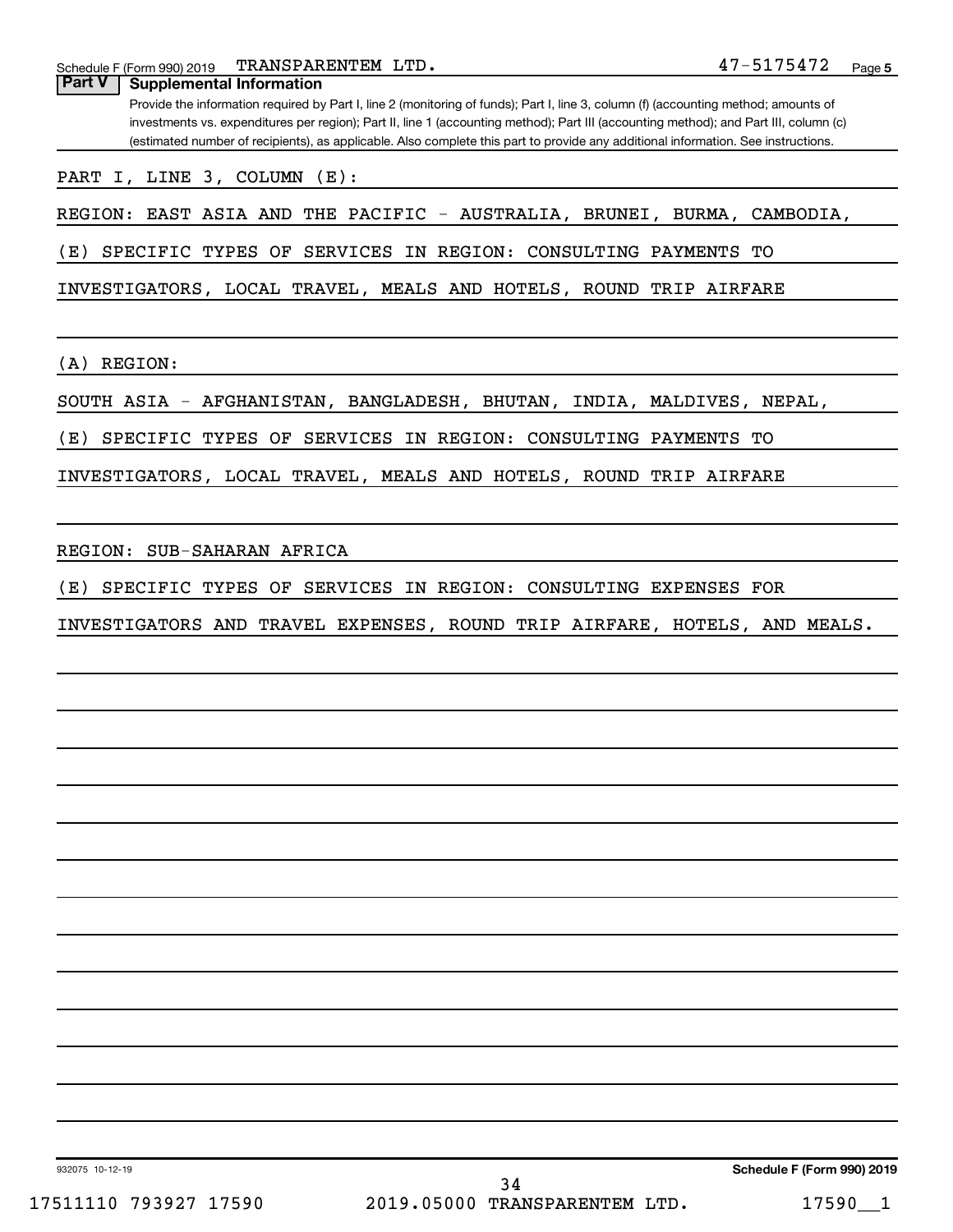| <b>SCHEDULE G</b>                                            |                                                                                                                                                                     | <b>Supplemental Information Regarding Fundraising or Gaming Activities</b>                                                                         |                                           |                               |                                                              |  |                                                                            | OMB No. 1545-0047                                       |  |
|--------------------------------------------------------------|---------------------------------------------------------------------------------------------------------------------------------------------------------------------|----------------------------------------------------------------------------------------------------------------------------------------------------|-------------------------------------------|-------------------------------|--------------------------------------------------------------|--|----------------------------------------------------------------------------|---------------------------------------------------------|--|
| (Form 990 or 990-EZ)                                         | Complete if the organization answered "Yes" on Form 990, Part IV, line 17, 18, or 19, or if the<br>organization entered more than \$15,000 on Form 990-EZ, line 6a. |                                                                                                                                                    |                                           |                               |                                                              |  |                                                                            |                                                         |  |
| Department of the Treasury                                   |                                                                                                                                                                     | Attach to Form 990 or Form 990-EZ.                                                                                                                 |                                           |                               |                                                              |  |                                                                            |                                                         |  |
| <b>Internal Revenue Service</b>                              |                                                                                                                                                                     | $\triangleright$ Go to www.irs.gov/Form990 for instructions and the latest information.                                                            |                                           |                               |                                                              |  |                                                                            | Inspection                                              |  |
| Name of the organization                                     |                                                                                                                                                                     | TRANSPARENTEM LTD.                                                                                                                                 |                                           |                               |                                                              |  | 47-5175472                                                                 | <b>Employer identification number</b>                   |  |
| <b>Part I</b>                                                | required to complete this part.                                                                                                                                     | Fundraising Activities. Complete if the organization answered "Yes" on Form 990, Part IV, line 17. Form 990-EZ filers are not                      |                                           |                               |                                                              |  |                                                                            |                                                         |  |
|                                                              |                                                                                                                                                                     | 1 Indicate whether the organization raised funds through any of the following activities. Check all that apply.                                    |                                           |                               |                                                              |  |                                                                            |                                                         |  |
| Mail solicitations<br>a                                      |                                                                                                                                                                     |                                                                                                                                                    |                                           |                               | $e$ $\boxed{\text{X}}$ Solicitation of non-government grants |  |                                                                            |                                                         |  |
| b                                                            | Internet and email solicitations                                                                                                                                    | f                                                                                                                                                  |                                           |                               | Solicitation of government grants                            |  |                                                                            |                                                         |  |
| Phone solicitations<br>c                                     |                                                                                                                                                                     | Special fundraising events<br>g                                                                                                                    |                                           |                               |                                                              |  |                                                                            |                                                         |  |
| d<br>In-person solicitations                                 |                                                                                                                                                                     | 2 a Did the organization have a written or oral agreement with any individual (including officers, directors, trustees, or                         |                                           |                               |                                                              |  |                                                                            |                                                         |  |
|                                                              |                                                                                                                                                                     | key employees listed in Form 990, Part VII) or entity in connection with professional fundraising services?                                        |                                           |                               |                                                              |  | Yes                                                                        | $\boxed{\text{X}}$ No                                   |  |
|                                                              |                                                                                                                                                                     | <b>b</b> If "Yes," list the 10 highest paid individuals or entities (fundraisers) pursuant to agreements under which the fundraiser is to be       |                                           |                               |                                                              |  |                                                                            |                                                         |  |
| compensated at least \$5,000 by the organization.            |                                                                                                                                                                     |                                                                                                                                                    |                                           |                               |                                                              |  |                                                                            |                                                         |  |
| (i) Name and address of individual<br>or entity (fundraiser) |                                                                                                                                                                     | (ii) Activity                                                                                                                                      | (iii) Did<br>fundraiser<br>contributions? | have custody<br>or control of | (iv) Gross receipts<br>from activity                         |  | (v) Amount paid<br>to (or retained by)<br>fundraiser<br>listed in col. (i) | (vi) Amount paid<br>to (or retained by)<br>organization |  |
| KATE DUNHAM, LLC - 1461                                      |                                                                                                                                                                     | GRANT PROPOSALS & REPORT                                                                                                                           | Yes                                       | No                            |                                                              |  |                                                                            |                                                         |  |
| HARVARD ST. NW, APT. 4,                                      |                                                                                                                                                                     | WRITING                                                                                                                                            |                                           | x                             | 0                                                            |  | 30,839.                                                                    | $-30,839.$                                              |  |
|                                                              |                                                                                                                                                                     |                                                                                                                                                    |                                           |                               |                                                              |  |                                                                            |                                                         |  |
|                                                              |                                                                                                                                                                     |                                                                                                                                                    |                                           |                               |                                                              |  |                                                                            |                                                         |  |
|                                                              |                                                                                                                                                                     |                                                                                                                                                    |                                           |                               |                                                              |  |                                                                            |                                                         |  |
|                                                              |                                                                                                                                                                     |                                                                                                                                                    |                                           |                               |                                                              |  |                                                                            |                                                         |  |
|                                                              |                                                                                                                                                                     |                                                                                                                                                    |                                           |                               |                                                              |  |                                                                            |                                                         |  |
|                                                              |                                                                                                                                                                     |                                                                                                                                                    |                                           |                               |                                                              |  |                                                                            |                                                         |  |
|                                                              |                                                                                                                                                                     |                                                                                                                                                    |                                           |                               |                                                              |  |                                                                            |                                                         |  |
|                                                              |                                                                                                                                                                     |                                                                                                                                                    |                                           |                               |                                                              |  |                                                                            |                                                         |  |
|                                                              |                                                                                                                                                                     |                                                                                                                                                    |                                           |                               |                                                              |  |                                                                            |                                                         |  |
|                                                              |                                                                                                                                                                     |                                                                                                                                                    |                                           |                               |                                                              |  |                                                                            |                                                         |  |
|                                                              |                                                                                                                                                                     |                                                                                                                                                    |                                           |                               |                                                              |  |                                                                            |                                                         |  |
|                                                              |                                                                                                                                                                     |                                                                                                                                                    |                                           |                               |                                                              |  |                                                                            |                                                         |  |
|                                                              |                                                                                                                                                                     |                                                                                                                                                    |                                           |                               |                                                              |  |                                                                            |                                                         |  |
|                                                              |                                                                                                                                                                     |                                                                                                                                                    |                                           |                               |                                                              |  |                                                                            |                                                         |  |
|                                                              |                                                                                                                                                                     |                                                                                                                                                    |                                           |                               |                                                              |  |                                                                            |                                                         |  |
| Total                                                        |                                                                                                                                                                     |                                                                                                                                                    |                                           |                               |                                                              |  | 30,839.                                                                    | $-30,839.$                                              |  |
| or licensing.                                                |                                                                                                                                                                     | 3 List all states in which the organization is registered or licensed to solicit contributions or has been notified it is exempt from registration |                                           |                               |                                                              |  |                                                                            |                                                         |  |
| NY                                                           |                                                                                                                                                                     |                                                                                                                                                    |                                           |                               |                                                              |  |                                                                            |                                                         |  |
|                                                              |                                                                                                                                                                     |                                                                                                                                                    |                                           |                               |                                                              |  |                                                                            |                                                         |  |
|                                                              |                                                                                                                                                                     |                                                                                                                                                    |                                           |                               |                                                              |  |                                                                            |                                                         |  |
|                                                              |                                                                                                                                                                     |                                                                                                                                                    |                                           |                               |                                                              |  |                                                                            |                                                         |  |
|                                                              |                                                                                                                                                                     |                                                                                                                                                    |                                           |                               |                                                              |  |                                                                            |                                                         |  |
|                                                              |                                                                                                                                                                     |                                                                                                                                                    |                                           |                               |                                                              |  |                                                                            |                                                         |  |
|                                                              |                                                                                                                                                                     |                                                                                                                                                    |                                           |                               |                                                              |  |                                                                            |                                                         |  |
|                                                              |                                                                                                                                                                     |                                                                                                                                                    |                                           |                               |                                                              |  |                                                                            |                                                         |  |
|                                                              |                                                                                                                                                                     |                                                                                                                                                    |                                           |                               |                                                              |  |                                                                            |                                                         |  |
|                                                              |                                                                                                                                                                     | LHA For Paperwork Reduction Act Notice, see the Instructions for Form 990 or 990-EZ.                                                               |                                           |                               |                                                              |  |                                                                            | Schedule G (Form 990 or 990-EZ) 2019                    |  |
|                                                              |                                                                                                                                                                     | SEE PART IV FOR CONTINUATIONS                                                                                                                      |                                           |                               |                                                              |  |                                                                            |                                                         |  |

932081 09-11-19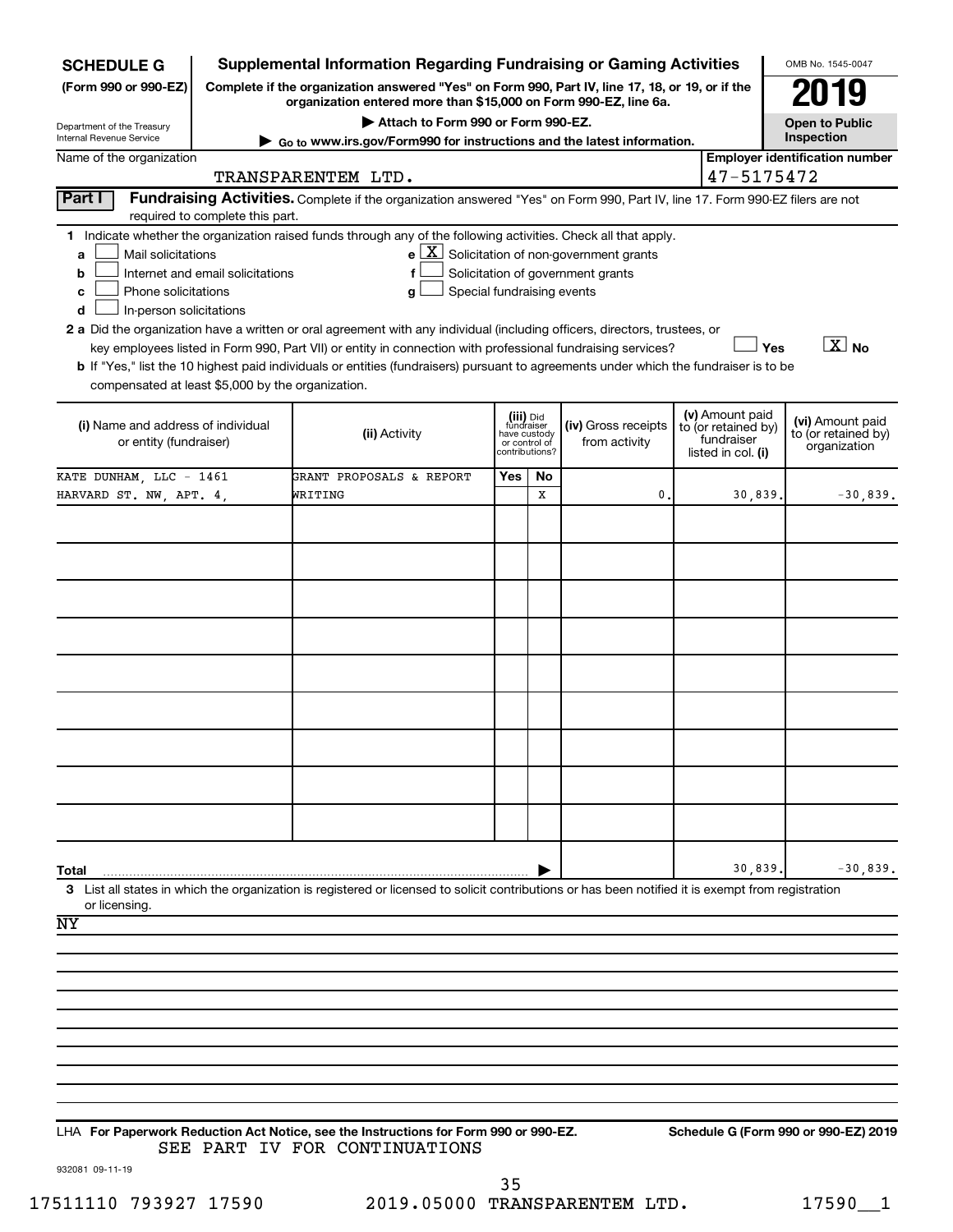#### Schedule G (Form 990 or 990-EZ) 2019 'I'RANS PARENTEM LITD .  $47-5175472$  Page TRANSPARENTEM LTD. 47-5175472

| Part II   Fundraising Events. Complete if the organization answered "Yes" on Form 990, Part IV, line 18, or reported more than \$15,000 |
|-----------------------------------------------------------------------------------------------------------------------------------------|
| of fundraising event contributions and gross income on Form 000 F7 lines 1 and 6b. List events with gross receipts greater than \$5.0   |

|                 |    | of fundraising event contributions and gross income on Form 990-EZ, lines 1 and 6b. List events with gross receipts greater than \$5,000.           |                |                                                  |                  |                                                     |
|-----------------|----|-----------------------------------------------------------------------------------------------------------------------------------------------------|----------------|--------------------------------------------------|------------------|-----------------------------------------------------|
|                 |    |                                                                                                                                                     | (a) Event $#1$ | (b) Event #2                                     | (c) Other events | (d) Total events<br>(add col. (a) through           |
|                 |    |                                                                                                                                                     | (event type)   | (event type)                                     | (total number)   | col. (c))                                           |
|                 |    |                                                                                                                                                     |                |                                                  |                  |                                                     |
| Revenue         | 1  |                                                                                                                                                     |                |                                                  |                  |                                                     |
|                 |    |                                                                                                                                                     |                |                                                  |                  |                                                     |
|                 | 3  | Gross income (line 1 minus line 2)                                                                                                                  |                |                                                  |                  |                                                     |
|                 | 4  |                                                                                                                                                     |                |                                                  |                  |                                                     |
|                 | 5  |                                                                                                                                                     |                |                                                  |                  |                                                     |
| Direct Expenses | 6  |                                                                                                                                                     |                |                                                  |                  |                                                     |
|                 | 7  |                                                                                                                                                     |                |                                                  |                  |                                                     |
|                 | 8  |                                                                                                                                                     |                |                                                  |                  |                                                     |
|                 | 9  |                                                                                                                                                     |                |                                                  |                  |                                                     |
|                 | 10 | Direct expense summary. Add lines 4 through 9 in column (d) manufactured expenses communities                                                       |                |                                                  |                  |                                                     |
|                 | 11 |                                                                                                                                                     |                |                                                  |                  |                                                     |
| Part III        |    | Gaming. Complete if the organization answered "Yes" on Form 990, Part IV, line 19, or reported more than                                            |                |                                                  |                  |                                                     |
|                 |    | \$15,000 on Form 990-EZ, line 6a.                                                                                                                   |                |                                                  |                  |                                                     |
| Revenue         |    |                                                                                                                                                     | (a) Bingo      | (b) Pull tabs/instant<br>bingo/progressive bingo | (c) Other gaming | (d) Total gaming (add<br>col. (a) through col. (c)) |
|                 |    |                                                                                                                                                     |                |                                                  |                  |                                                     |
|                 | 1  |                                                                                                                                                     |                |                                                  |                  |                                                     |
|                 | 2  |                                                                                                                                                     |                |                                                  |                  |                                                     |
| Expenses        | 3  |                                                                                                                                                     |                |                                                  |                  |                                                     |
| Direct          | 4  |                                                                                                                                                     |                |                                                  |                  |                                                     |
|                 |    | 5 Other direct expenses                                                                                                                             |                |                                                  |                  |                                                     |
|                 |    |                                                                                                                                                     | Yes<br>%       | Yes<br>%                                         | Yes<br>%         |                                                     |
|                 |    |                                                                                                                                                     | No             | No                                               | No               |                                                     |
|                 | 7  | Direct expense summary. Add lines 2 through 5 in column (d)                                                                                         |                |                                                  | ▶                |                                                     |
|                 | 8  |                                                                                                                                                     |                |                                                  |                  |                                                     |
|                 |    |                                                                                                                                                     |                |                                                  |                  |                                                     |
| 9               |    | Enter the state(s) in which the organization conducts gaming activities:                                                                            |                |                                                  |                  |                                                     |
|                 |    |                                                                                                                                                     |                |                                                  |                  | Yes<br>No                                           |
|                 |    | <b>b</b> If "No," explain:<br><u> 1989 - Johann Stoff, deutscher Stoff, der Stoff, der Stoff, der Stoff, der Stoff, der Stoff, der Stoff, der S</u> |                |                                                  |                  |                                                     |
|                 |    |                                                                                                                                                     |                |                                                  |                  |                                                     |
|                 |    |                                                                                                                                                     |                |                                                  |                  |                                                     |
|                 |    |                                                                                                                                                     |                |                                                  |                  | Yes<br>No                                           |
|                 |    | <b>b</b> If "Yes," explain:                                                                                                                         |                |                                                  |                  |                                                     |
|                 |    |                                                                                                                                                     |                |                                                  |                  |                                                     |
|                 |    |                                                                                                                                                     |                |                                                  |                  |                                                     |
|                 |    | 932082 09-11-19                                                                                                                                     |                |                                                  |                  | Schedule G (Form 990 or 990-EZ) 2019                |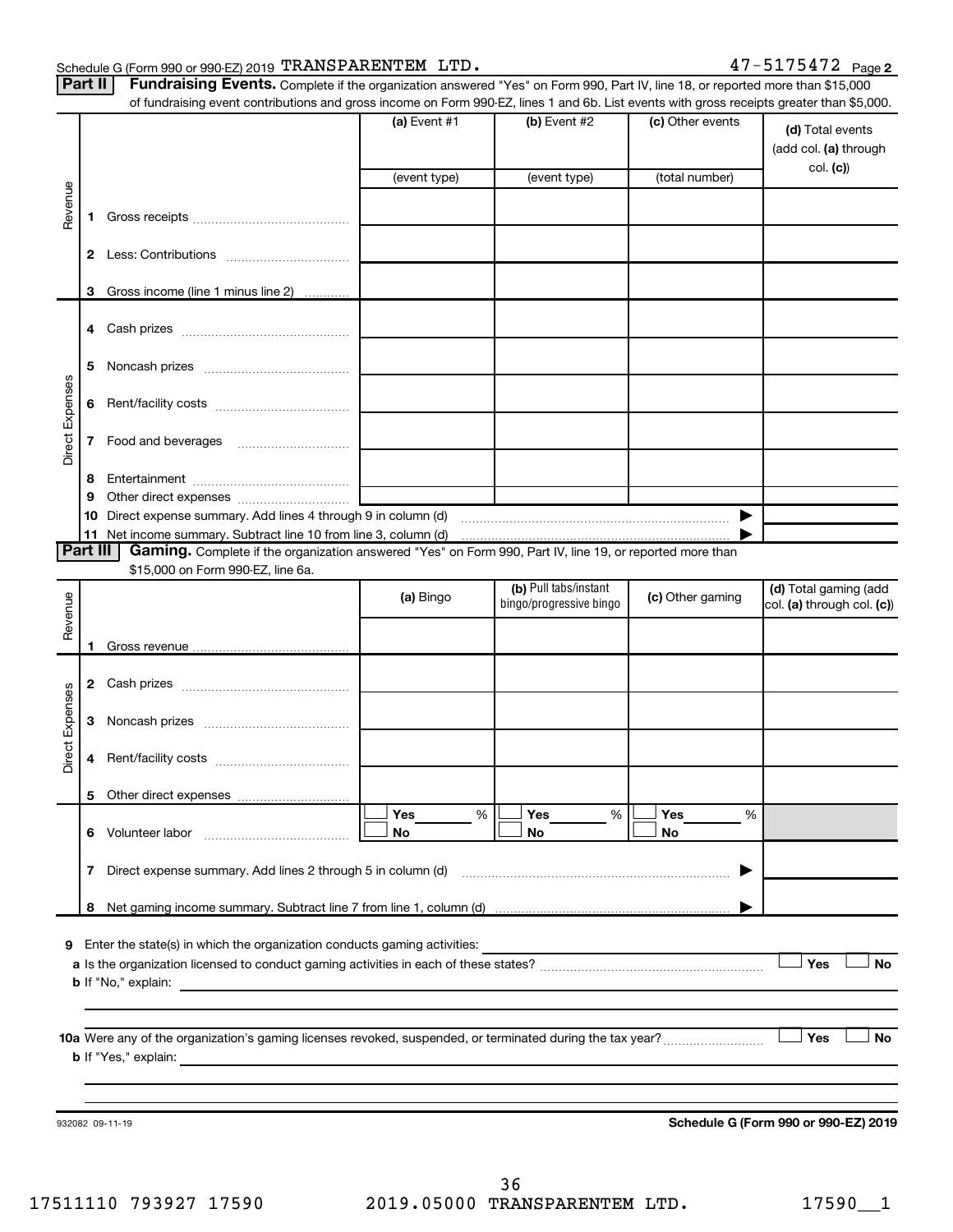| Schedule G (Form 990 or 990-EZ) 2019 TRANSPARENTEM LTD.                                                                                                                                                                                  | $47 - 5175472$ Page 3                       |                 |                      |
|------------------------------------------------------------------------------------------------------------------------------------------------------------------------------------------------------------------------------------------|---------------------------------------------|-----------------|----------------------|
|                                                                                                                                                                                                                                          |                                             | Yes             | <b>No</b>            |
| 12 Is the organization a grantor, beneficiary or trustee of a trust, or a member of a partnership or other entity formed                                                                                                                 |                                             | Yes             | No                   |
| 13 Indicate the percentage of gaming activity conducted in:                                                                                                                                                                              |                                             |                 |                      |
|                                                                                                                                                                                                                                          |                                             |                 | %                    |
|                                                                                                                                                                                                                                          |                                             | 13 <sub>b</sub> | %                    |
| 14 Enter the name and address of the person who prepares the organization's gaming/special events books and records:                                                                                                                     |                                             |                 |                      |
|                                                                                                                                                                                                                                          |                                             |                 |                      |
|                                                                                                                                                                                                                                          |                                             |                 |                      |
|                                                                                                                                                                                                                                          |                                             |                 | ∣ No                 |
| of gaming revenue retained by the third party $\triangleright$ \$<br>c If "Yes," enter name and address of the third party:                                                                                                              |                                             |                 |                      |
| Name $\blacktriangleright$<br><u> 1989 - Johann Harry Harry Harry Harry Harry Harry Harry Harry Harry Harry Harry Harry Harry Harry Harry Harry</u>                                                                                      |                                             |                 |                      |
|                                                                                                                                                                                                                                          |                                             |                 |                      |
| Gaming manager information:<br>16                                                                                                                                                                                                        |                                             |                 |                      |
| Name $\blacktriangleright$<br><u> 1989 - Johann Barbara, martin amerikan basal dan bahasa dan bahasa dalam basal dan bahasa dan bahasa dan bah</u>                                                                                       |                                             |                 |                      |
| Gaming manager compensation > \$                                                                                                                                                                                                         |                                             |                 |                      |
|                                                                                                                                                                                                                                          |                                             |                 |                      |
|                                                                                                                                                                                                                                          |                                             |                 |                      |
| Director/officer<br>Employee<br>Independent contractor                                                                                                                                                                                   |                                             |                 |                      |
| <b>17</b> Mandatory distributions:                                                                                                                                                                                                       |                                             |                 |                      |
| <b>a</b> Is the organization required under state law to make charitable distributions from the gaming proceeds to                                                                                                                       |                                             |                 |                      |
|                                                                                                                                                                                                                                          |                                             |                 | $\Box$ Yes $\Box$ No |
| <b>b</b> Enter the amount of distributions required under state law to be distributed to other exempt organizations or spent in the                                                                                                      |                                             |                 |                      |
| organization's own exempt activities during the tax year $\triangleright$ \$<br><b>Part IV</b><br>Supplemental Information. Provide the explanations required by Part I, line 2b, columns (iii) and (v); and Part III, lines 9, 9b, 10b, |                                             |                 |                      |
| 15b, 15c, 16, and 17b, as applicable. Also provide any additional information. See instructions.                                                                                                                                         |                                             |                 |                      |
| SCHEDULE G, PART I, LINE 2B, LIST OF TEN HIGHEST PAID FUNDRAISERS:                                                                                                                                                                       |                                             |                 |                      |
|                                                                                                                                                                                                                                          |                                             |                 |                      |
| NAME OF FUNDRAISER: KATE DUNHAM, LLC<br>( I )                                                                                                                                                                                            |                                             |                 |                      |
| ADDRESS OF FUNDRAISER:<br>( I )                                                                                                                                                                                                          |                                             |                 |                      |
| 20009<br>1461 HARVARD ST. NW, APT. 4, WASHINGTON, DC                                                                                                                                                                                     |                                             |                 |                      |
|                                                                                                                                                                                                                                          |                                             |                 |                      |
|                                                                                                                                                                                                                                          |                                             |                 |                      |
|                                                                                                                                                                                                                                          |                                             |                 |                      |
|                                                                                                                                                                                                                                          | <b>Cabadula C (Faum 000 av 000 EZ) 0040</b> |                 |                      |

932083 09-11-19

**Schedule G (Form 990 or 990-EZ) 2019**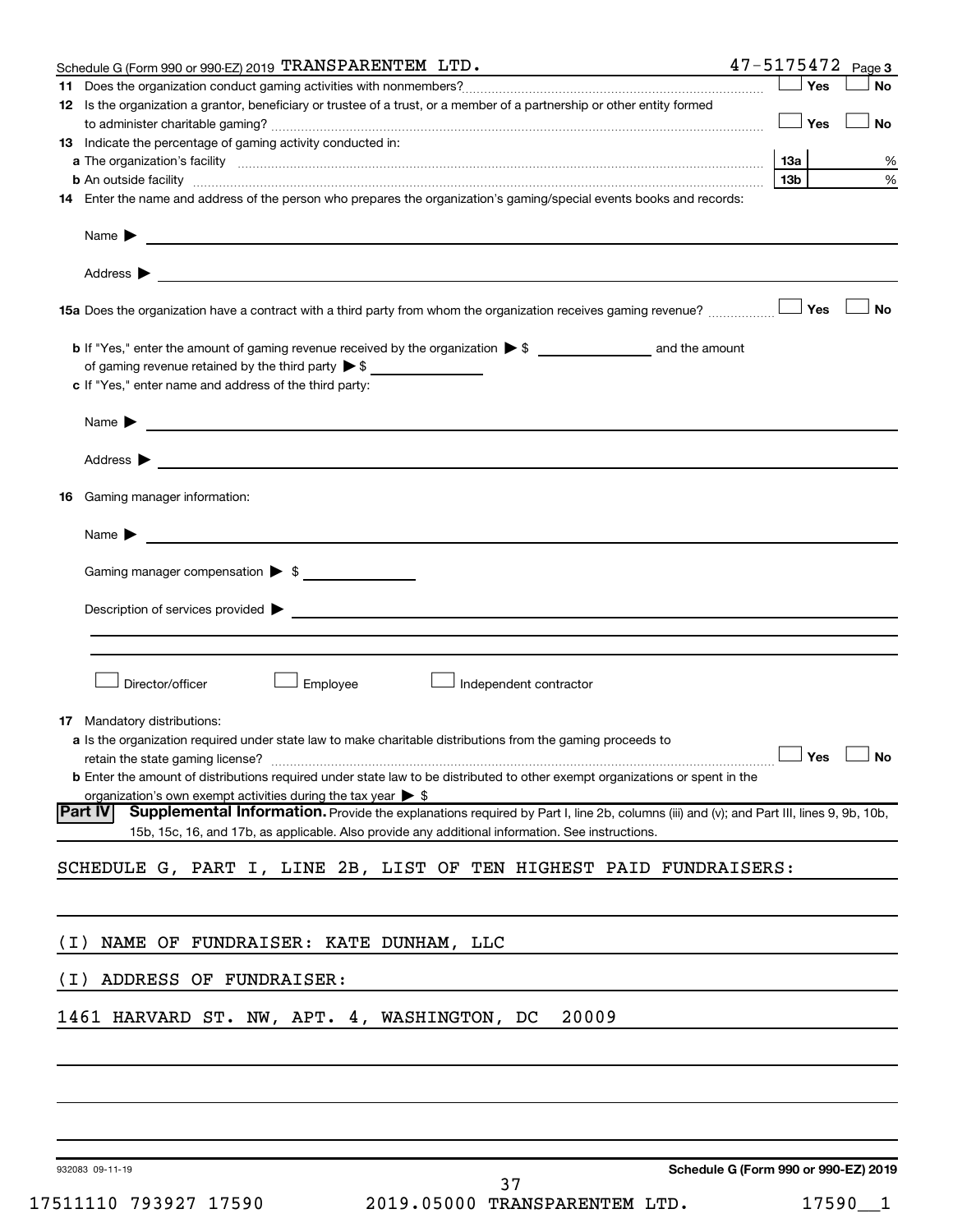| . .             |  |                                 |
|-----------------|--|---------------------------------|
|                 |  |                                 |
|                 |  |                                 |
|                 |  |                                 |
|                 |  |                                 |
|                 |  |                                 |
|                 |  |                                 |
|                 |  |                                 |
|                 |  |                                 |
|                 |  |                                 |
|                 |  |                                 |
|                 |  |                                 |
|                 |  |                                 |
|                 |  |                                 |
|                 |  |                                 |
|                 |  |                                 |
|                 |  |                                 |
|                 |  |                                 |
|                 |  |                                 |
|                 |  |                                 |
|                 |  |                                 |
|                 |  |                                 |
|                 |  |                                 |
|                 |  |                                 |
|                 |  |                                 |
|                 |  |                                 |
|                 |  |                                 |
|                 |  |                                 |
|                 |  |                                 |
|                 |  |                                 |
|                 |  |                                 |
|                 |  |                                 |
|                 |  |                                 |
|                 |  |                                 |
|                 |  |                                 |
|                 |  |                                 |
|                 |  |                                 |
|                 |  |                                 |
|                 |  |                                 |
|                 |  |                                 |
|                 |  |                                 |
|                 |  |                                 |
|                 |  |                                 |
|                 |  |                                 |
|                 |  | Schedule G (Form 990 or 990-EZ) |
| 932084 04-01-19 |  |                                 |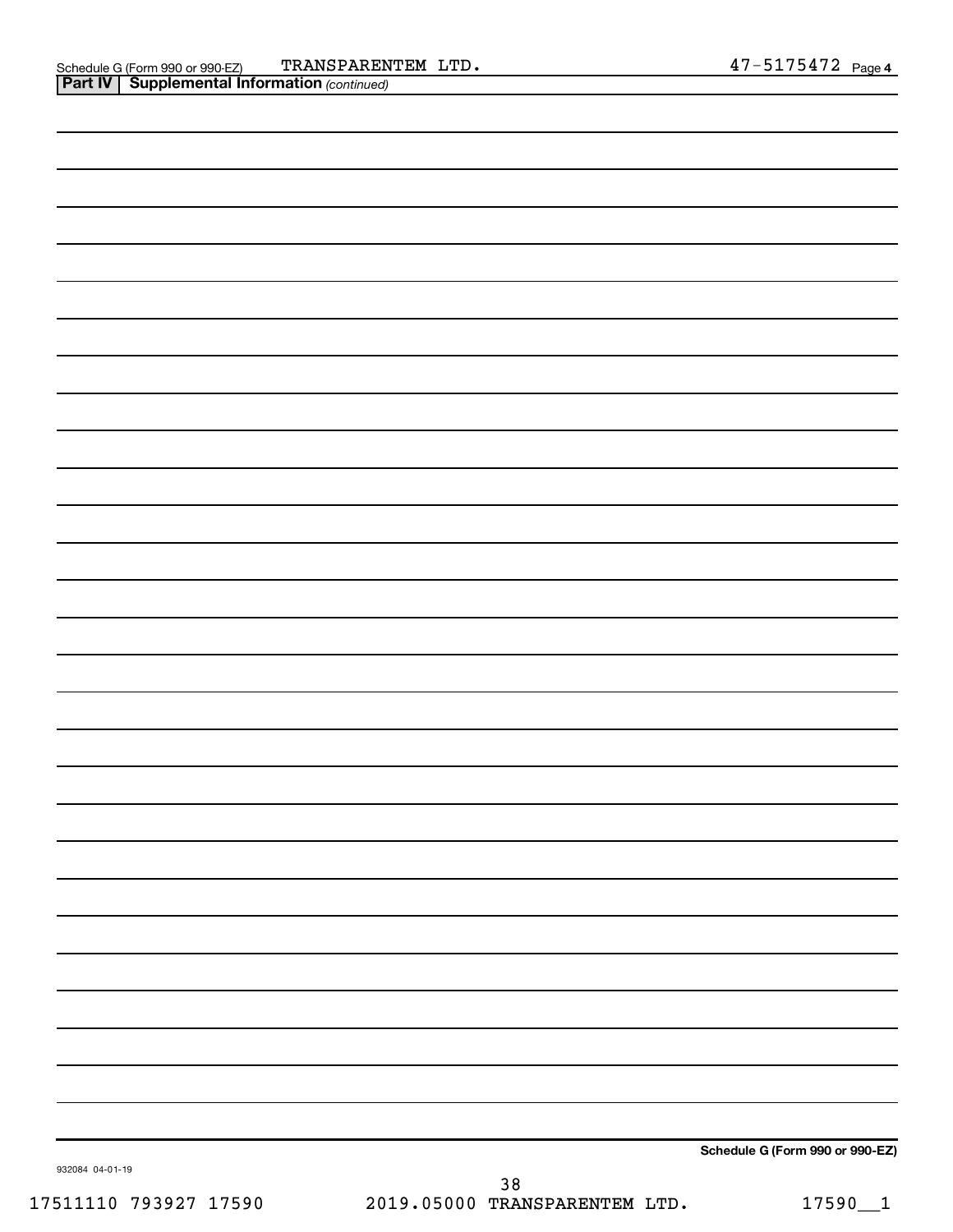|   | <b>SCHEDULE J</b>                              | <b>Compensation Information</b>                                                                                           |                                       | OMB No. 1545-0047          |     |                              |
|---|------------------------------------------------|---------------------------------------------------------------------------------------------------------------------------|---------------------------------------|----------------------------|-----|------------------------------|
|   | (Form 990)                                     | For certain Officers, Directors, Trustees, Key Employees, and Highest                                                     |                                       | 2019                       |     |                              |
|   |                                                | <b>Compensated Employees</b><br>Complete if the organization answered "Yes" on Form 990, Part IV, line 23.                |                                       |                            |     |                              |
|   | Department of the Treasury                     | Attach to Form 990.                                                                                                       |                                       | <b>Open to Public</b>      |     |                              |
|   | Internal Revenue Service                       | Go to www.irs.gov/Form990 for instructions and the latest information.                                                    |                                       | Inspection                 |     |                              |
|   | Name of the organization                       | TRANSPARENTEM LTD.                                                                                                        | <b>Employer identification number</b> | 47-5175472                 |     |                              |
|   | Part I                                         | <b>Questions Regarding Compensation</b>                                                                                   |                                       |                            |     |                              |
|   |                                                |                                                                                                                           |                                       |                            |     |                              |
|   |                                                | 1a Check the appropriate box(es) if the organization provided any of the following to or for a person listed on Form 990, |                                       |                            | Yes | No                           |
|   |                                                | Part VII, Section A, line 1a. Complete Part III to provide any relevant information regarding these items.                |                                       |                            |     |                              |
|   | First-class or charter travel                  | Housing allowance or residence for personal use                                                                           |                                       |                            |     |                              |
|   | Travel for companions                          | Payments for business use of personal residence                                                                           |                                       |                            |     |                              |
|   |                                                | Tax indemnification and gross-up payments<br>Health or social club dues or initiation fees                                |                                       |                            |     |                              |
|   |                                                | Discretionary spending account<br>Personal services (such as maid, chauffeur, chef)                                       |                                       |                            |     |                              |
|   |                                                |                                                                                                                           |                                       |                            |     |                              |
|   |                                                | <b>b</b> If any of the boxes on line 1a are checked, did the organization follow a written policy regarding payment or    |                                       |                            |     |                              |
|   |                                                |                                                                                                                           |                                       | 1b                         |     |                              |
| 2 |                                                | Did the organization require substantiation prior to reimbursing or allowing expenses incurred by all directors,          |                                       |                            |     |                              |
|   |                                                |                                                                                                                           |                                       | $\mathbf{2}$               |     |                              |
|   |                                                |                                                                                                                           |                                       |                            |     |                              |
| з |                                                | Indicate which, if any, of the following the organization used to establish the compensation of the organization's        |                                       |                            |     |                              |
|   |                                                | CEO/Executive Director. Check all that apply. Do not check any boxes for methods used by a related organization to        |                                       |                            |     |                              |
|   |                                                | establish compensation of the CEO/Executive Director, but explain in Part III.                                            |                                       |                            |     |                              |
|   | $\lfloor x \rfloor$ Compensation committee     | Written employment contract                                                                                               |                                       |                            |     |                              |
|   |                                                | $\overline{\mathbf{X}}$ Compensation survey or study<br>Independent compensation consultant                               |                                       |                            |     |                              |
|   | $ \mathbf{X} $ Form 990 of other organizations | $\mathbf{X}$<br>Approval by the board or compensation committee                                                           |                                       |                            |     |                              |
|   |                                                |                                                                                                                           |                                       |                            |     |                              |
| 4 |                                                | During the year, did any person listed on Form 990, Part VII, Section A, line 1a, with respect to the filing              |                                       |                            |     |                              |
|   | organization or a related organization:        |                                                                                                                           |                                       |                            |     |                              |
| а |                                                | Receive a severance payment or change-of-control payment?                                                                 |                                       | 4a                         |     | х<br>$\overline{\textbf{x}}$ |
| b |                                                |                                                                                                                           |                                       | 4b                         |     | $\overline{\textbf{x}}$      |
| c |                                                |                                                                                                                           |                                       | 4c                         |     |                              |
|   |                                                | If "Yes" to any of lines 4a-c, list the persons and provide the applicable amounts for each item in Part III.             |                                       |                            |     |                              |
|   |                                                | Only section 501(c)(3), 501(c)(4), and 501(c)(29) organizations must complete lines 5-9.                                  |                                       |                            |     |                              |
|   |                                                | For persons listed on Form 990, Part VII, Section A, line 1a, did the organization pay or accrue any compensation         |                                       |                            |     |                              |
|   | contingent on the revenues of:                 |                                                                                                                           |                                       |                            |     |                              |
|   |                                                |                                                                                                                           |                                       | 5a                         |     | X.                           |
|   |                                                |                                                                                                                           |                                       | 5b                         |     | $\overline{\mathbf{X}}$      |
|   |                                                | If "Yes" on line 5a or 5b, describe in Part III.                                                                          |                                       |                            |     |                              |
| 6 |                                                | For persons listed on Form 990, Part VII, Section A, line 1a, did the organization pay or accrue any compensation         |                                       |                            |     |                              |
|   | contingent on the net earnings of:             |                                                                                                                           |                                       |                            |     |                              |
|   |                                                |                                                                                                                           |                                       | 6a                         |     | X.                           |
|   |                                                |                                                                                                                           |                                       | 6b                         |     | $\overline{\text{X}}$        |
|   |                                                | If "Yes" on line 6a or 6b, describe in Part III.                                                                          |                                       |                            |     |                              |
|   |                                                | 7 For persons listed on Form 990, Part VII, Section A, line 1a, did the organization provide any nonfixed payments        |                                       |                            |     |                              |
|   |                                                |                                                                                                                           |                                       | 7                          |     | х                            |
| 8 |                                                | Were any amounts reported on Form 990, Part VII, paid or accrued pursuant to a contract that was subject to the           |                                       |                            |     |                              |
|   |                                                |                                                                                                                           |                                       | 8                          |     | x                            |
| 9 |                                                | If "Yes" on line 8, did the organization also follow the rebuttable presumption procedure described in                    |                                       |                            |     |                              |
|   |                                                |                                                                                                                           |                                       | 9                          |     |                              |
|   |                                                | LHA For Paperwork Reduction Act Notice, see the Instructions for Form 990.                                                |                                       | Schedule J (Form 990) 2019 |     |                              |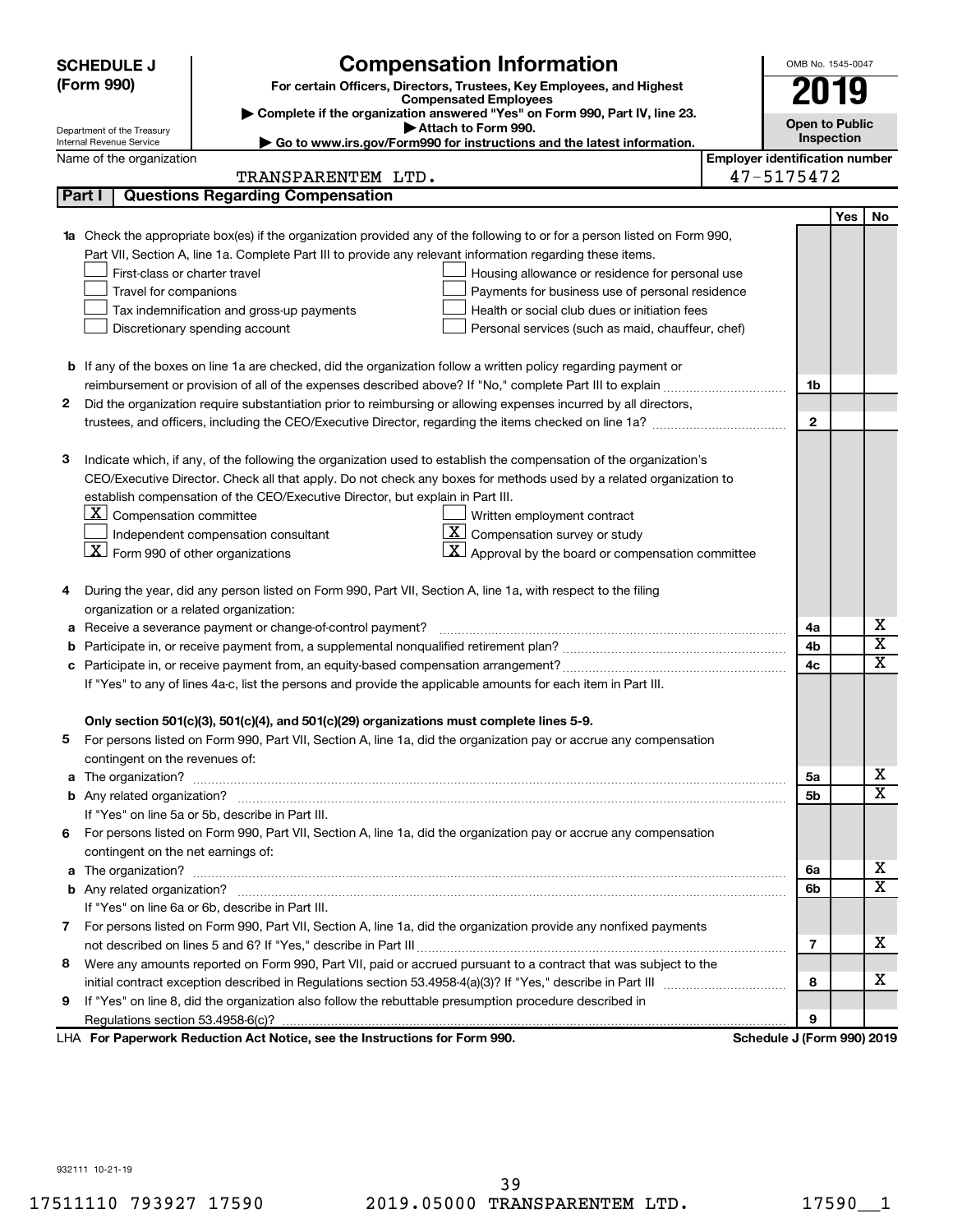**2**

#### Part II | Officers, Directors, Trustees, Key Employees, and Highest Compensated Employees. Use duplicate copies if additional space is needed.

For each individual whose compensation must be reported on Schedule J, report compensation from the organization on row (i) and from related organizations, described in the instructions, on row (ii). Do not list any individuals that aren't listed on Form 990, Part VII.

Note: The sum of columns (B)(i)-(iii) for each listed individual must equal the total amount of Form 990, Part VII, Section A, line 1a, applicable column (D) and (E) amounts for that individual.

| (A) Name and Title        |                              | (B) Breakdown of W-2 and/or 1099-MISC compensation |                                           |                                           | (C) Retirement and<br>(D) Nontaxable |                             | (E) Total of columns<br>(F) Compensation |                                                            |
|---------------------------|------------------------------|----------------------------------------------------|-------------------------------------------|-------------------------------------------|--------------------------------------|-----------------------------|------------------------------------------|------------------------------------------------------------|
|                           |                              | (i) Base<br>compensation                           | (ii) Bonus &<br>incentive<br>compensation | (iii) Other<br>reportable<br>compensation | other deferred<br>compensation       | benefits                    | $(B)(i)$ - $(D)$                         | in column (B)<br>reported as deferred<br>on prior Form 990 |
| (1) E. BENJAMIN SKINNER   | (i)                          | 205,975.                                           | $\overline{0}$ .                          | $\overline{0}$ .                          | 8,240.                               | 921                         | 215, 136.                                | $\overline{0}$ .                                           |
| PRESIDENT                 | (ii)                         | $\overline{0}$ .                                   | $\overline{\mathfrak{o}}$ .               | $\overline{0}$ .                          | $\overline{\mathfrak{o}}$ .          | $\overline{0}$ .            | $\overline{0}$ .                         | $\overline{0}$ .                                           |
| TIMOTHY R. SANDLER<br>(2) | (i)                          | 249, 293.                                          | $\overline{0}$ .                          | $\overline{0}$ .                          | 9,664.                               | 21,575.                     | 280,532.                                 | $\overline{0}$ .                                           |
| VP OF INVESTIGATIONS      | (ii)                         | $\overline{0}$ .                                   | $\overline{\mathfrak{o}}$ .               | $\overline{0}$ .                          | $\overline{0}$ .                     | $\overline{\mathfrak{o}}$ . | $\overline{0}$ .                         | $\overline{0}$ .                                           |
|                           | (i)                          |                                                    |                                           |                                           |                                      |                             |                                          |                                                            |
|                           | (ii)                         |                                                    |                                           |                                           |                                      |                             |                                          |                                                            |
|                           | (i)                          |                                                    |                                           |                                           |                                      |                             |                                          |                                                            |
|                           | (ii)                         |                                                    |                                           |                                           |                                      |                             |                                          |                                                            |
|                           | $\qquad \qquad \textbf{(i)}$ |                                                    |                                           |                                           |                                      |                             |                                          |                                                            |
|                           | (ii)                         |                                                    |                                           |                                           |                                      |                             |                                          |                                                            |
|                           | (i)                          |                                                    |                                           |                                           |                                      |                             |                                          |                                                            |
|                           | (ii)                         |                                                    |                                           |                                           |                                      |                             |                                          |                                                            |
|                           | (i)                          |                                                    |                                           |                                           |                                      |                             |                                          |                                                            |
|                           | (ii)                         |                                                    |                                           |                                           |                                      |                             |                                          |                                                            |
|                           | (i)                          |                                                    |                                           |                                           |                                      |                             |                                          |                                                            |
|                           | (ii)                         |                                                    |                                           |                                           |                                      |                             |                                          |                                                            |
|                           | (i)                          |                                                    |                                           |                                           |                                      |                             |                                          |                                                            |
|                           | (ii)                         |                                                    |                                           |                                           |                                      |                             |                                          |                                                            |
|                           | $\qquad \qquad \textbf{(i)}$ |                                                    |                                           |                                           |                                      |                             |                                          |                                                            |
|                           | (ii)                         |                                                    |                                           |                                           |                                      |                             |                                          |                                                            |
|                           | (i)<br>(ii)                  |                                                    |                                           |                                           |                                      |                             |                                          |                                                            |
|                           | $(\sf{i})$                   |                                                    |                                           |                                           |                                      |                             |                                          |                                                            |
|                           | (ii)                         |                                                    |                                           |                                           |                                      |                             |                                          |                                                            |
|                           | $(\sf{i})$                   |                                                    |                                           |                                           |                                      |                             |                                          |                                                            |
|                           | (ii)                         |                                                    |                                           |                                           |                                      |                             |                                          |                                                            |
|                           | $(\sf{i})$                   |                                                    |                                           |                                           |                                      |                             |                                          |                                                            |
|                           | (ii)                         |                                                    |                                           |                                           |                                      |                             |                                          |                                                            |
|                           | $\qquad \qquad \textbf{(i)}$ |                                                    |                                           |                                           |                                      |                             |                                          |                                                            |
|                           | (ii)                         |                                                    |                                           |                                           |                                      |                             |                                          |                                                            |
|                           | $\qquad \qquad \textbf{(i)}$ |                                                    |                                           |                                           |                                      |                             |                                          |                                                            |
|                           | (ii)                         |                                                    |                                           |                                           |                                      |                             |                                          |                                                            |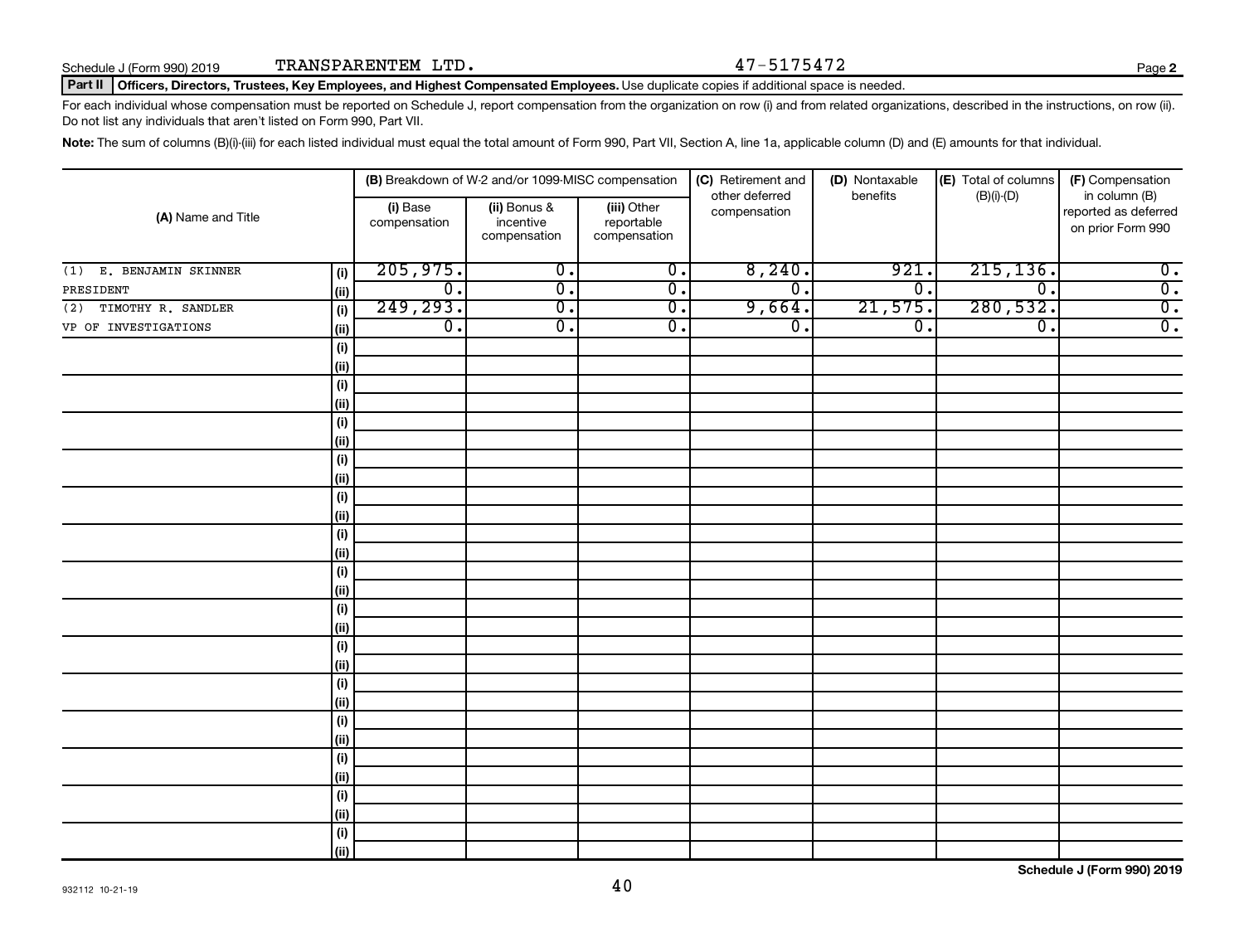**Part III Supplemental Information**

Provide the information, explanation, or descriptions required for Part I, lines 1a, 1b, 3, 4a, 4b, 4c, 5a, 5b, 6a, 6b, 7, and 8, and for Part II. Also complete this part for any additional information.

**Schedule J (Form 990) 2019**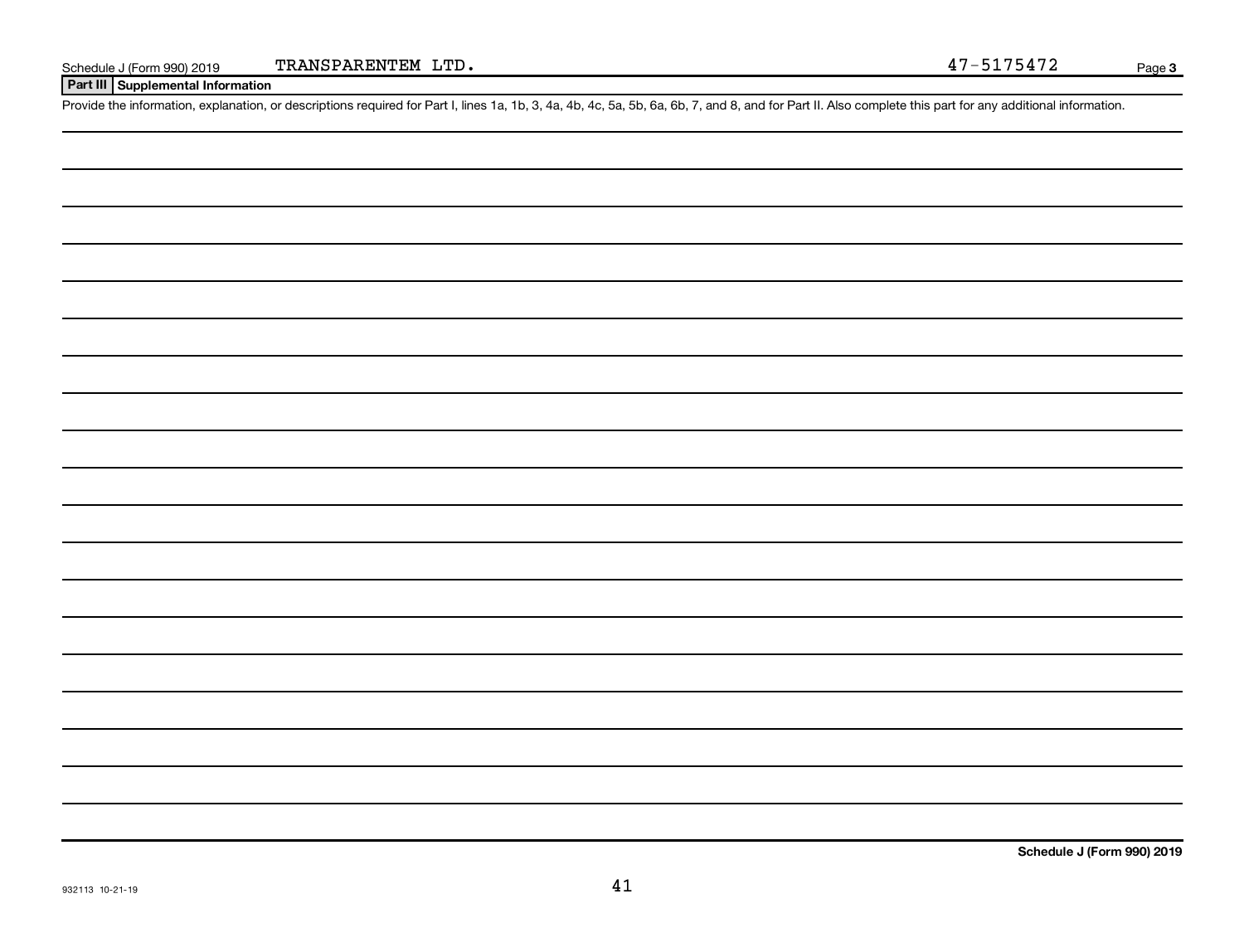**(Form 990 or 990-EZ)**

Department of the Treasury Internal Revenue Service

Name of the organization

**Complete to provide information for responses to specific questions on Form 990 or 990-EZ or to provide any additional information. | Attach to Form 990 or 990-EZ. SCHEDULE O Supplemental Information to Form 990 or 990-EZ 2019** 

**| Go to www.irs.gov/Form990 for the latest information.**

**Open to Public Inspection Employer identification number**

OMB No. 1545-0047

TRANSPARENTEM LTD. 47-5175472

FORM 990, PART I, LINE 1, DESCRIPTION OF ORGANIZATION MISSION:

ERADICATION OF THOSE ABUSES.

FORM 990, PART III, LINE 4A, PROGRAM SERVICE ACCOMPLISHMENTS:

JOURNALISTS. OUR TARGETED DISCLOSURE BUILDS A SENSE OF URGENCY TO

MOBILIZE RESOURCES AND REMEDY HIGHLIGHTED PROBLEMS. OUR GOAL IS FOR

BRANDS TO MOVE BEYOND QUICK PUBLIC RELATIONS FIXES AND TOWARDS

STRATEGIC, SUSTAINED AND RESPONSIBLE SOURCING.

FORM 990, PART VI, SECTION B, LINE 11B:

THE 990 IS REVIEWED BY THE FULL BOARD BEFORE IT IS SIGNED BY THE PRESIDENT AND FILED WITH THE IRS.

FORM 990, PART VI, SECTION B, LINE 12C:

ALL OFFICERS, BOARD MEMBERS AND STAFF ARE REQUIRED TO DISCLOSE ANY

CONFLICTS AND SIGN A CONFLICT OF INTEREST POLICY WHEN THEY FIRST JOIN THE

BOARD OR ORGANIZATION, AND EVERY YEAR AFTER. THE BOARD SECRETARY FOLLOWS UP AND ENFORCES COMPLIANCE WITH THE POLICY.

FORM 990, PART VI, SECTION B, LINE 15:

932211 09-06-19 LHA For Paperwork Reduction Act Notice, see the Instructions for Form 990 or 990-EZ. Schedule O (Form 990 or 990-EZ) (2019) THE BOARD COMPENSATION COMMITTEE USES MARKET DATA FOR SIMILAR ORGANIZATIONS IN THE NEW YORK AREA, AS WELL AS THE 990S OF OTHER SIMILAR NON-PROFIT ORGANIZATIONS IN DETERMINING THE COMPENSATION FOR THE PRESIDENT, OFFICERS AND KEY EMPLOYEES. THE COMPENSATION COMMITTEE THEN RECOMMENDS THE COMPENSATION OF THE PRESIDENT, OFFICERS AND KEY EMPLOYEES TO THE BOARD, WHO WILL CONSIDER IT AND VOTE ON IT. THE LAST SUCH COMPENSATION REVIEW TOOK 42